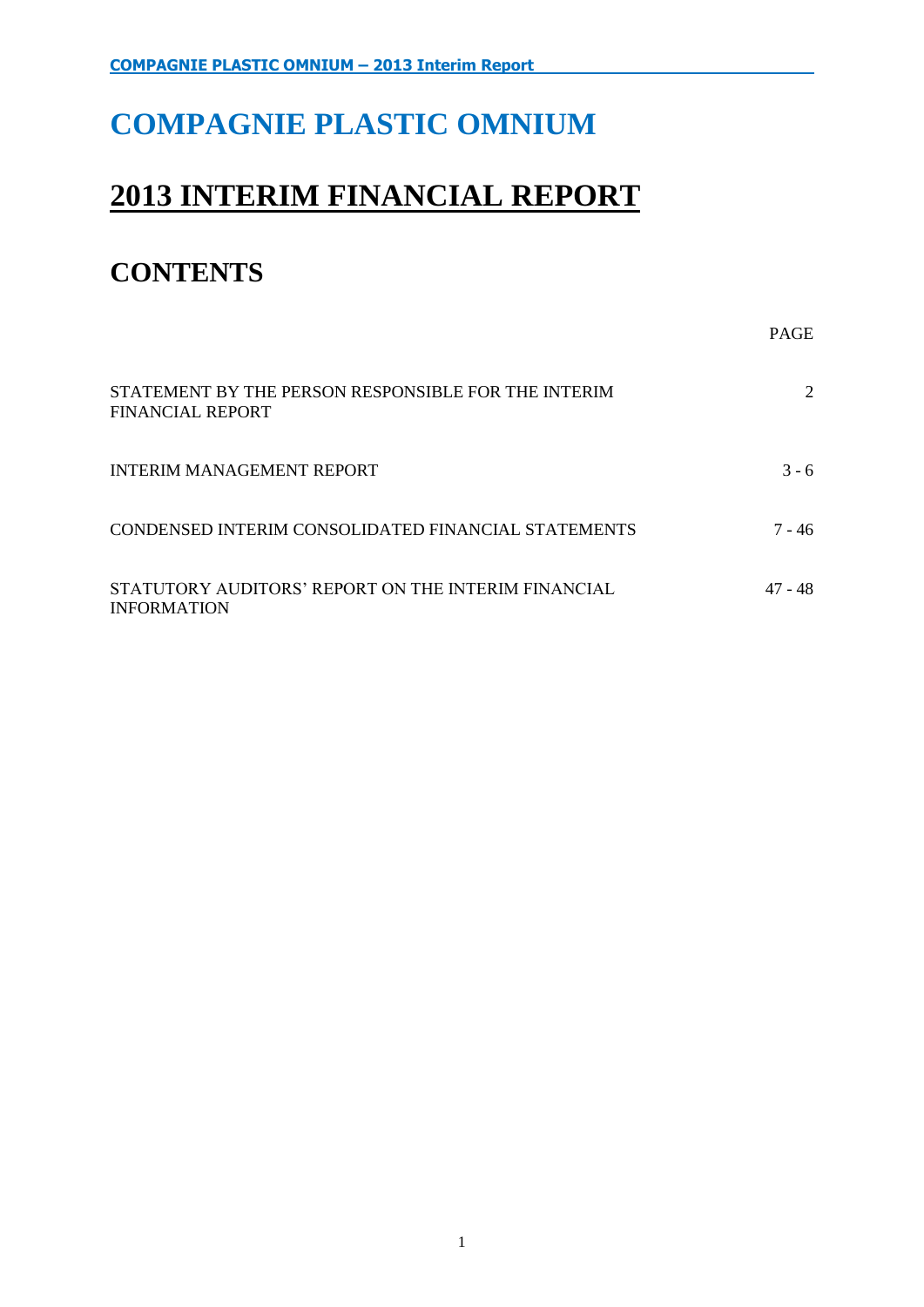# **STATEMENT BY THE PERSON RESPONSIBLE FOR THE INTERIM FINANCIAL REPORT**

I declare that, to the best of my knowledge, (i) the financial statements for the first six months of 2013 have been prepared in accordance with the applicable accounting standards and give a true and fair view of the assets and liabilities, financial position and results of the Company and the consolidated companies, and (ii) the accompanying interim management report includes a fair review of significant events of the past six months, their impact on the interim financial statements and the main related party transactions for the period, as well as a description of the main risks and uncertainties in the second half of the year.

Levallois, France – 23 July 2013

Laurent Burelle

Chairman and Chief Executive Officer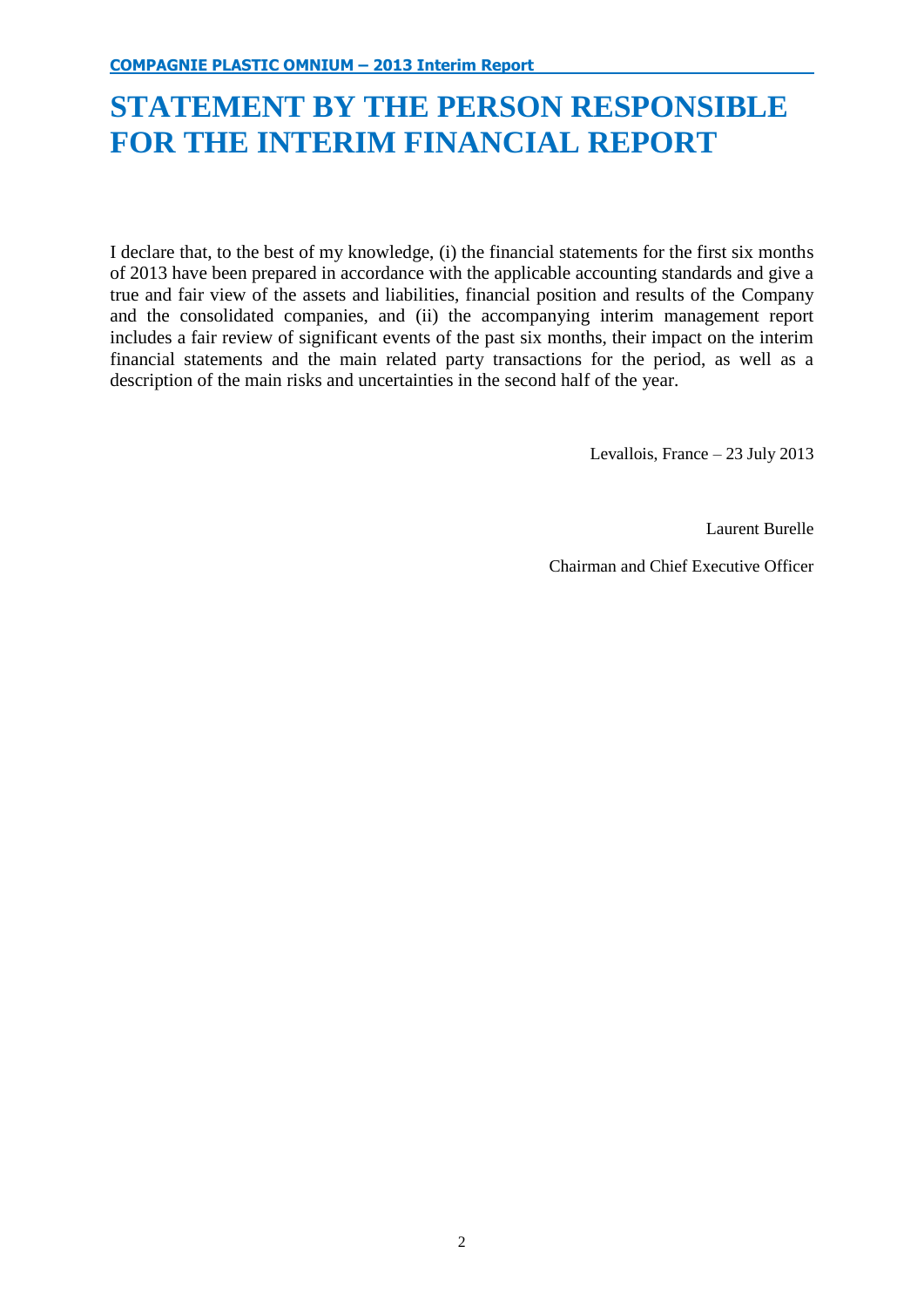# **INTERIM MANAGEMENT REPORT**

# **SIGNIFICANT EVENTS OF FIRST-HALF 2013**

# *Continuing to develop in fast growing automobile-producing regions*

Plastic Omnium is resolutely committed to expanding its manufacturing capacity in fast growing automobile-producing regions, in order to partner carmakers in their global development.

Ten new plants are under construction, mainly in the BRICs which will account for 70% of growth in world car production over the next five years. Four of these facilities will be dedicated to fuel systems and six to exterior automotive components. Two new paint lines are also being installed at existing exterior components plants, one in Mexico and the other in the United Kingdom.

These projects are part of the  $\epsilon$ 1.2 billion capital expenditure program announced by the Group for deployment in growth regions over the period 2013-2016. In the first half of 2013, spending increased by 16% overall to  $£150$  million.

# *Maintaining a commitment to research and development*

On 6 June 2013, the cornerstone was laid for the  $\alpha$ -Alphatech international research and development center of Inergy Automotive Systems, the world leader in fuel systems and tanks. The new 23,000 sq.m. facility is set on an eight-hectare site belonging to Plastic Omnium and located near the current Inergy Automotive Systems plant. It will be operational in September 2014. Representing an

investment of €60 million, α-Alphatec will bring together 450 employees currently divided between centers in Venette and Laval in central France, as well as the teams working at the research and development center in Brussels that is dedicated to electronics. All of these centers' employees are scheduled to move to the new site and support measures aimed at facilitating the transfer of employees from Laval and Brussels are now being deployed.

During the period, Plastic Omnium enhanced its offering of products that reduce vehicle weight and harmful emissions with the launch of the first entirely thermoplastic tailgate. Weighing three kilograms less than an equivalent metal part, the thermoplastic tailgate is 25% lighter.In addition, it allows greater styling flexibility and is 100% recyclable.

The all-thermoplastic tailgate represents a further improvement to Plastic Omnium's range of rear opening modules, which also includes thermoset composite tailgates and hybrid tailgates made with thermosetting resins and thermoplastics. This innovation makes for a comprehensive offering of products suited to carmakers with diverse design and weight reduction needs.

Plastic Omnium will produce more than one million tailgates worldwide in 2013 and plans to double the revenue generated by this product line over the next five years.

Production of the first SCR systems began in North America in first-half 2013. These systems reduce nitrous oxide emissions from diesel engines by injecting a urea solution called AdBlue®, which is stored in a separate tank, into exhaust fumes. Vaporized into minute particles, the solution reacts with nitrous oxide to create nitrogen and water. Developed by Inergy in 2006 and currently in production in Europe, the SCR system eliminates 95% of a diesel vehicle's NOx emissions and up to  $8\%$  of its CO<sub>2</sub> emissions.

At Plastic Omnium Environment, a new 180-liter, thin-walled waste container has been developed that weighs 17% or 1.5 kilograms less than a standard bin and also significantly reduces cycle time.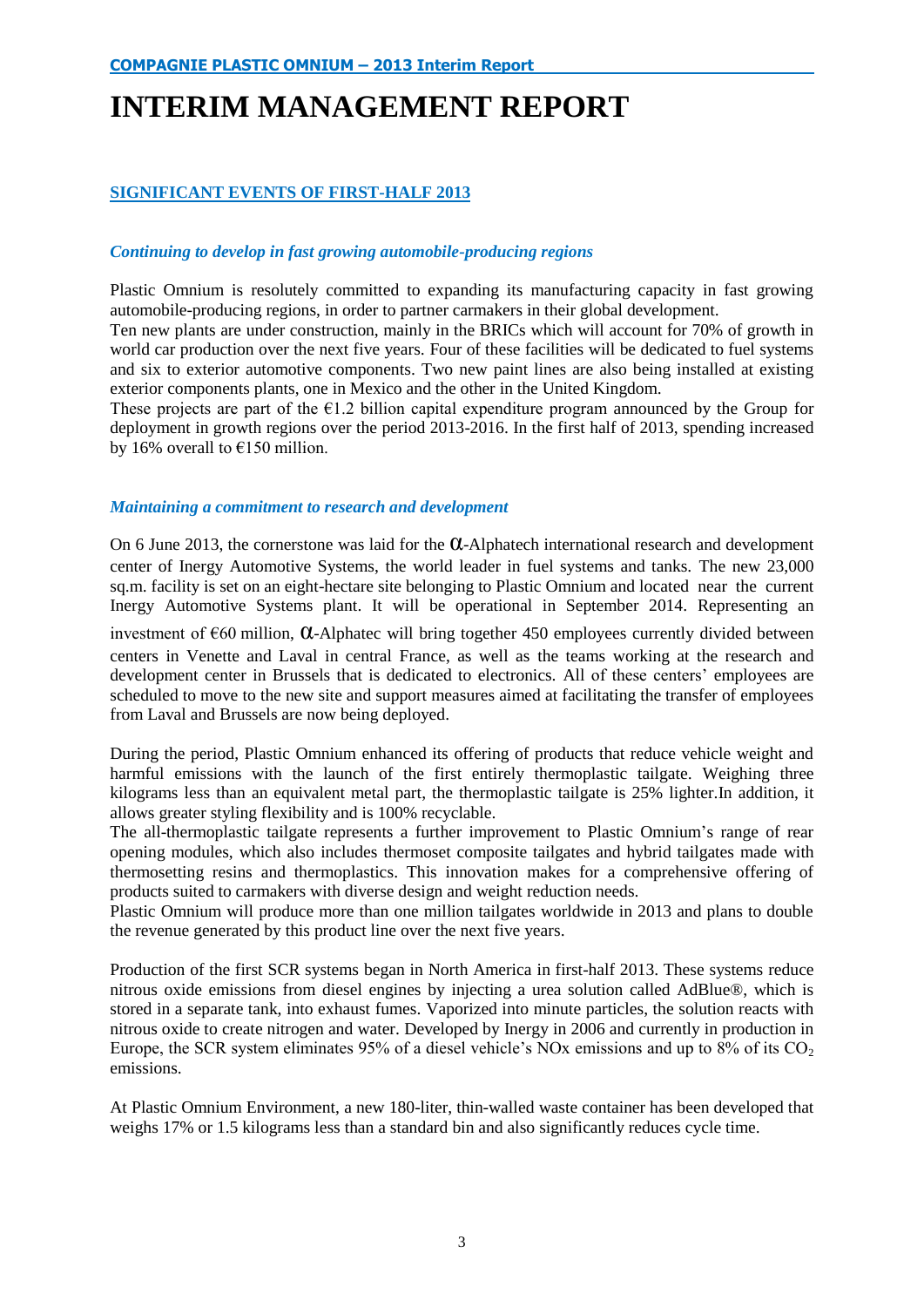# *Ongoing financing diversification strategy*

In second-half 2012, the Company began diversifying its sources of financing, which until then had involved exclusively bank credit facilities, with the issue of Schuldschein and EuroPP private placement notes. The two issues enabled Plastic Omnium to raise €370 million over six years without any covenants. This strategy was pursued in 2013 with the completion on 21 May of a  $\epsilon$ 500 million 7year 2.875% inaugural bond issue for European investors, without any covenants or credit rating.

The net proceeds will be used to meet the general financing needs created by Plastic Omnium's growth strategy and will strengthen the Group's debt structure by extending the average maturity of debt and diversifying its sources of financing.

# **FIRST-HALF 2013 CONSOLIDATED RESULTS**

**Consolidated revenue** amounted to €2,567.9 million for the six months ended 30 June 2013, a 7.4% rise over first-half 2012.

At comparable scope of consolidation and constant exchange rates (like-for-like), the increase was 8.5%.

The sharp increase in revenue may be analyzed as follows, by business and region:

| In $\epsilon$ millions            |         | <b>First-half</b> |         |  |
|-----------------------------------|---------|-------------------|---------|--|
| business                          | 2012    | 2013              | change  |  |
| <b>Plastic Omnium Automotive</b>  | 2,161.5 | 2,339.3           | $+8.2%$ |  |
| <b>Plastic Omnium Environment</b> | 228.9   | 228.6             | $-0.1%$ |  |
| <b>Consolidated revenue</b>       | 2,390.4 | 2,567.9           | $+7.4%$ |  |

| in $\epsilon$ millions and as % of revenue |         | <b>First-half</b> | $\frac{0}{0}$ |
|--------------------------------------------|---------|-------------------|---------------|
| by region                                  | 2012    | 2013              | change        |
| France                                     | 408.1   | 376.1             | $-7.8%$       |
|                                            | 17%     | 15%               |               |
| <b>Rest of Western Europe</b>              | 635.3   | 683.0             | $+7.5%$       |
|                                            | 27%     | 27%               |               |
|                                            | 228.8   | 265.9             | $+16.2%$      |
| Eastern Europe                             | 9%      | $10\%$            |               |
| North America                              | 644.6   | 701.9             | $+8.9\%$      |
|                                            | 27%     | 27%               |               |
| South America and Africa                   | 111.4   | 137.8             | $+23.7%$      |
|                                            | 5%      | 5%                |               |
| Asia                                       | 362.2   | 403.2             | $+11.3%$      |
|                                            | 15%     | 16%               |               |
| <b>Consolidated revenue</b>                | 2,390.4 | 2,567.9           | $+7.4\%$      |
|                                            | 100%    | 100%              |               |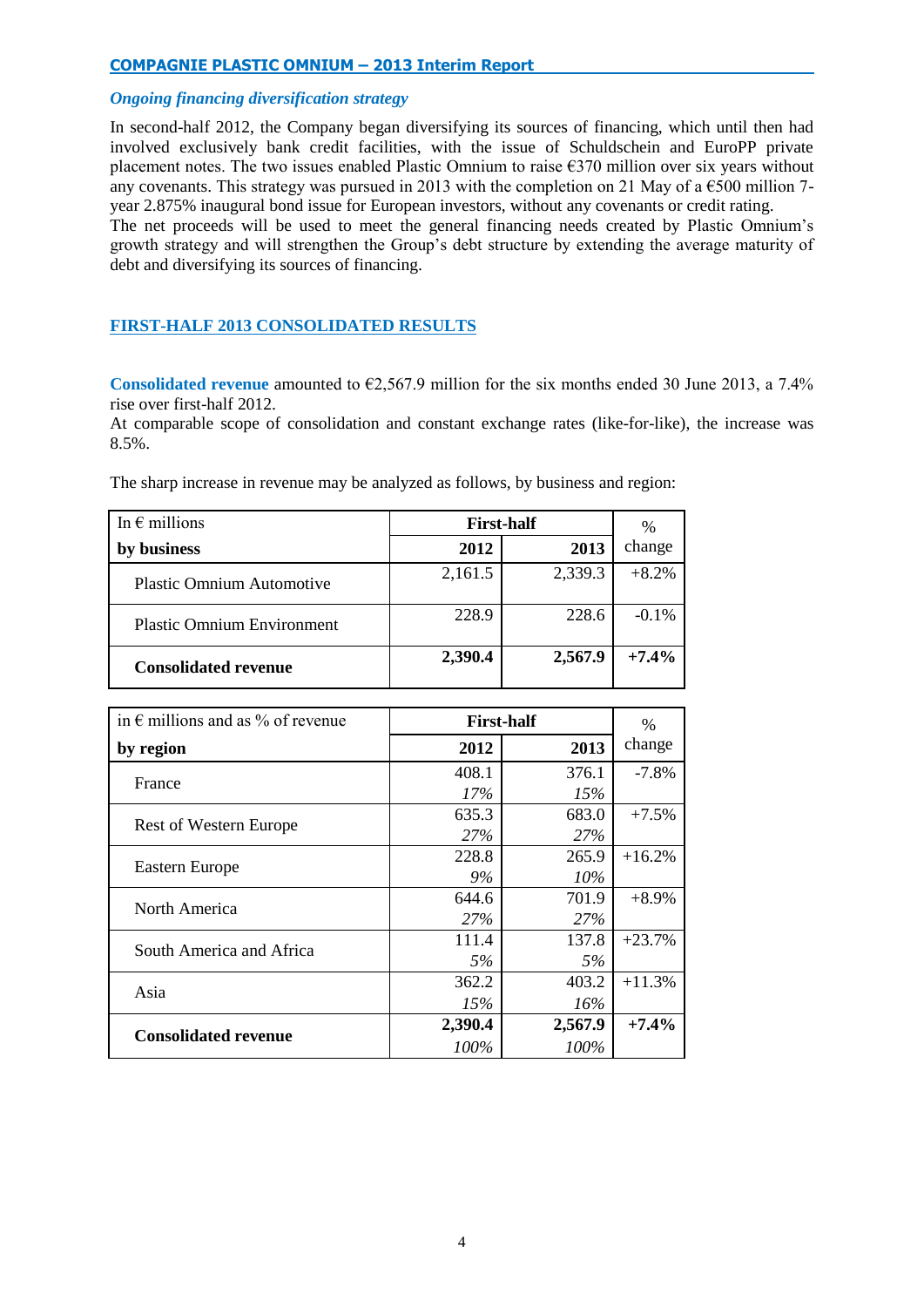*Automotive* – Revenue generated by Plastic Omnium Auto Exterior and Plastic Omnium Auto Inergy totaled  $\epsilon$ 2,339.3 million, up 8.2% as reported and 9.4% like-for-like. By comparison, worldwide automobile production grew by 1.4% in the first half of 2013, compared with the prior-year period. This above-market performance was especially pronounced in the second quarter, when Automotive revenue rose by 14.2% like-for-like, compared with a 3.2% increase in global automobile production.

Growth was strong in Asia (13%), the Americas (11%) and Eastern Europe (14%). Revenue generated outside Western Europe accounted for 64% of the total.

In all, 58 new automotive programs were launched in first-half 2013 – a new record – of which 22 in Western Europe, 17 in Asia and 11 in the Americas.

In terms of customers, Plastic Omnium increased its sales to General Motors, which represented 16% of total Automotive revenue versus 15% in first-half 2012, and to Volkswagen, which accounted for 15% versus 14% in the prior-year period. In the first six months of 2013, German carmakers remained the Group's leading customers, accounting for 31% of revenue versus 30% in the year-earlier period, ahead of US carmakers (25%), French carmakers (23%) and Asian carmakers (16%).

Revenue for *Plastic Omnium Environment* was stable at €229 million. Business remained buoyant in France, where revenue grew by 5%. The decline in business outside France was mainly attributable to high 2012 comparatives reflecting the non-recurring impact of major contracts in Rio de Janeiro and Malaysia.

Gross profit amounted to  $\epsilon$ 378.3 million, compared with  $\epsilon$ 345.9 million in first-half 2012, representing 14.7% of revenue versus 14.5% .

**Gross R&D spending** rose to  $\epsilon$ 124.2 million in first-half 2013 from  $\epsilon$ 123 million in the year earlier period. The net spend – i.e. excluding capitalized development costs and amounts re-invoiced to customers – came to  $\epsilon$ 57.3 million or 2.2% of revenue, versus  $\epsilon$ 49.1 million in first-half 2012.

Selling costs amounted to €30.7 million compared with  $€30.2$  million in the first six months of 2012, representing 1.2% of revenue versus 1.3%.

**Administrative expenses** totaled €100.1 million in first-half 2013, representing just 3.9% of revenue, versus 4.1% in first-half 2012.

**Operating margin** increased by 12.3% to €190.1 million, representing 7.4% of revenue, versus 7.1% of revenue in first-half 2012.

By business, operating margin may be analyzed as follows:

| (in $\epsilon$ millions)   | First-half | First-half |
|----------------------------|------------|------------|
|                            | 2012       | 2013       |
| PLASTIC OMNIUM AUTOMOTIVE  | 159.0      | 183.6      |
| % of Division revenue      | 7.4%       | 7.8%       |
| PLASTIC OMNIUM ENVIRONMENT | 10.3       | 6.5        |
| % of Division revenue      | 4.5%       | 2.8%       |
| <b>TOTAL</b>               | 169.3      | 190.1      |
| % of total revenue         | 7.1%       | 7.4%       |

The Automotive businesses stepped up their sustained efforts to reduce production costs and overheads, especially in Western Europe. The Automotive plants in Eisenach, Germany and Herentals, Belgium, both of which produce exterior components, will be shut down on 1 August 2013 and their production transferred to other Plastic Omnium plants in Europe. In this environment shaped by high activity levels and disciplined cost management, Plastic Omnium Automotive generated operating margin of €183.6 million, representing 7.8% of revenue. This was an increase of 15.5% compared with the  $E$ 159 million generated in first-half 2012.

Plastic Omnium Environment's operating margin stood at  $66.5$  million, representing 2.8% of revenue. The plan to adjust overheads launched in the first six months of 2013 will produce results in the second half of the year and the business should return to normal levels of profitability in 2014.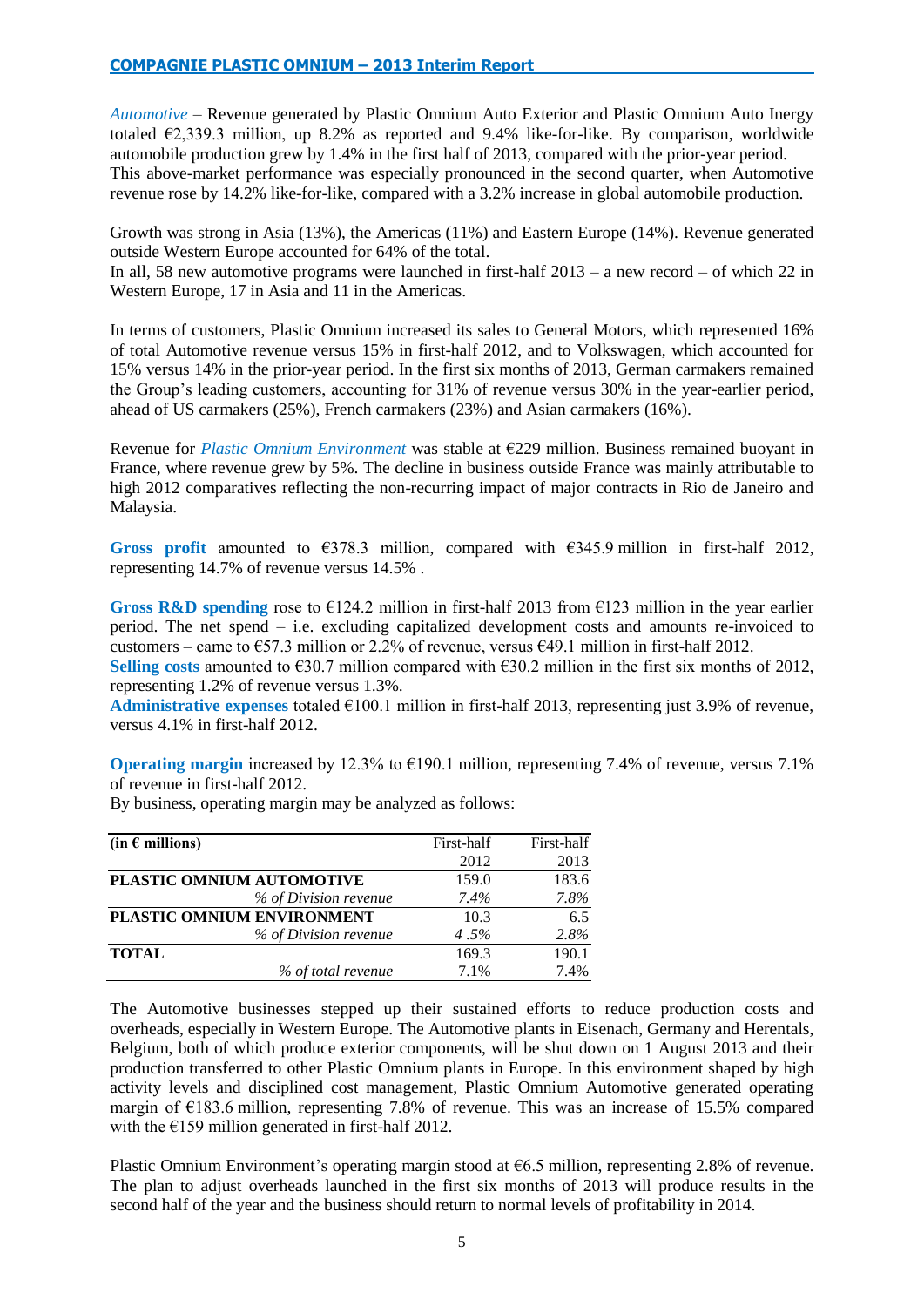Other operating income and expenses represented a net expense of  $\epsilon$ 15.0 million in first-half 2013, including mainly the cost of restructuring measures underway in the Automotive and Environment divisions.

Net finance costs and other financial income and expenses totaled  $\epsilon$ 27.4 million, or 1.1% of revenue, versus 0.9% in first-half 2012.

**Income tax expense** amounted to €34.6 million, as in first-half 2012. The effective tax rate was 25%, versus 26% for the prior-year period.

**Net profit** climbed 6.4% to  $\epsilon$ 104.3 million, representing 4.1% of revenue. Attributable net profit amounted to  $\epsilon$ 96.4 million, up 1.8% on the first six months of 2012. Earnings per share stood at  $€1.97$ .

# **BALANCE SHEET AND CHANGE IN NET DEBT**

EBITDA increased by 10.9% to  $\epsilon$ 293 million, or 11.4% of revenue.

Funds from operations totaled  $E272$  million, or 10.6% of revenue, amply covering capital expenditure for the period which was up 16% at  $E$ 150 million.

Working capital requirement was reduced by a further  $E18$  million. Free cash flow came to  $\epsilon$ 81 million, representing 3.2% of revenue.

After €47 million in outlays for dividends and purchases of treasury stock, the Company's net debt was reduced to  $\epsilon$ 375 million at 30 June 2013, from  $\epsilon$ 390 million at 31 December 2012 and  $\epsilon$ 464 million at 30 June 2012. Gearing stood at 43% while net debt was 0.6 times EBITDA.

# **RELATED PARTY TRANSACTIONS**

Related parties at 30 June 2013 were unchanged from 31 December 2012 and related party transactions during the first half of 2013 were similar to those for the previous year.

# **OUTLOOK**

In an automobile market that will probably trend more favorably in the second half, with global production expected to increase, Plastic Omnium will launch 49 programs for new vehicles and step up its spending on capital and innovation projects.

Together, these positive elements will help to drive further growth Plastic Omnium's revenue and earnings.

# **SECOND-HALF 2013 RISK FACTORS**

Risk factors for the last six months of the year are the same as those described in the management report for the year ended 31 December 2012.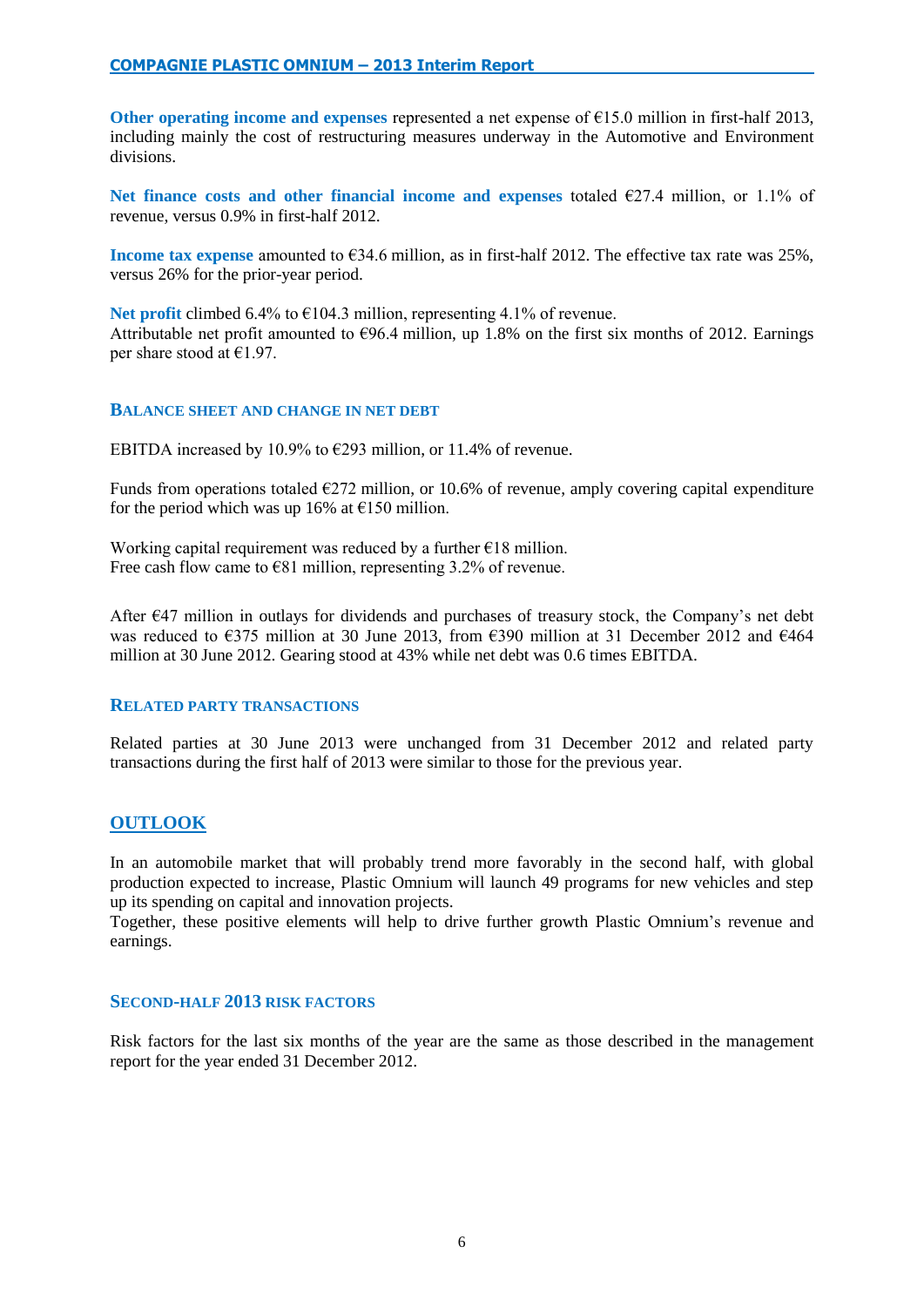# **CONDENSED CONSOLIDATED FINANCIAL STATEMENTS**

# **SIX MONTHS ENDED 30 JUNE 2013**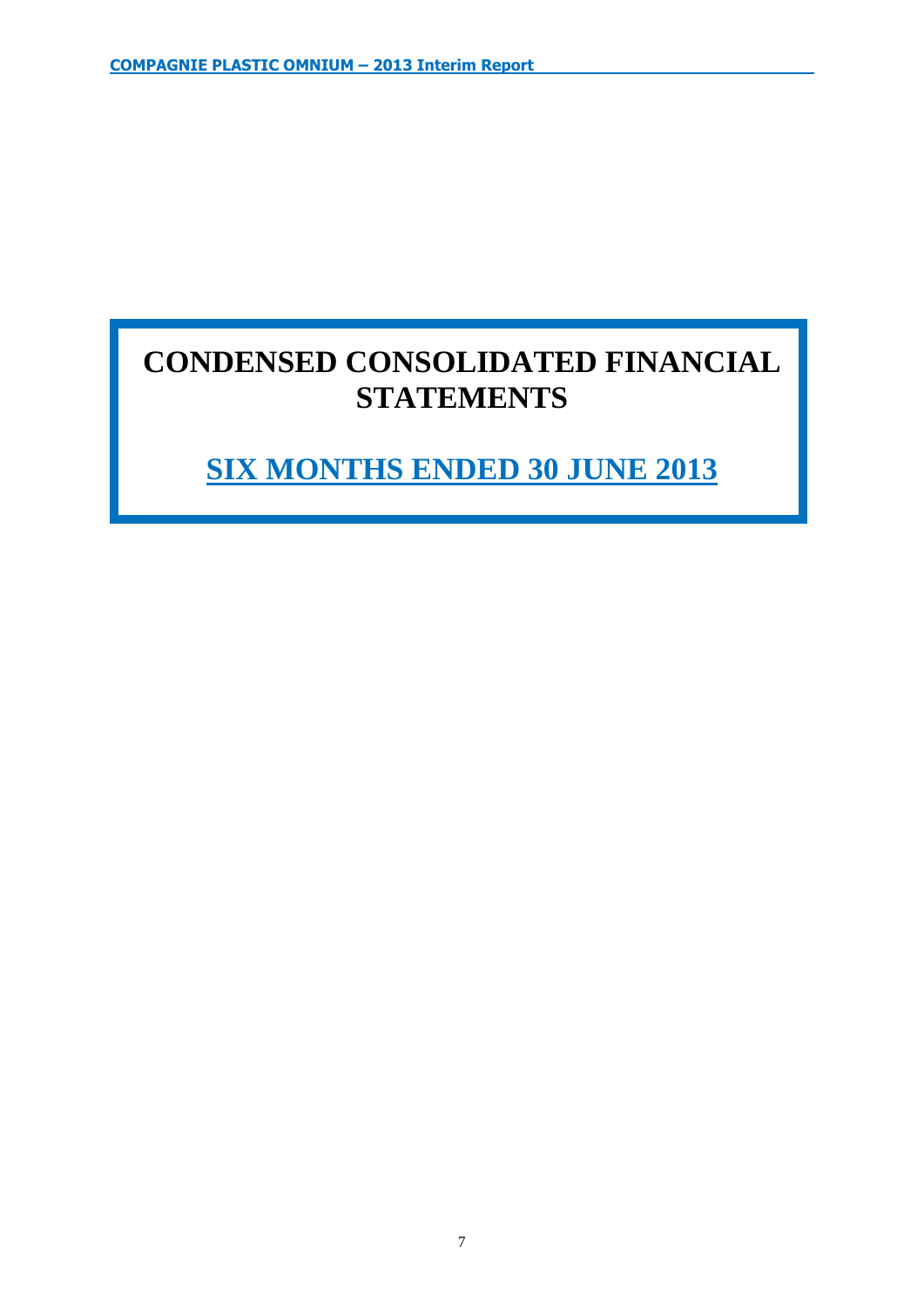# **CONSOLIDATED BALANCE SHEET**

| (in thousands of euros)                                    | Note(s)                   | 30 June 2013 | 31 December 2012 |
|------------------------------------------------------------|---------------------------|--------------|------------------|
| <b>ASSETS</b>                                              |                           |              |                  |
| Goodwill                                                   | $3.1.2 - 5.1.1$           | 335,591      | 335,525          |
| Intangible assets                                          | 3.1.2                     | 345,807      | 350,245          |
| Property, plant and equipment                              | 3.1.2                     | 923,945      | 897,126          |
| Investment property                                        | 3.1.2                     | 15,200       | 15,200           |
| Investments in associates                                  |                           | 7,627        | 6,282            |
| Available-for-sale financial assets*#                      |                           | 2,137        | 2,734            |
| Other non-current financial assets*                        | 5.1.2                     | 60,617       | 60,518           |
|                                                            | $5.1.3 - 5.2.4.4$         |              |                  |
| Deferred tax assets                                        |                           | 65,323       | 74,871           |
| TOTAL NON-CURRENT ASSETS                                   |                           | 1,756,247    | 1,742,501        |
| Inventories                                                | $3.1.2 - 5.1.4$           | 282,689      | 271,791          |
| Finance receivables - current portion *                    | $5.1.5 - 5.2.4.4$         | 42,326       | 40,036           |
| Trade receivables                                          | $3.1.2 - 5.1.6(2) - (4)$  | 680,188      | 561,975          |
| Other receivables                                          | $3.1.2 - 5.1.6(3) - (4)$  | 212,762      | 204,008          |
| Other short-term financial receivables*                    | $5.1.5 - 5.2.4.4$         | 1,509        | 1,777            |
| Hedging instruments*                                       | $3.1.2 - 5.2.4.4 - 5.2.5$ | 672          | 314              |
| Cash and cash equivalents*                                 | 5.1.7                     | 609,401      | 328,089          |
| <b>TOTAL CURRENT ASSETS</b>                                |                           | 1,829,547    | 1,407,990        |
| Assets held for sale                                       | 2.4                       |              | 1,210            |
| <b>TOTAL ASSETS</b>                                        |                           | 3,585,794    | 3,151,701        |
| <b>EQUITY AND LIABILITIES</b>                              |                           |              |                  |
| Capital                                                    | 5.2.1.1                   | 8,782        | 8,782            |
| Treasury stock                                             |                           | (33,822)     | (28, 556)        |
| Additional paid-in capital                                 |                           | 65,913       | 65,913           |
| Retained earnings and revaluation reserve                  |                           | 679,245      | 555,615          |
| Profit for the period                                      |                           | 96,364       | 173,382          |
| <b>EQUITY ATTRIBUTABLE TO OWNERS OF THE PARENT</b>         |                           | 816,482      | 775,136          |
| Non-controlling interests                                  |                           | 34,623       | 41,870           |
| <b>TOTAL EQUITY</b>                                        |                           | 851,105      | 817,006          |
| Long-term borrowings*                                      | 5.2.4.4                   | 937,530      | 605,086          |
| Provisions for pensions and other post-employment benefits | 5.2.3                     | 85,824       | 80,352           |
| Long-term provisions                                       | 5.2.3                     | 14,616       | 12,218           |
| Government grants                                          |                           | 12,861       | 13,195           |
| Deferred tax liabilities                                   |                           | 37,583       | 55,915           |
| TOTAL NON-CURRENT LIABILITIES                              |                           | 1,088,414    | 766,766          |
| Bank overdrafts*                                           | $5.1.7.2 - 5.2.4.4 - 6.2$ | 53,866       | 6,864            |
| Short-term borrowings*                                     | $5.2.4.4 - 6.2$           | 88,252       | 186,952          |
| Other short-term debt*                                     | $5.2.4.4 - 6.2$           | 459          | 3,382            |
| Hedging instruments*                                       | $5.2.4.4 - 5.2.5 - 6.2$   | 10,655       | 20,420           |
| Short-term provisions                                      | 5.2.3                     | 58,686       | 52,990           |
| Current portion of government grants                       |                           | 263          | 276              |
| Trade payables                                             | $5.2.6(1) - (3) - 6.2$    | 889,853      | 792,860          |
| Other operating liabilities                                | $5.2.6(2) - (3)$          | 544,241      | 504,185          |
| TOTAL CURRENT LIABILITIES                                  |                           | 1,646,275    | 1,567,929        |
| Liabilities related to assets held for sale                | 2.4                       |              |                  |
| TOTAL EQUITY AND LIABILITIES                               |                           | 3,585,794    | 3,151,701        |

*(\*) : Net debt stood at €374.6 million at 30 June 2013 compared with €389.8 million at 31 December 2012 (see note 5.2.4.4.).*

*(#) : Of which €1,648 thousand at 30 June 2013 and €2,148 thousand at 31 December 2012, corresponding to contributions to France's Tier 2 Automotive OEM Modernization Fund (FMEA2) that were included in the calculation of net debt at those dates (see note 5.1.2).*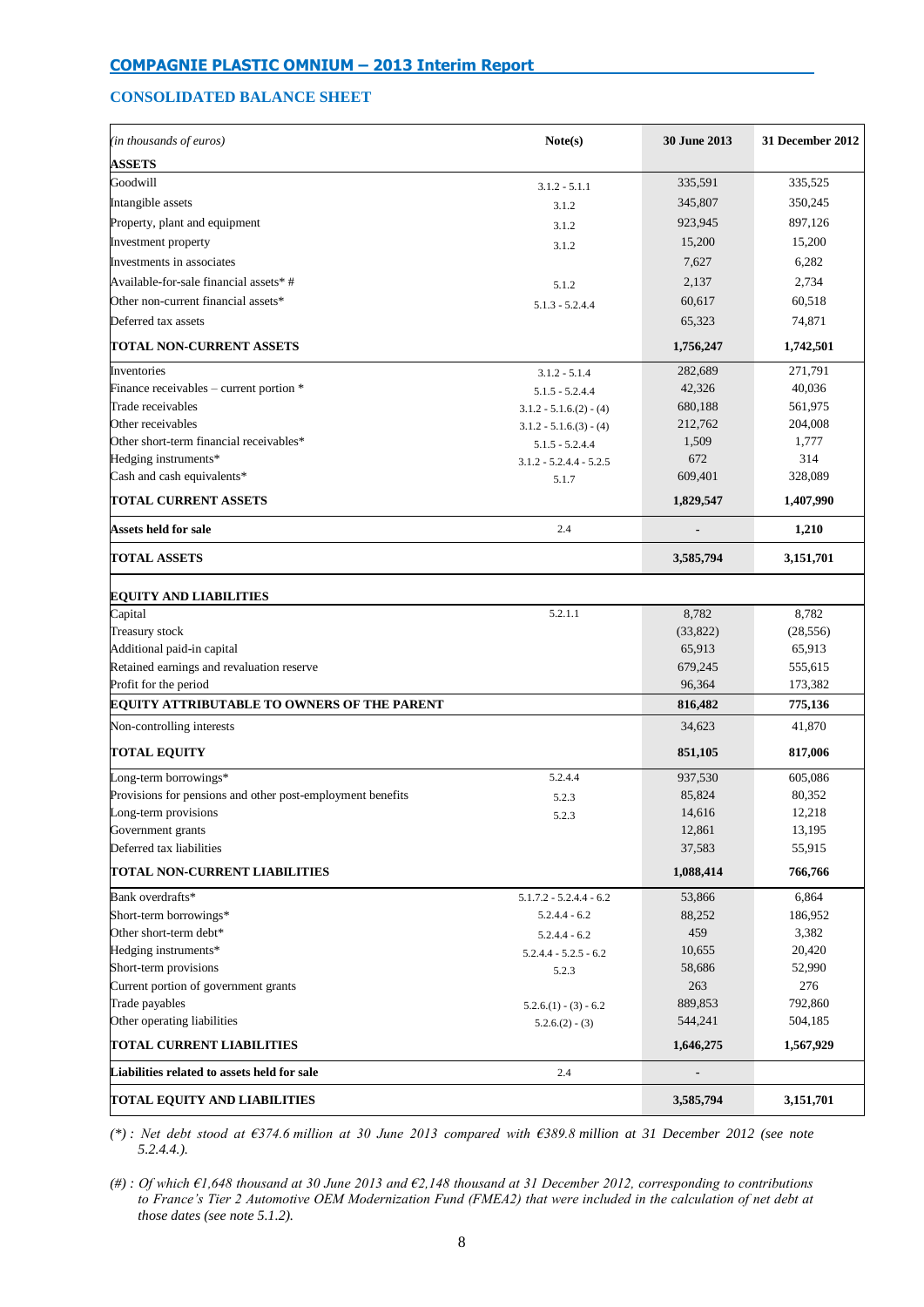# **CONSOLIDATED INCOME STATEMENT**

| (in thousands of euros)                                                                                                 | Note(s)       | <b>First-half</b><br>2013 | $\%$     | <b>First-half</b><br>2012 | $\%$     |
|-------------------------------------------------------------------------------------------------------------------------|---------------|---------------------------|----------|---------------------------|----------|
| <b>REVENUE</b>                                                                                                          | $3.1.1 - 3.2$ | 2,567,897                 | 100%     | 2,390,373                 | 100%     |
| Cost of sales                                                                                                           | 4.2           | (2,189,643)               | $-85.3%$ | (2, 044, 514)             | $-85.5%$ |
| <b>GROSS PROFIT</b>                                                                                                     |               | 378,254                   | 14.7%    | 345,859                   | 14.5%    |
| Net research and development costs                                                                                      | $4.1 - 4.2$   | (57, 336)                 | $-2.2%$  | (49,094)                  | $-2.1%$  |
| Selling costs                                                                                                           | 4.2           | (30,686)                  | $-1.2%$  | (30,222)                  | $-1.3%$  |
| Administrative expenses                                                                                                 | 4.2           | (100,093)                 | $-3.9%$  | (97,280)                  | $-4.1%$  |
| <b>OPERATING MARGIN BEFORE AMORTIZATION OF</b><br><b>INTANGIBLE ASSETS ACQUIRED IN BUSINESS</b><br><b>COMBINATIONS*</b> | 3.1.1         | 190,138                   | 7.4%     | 169,263                   | 7.1%     |
| Amortization of intangible assets acquired in business combinations*                                                    | 4.3           | (9,365)                   | $-0.4%$  | (9,051)                   | $-0.4%$  |
| OPERATING MARGIN AFTER AMORTIZATION OF<br><b>INTANGIBLE ASSETS ACOUIRED IN BUSINESS</b><br><b>COMBINATIONS*</b>         | 3.1.1         | 180,773                   | 7.0%     | 160,212                   | $6.7\%$  |
| Other operating income                                                                                                  | $3.1.1 - 4.4$ | 1,046                     | 0.0%     | 16,345                    | 0.7%     |
| Other operating expenses                                                                                                | $3.1.1 - 4.4$ | (16,056)                  | $-0.6%$  | (21,961)                  | $-0.9%$  |
| Finance costs                                                                                                           | 4.5           | (22, 637)                 | $-0.9%$  | (17, 144)                 | $-0.7%$  |
| Other financial income and expenses, net                                                                                | 4.5           | (4,739)                   | $-0.2%$  | (4,882)                   | $-0.2%$  |
| Share of profit/(loss) of associates                                                                                    |               | 532                       |          | (121)                     |          |
| PROFIT FROM CONTINUING OPERATIONS BEFORE INCOME<br>TAX                                                                  | 3.1.1         | 138,918                   | 5.4%     | 132,449                   | 5.5%     |
| Income tax                                                                                                              | 4.6           | (34, 596)                 | $-1.3%$  | (34, 469)                 | $-1.4%$  |
| NET PROFIT FROM CONTINUING OPERATIONS                                                                                   | 3.1.1         | 104,322                   | 3.9%     | 97,980                    | 4.1%     |
| Net income from discontinued operations                                                                                 |               |                           |          |                           |          |
| <b>NET PROFIT</b>                                                                                                       | 3.1.1         | 104,322                   | 3.9%     | 97,980                    | 4.1%     |
| Net profit attributable to non-controlling interests                                                                    |               | 7,957                     | 0.3%     | 3,253                     | 0.1%     |
| Net profit attributable to owners of the parent                                                                         |               | 96,364                    | 3.6%     | 94,727                    | 4.0%     |
| Earnings per share attributable to owners of the parent                                                                 |               |                           |          |                           |          |
| Basic earnings per share (in euros)**                                                                                   | 4.7           | 1.97                      |          | 1.97                      |          |
| Diluted earnings per share (in euros)***                                                                                | 4.7           | 1.92                      |          | 1.91                      |          |
| Earnings per share from continuing operations attributable to owners of the<br>parent                                   |               |                           |          |                           |          |
| Basic earnings per share (in euros)**                                                                                   | 4.7           | 1.97                      |          | 1.97                      |          |
| Diluted earnings per share (in euros)***                                                                                | 4.7           | 1.92                      |          | 1.91                      |          |

*\* Intangible assets acquired in business combinations.*

*\*\* Basic earnings per share are calculated using the weighted average number of shares outstanding less the weighted average number of shares held in treasury stock.*

*\*\*\* Diluted earnings per share are determined after excluding the weighted average number of shares held in treasury stock deducted from equity and including shares to be issued on exercise of stock options***.**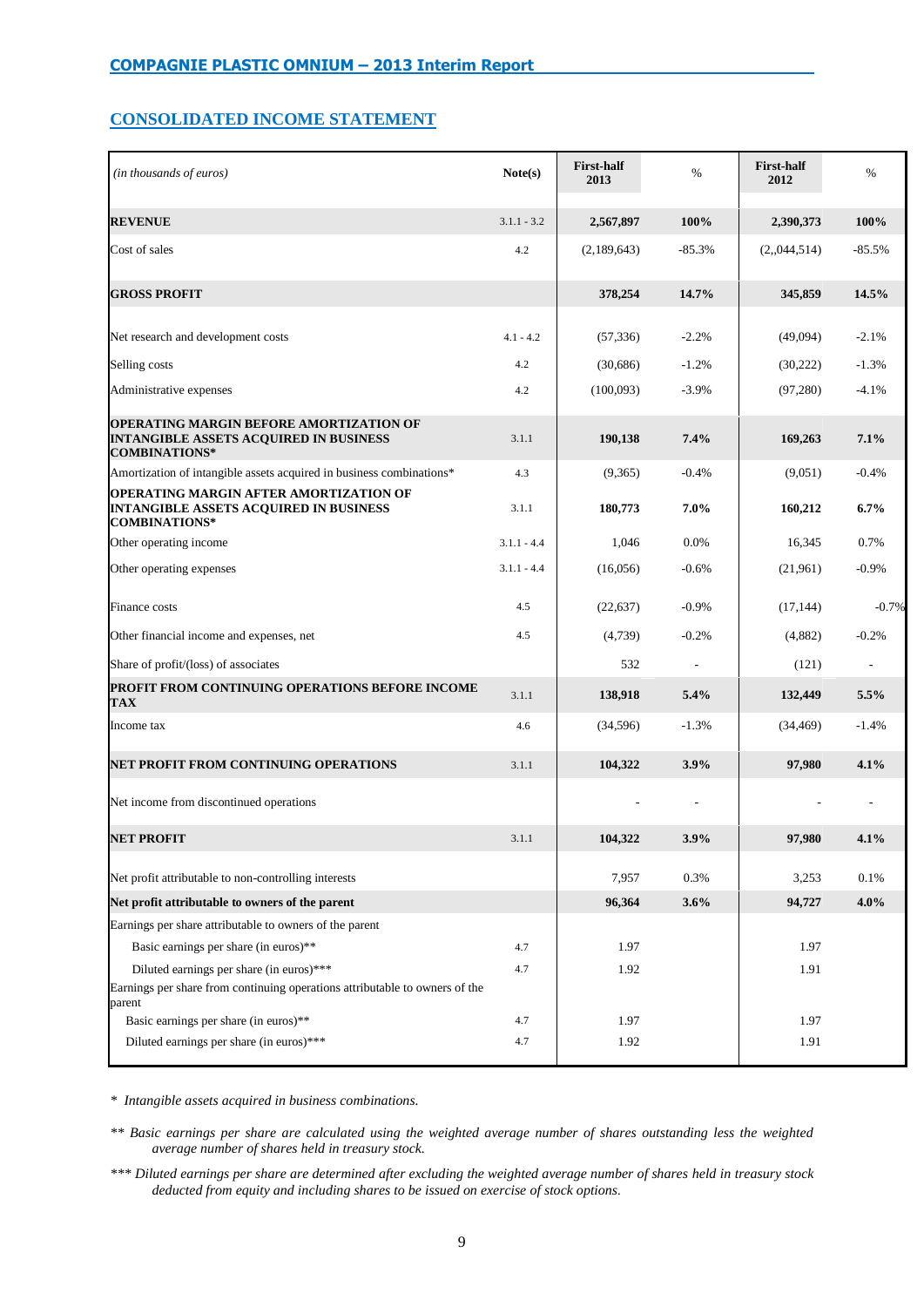# **CONSOLIDATED STATEMENT OF COMPREHENSIVE INCOME**

| (in thousands of euros)                                                                                           |              | First-half 2013 |                          | First-half 2012 |              |          |  |
|-------------------------------------------------------------------------------------------------------------------|--------------|-----------------|--------------------------|-----------------|--------------|----------|--|
|                                                                                                                   | <b>Total</b> | <b>Gross</b>    | Tax                      | <b>Total</b>    | <b>Gross</b> | Tax      |  |
| Net profit for the period attributable to owners of the<br>parent                                                 | 96,364       | 128,730         | (32,366)                 | 94,727          | 127,946      | (33,219) |  |
|                                                                                                                   |              |                 |                          |                 |              |          |  |
| <b>Translation differences</b>                                                                                    | (6,086)      | (6,086)         | $\overline{\phantom{a}}$ | 9,261           | 9,261        |          |  |
| Gains/(losses) for the period                                                                                     | (6,086)      | (6,086)         | ÷.                       | 9,261           | 9,261        |          |  |
| Reclassified to the income statement                                                                              |              |                 |                          |                 |              |          |  |
| Actuarial gains/(losses) recognized in equity                                                                     | (1,521)      | (2,858)         | 1,337                    | (2,617)         | (3,200)      | 583      |  |
| Cash flow hedges                                                                                                  | 2,779        | 4,168           | (1,389)                  | (3,924)         | (5,771)      | 1,847    |  |
| Gains/(losses) for the period – Interest rate instruments<br>Reclassified to the income statement - Interest rate | 2,912        | 4,368           | (1, 456)                 | (3,569)         | (5,238)      | 1,669    |  |
| instruments                                                                                                       | (353)        | (530)           | 177                      | (355)           | (533)        | 178      |  |
| Gains/(losses) for the period - Currency instruments                                                              | 220          | 330             | (110)                    |                 |              |          |  |
| Other comprehensive income                                                                                        | (4,828)      | (4,776)         | (52)                     | 2,720           | 290          | 2,430    |  |
| Comprehensive income attributable to owners of the<br>parent                                                      | 91,536       | 123,954         | (32, 418)                | 97,447          | 128,236      | (30,789) |  |
|                                                                                                                   |              |                 |                          |                 |              |          |  |
| Net profit for the period attributable to non-controlling<br>interests                                            | 7,958        | 10,188          | (2,230)                  | 3,253           | 4,501        | (1,248)  |  |
|                                                                                                                   |              |                 |                          |                 |              |          |  |
| <b>Translation differences</b>                                                                                    | (1,019)      | (1,019)         | ٠                        | 651             | 651          |          |  |
|                                                                                                                   | (1,019)      | (1,019)         | $\overline{\phantom{a}}$ | 651             | 651          |          |  |
|                                                                                                                   |              |                 |                          |                 |              |          |  |
| Gains/(losses) for the period<br>Reclassified to the income statement                                             |              |                 | $\overline{\phantom{a}}$ |                 |              |          |  |
| Other comprehensive income                                                                                        | (1,019)      | (1,019)         | $\blacksquare$           | 651             | 651          |          |  |

| Total comprehensive income | 98,475 | 133,123 | (34.648) | 101.351 | 133.388 | (32.037) |
|----------------------------|--------|---------|----------|---------|---------|----------|
|----------------------------|--------|---------|----------|---------|---------|----------|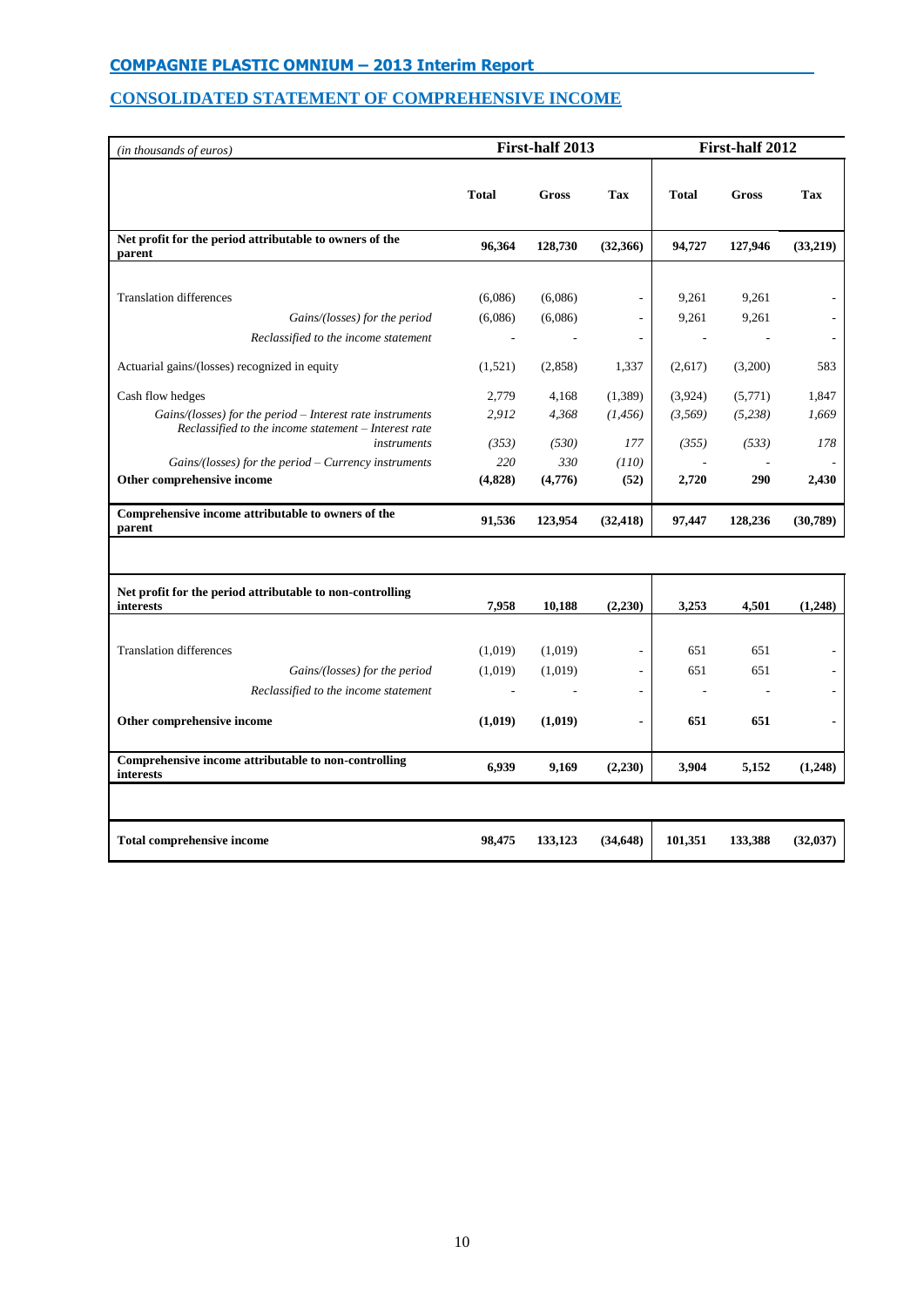# **CONSOLIDATED STATEMENT OF CHANGES IN EQUITY**

|                                                                         |                        |         |                                  |                   |                                                   |                            |                                 | Equity                                        |                                                     |                 |
|-------------------------------------------------------------------------|------------------------|---------|----------------------------------|-------------------|---------------------------------------------------|----------------------------|---------------------------------|-----------------------------------------------|-----------------------------------------------------|-----------------|
| (in thousands of euros or<br>thousands of shares,<br>where appropriate) | Number<br>of<br>shares | Capital | Additional<br>paid-in<br>capital | Treasury<br>stock | Other<br>reserves<br>and<br>retained<br>earnings* | Translation<br>differences | Net profit<br>for the<br>period | Attributable<br>to owners<br>of the<br>parent | Attributable<br>to non-<br>controlling<br>interests | Total<br>equity |
| <b>Equity at 31 December</b><br>2011                                    | 52,584                 | 8,939   | 82,968                           | (44, 403)         | 428,168*                                          | 7,661                      | 164,695                         | 648,028                                       | 76,600                                              | 724,628         |
| Appropriation of 2011<br>net profit                                     |                        |         |                                  |                   | 164,695                                           |                            | (164, 695)                      |                                               |                                                     |                 |
| First-half 2012 net profit                                              |                        |         |                                  |                   |                                                   |                            | 94,727                          | 94,727                                        | 3,253                                               | 97,980          |
| Other comprehensive<br>income<br>Exchange differences on                |                        |         |                                  |                   | (6, 152)                                          | 8,872                      |                                 | 2,720                                         | 651                                                 | 3,371           |
| translating foreign<br>operations<br>Actuarial gains/(losses)           |                        |         |                                  |                   | 389                                               | 8,872                      |                                 | 9,261                                         | 651                                                 | 9,912           |
| recognized in equity<br>Cash flow hedges $-$                            |                        |         |                                  |                   | (2,617)                                           |                            |                                 | (2,617)                                       | $\overline{a}$                                      | (2,617)         |
| interest rate instruments                                               |                        |         |                                  |                   | (3, 924)                                          |                            |                                 | (3, 924)                                      |                                                     | (3, 924)        |
| Comprehensive income<br>Treasury stock                                  |                        |         |                                  |                   | 158,543                                           | 8,872                      | $-69,968$                       | 97,447                                        | 3,904                                               | 101,351         |
| transactions<br>Changes in scope of                                     |                        |         |                                  | (3,266)           |                                                   |                            |                                 | (3,266)                                       |                                                     | (3,266)         |
| consolidation **<br>Dividends paid by<br>Compagnie Plastic              |                        |         |                                  |                   | 15,660                                            |                            |                                 | 15,660                                        | (36,275)                                            | (20,615)        |
| Omnium                                                                  |                        |         |                                  |                   | (33, 566)                                         |                            |                                 | (33, 566)                                     | $\overline{a}$                                      | (33,566)        |
| Dividends paid by other<br>Group companies                              |                        |         |                                  |                   |                                                   |                            |                                 |                                               | (4, 467)                                            | (4, 467)        |
| Stock option costs                                                      |                        |         |                                  |                   | 666                                               |                            |                                 | 666                                           |                                                     | 666             |
|                                                                         |                        |         |                                  |                   |                                                   |                            |                                 |                                               |                                                     |                 |
| Equity at 30 June 2012<br>Second-half 2012 net                          | 52,584                 | 8,939   | 82,968                           | (47,669)          | 569,471*                                          | 16,533                     | 94,727                          | 724,969                                       | 39,762                                              | 764,731         |
| profit<br>Other comprehensive                                           |                        |         |                                  |                   |                                                   |                            | 78,655                          | 78,655                                        | 4,868                                               | 83,523          |
| income<br>Exchange differences on                                       |                        |         |                                  |                   | (6,004)                                           | (16, 924)                  |                                 | (22, 928)                                     | (779)                                               | (23,707)        |
| translating foreign<br>operations                                       |                        |         |                                  |                   | 137                                               | (16, 924)                  |                                 | (16, 787)                                     | (779)                                               | (17, 566)       |
| Actuarial gains/(losses)<br>recognized in equity                        |                        |         |                                  |                   | (5, 129)                                          |                            |                                 | (5, 129)                                      |                                                     | (5,129)         |
| Cash flow hedges $-$<br>interest rate instruments                       |                        |         |                                  |                   | (1,138)                                           |                            |                                 | (1,138)                                       |                                                     | (1, 138)        |
| Cash flow hedges $-$<br>currency instruments                            |                        |         |                                  |                   | (207)                                             |                            |                                 | (207)                                         |                                                     | (207)           |
| Fair value adjustments<br>to property, plant and                        |                        |         |                                  |                   |                                                   |                            |                                 |                                               |                                                     |                 |
| equipment                                                               |                        |         |                                  |                   | 333                                               |                            |                                 | 333                                           |                                                     | 333             |
| Comprehensive income<br>Treasury stock                                  |                        |         |                                  |                   | (6,004)                                           | $-16,924$                  | 78,655                          | 55,727                                        | 4,089                                               | 59,816          |
| transactions<br>Capital reduction<br>(cancellation of treasury          |                        |         |                                  | 1,900             | 2,307                                             |                            |                                 | 4,207                                         |                                                     | 4,207           |
| stock)<br>Tax effect of treasury                                        | (925)                  | (157)   | (17,055)                         | 17,212            |                                                   |                            |                                 |                                               |                                                     |                 |
| stock transactions                                                      |                        |         |                                  |                   | (2,918)                                           |                            |                                 | (2,918)                                       |                                                     | (2,918)         |
| Changes in scope of<br>consolidation**                                  |                        |         |                                  |                   | (5,884)                                           |                            |                                 | (5,884)                                       | (1,494)                                             | (7,378)         |
| Dividends paid by<br>Compagnie Plastic<br>Omnium                        |                        |         |                                  |                   |                                                   |                            |                                 |                                               |                                                     |                 |
| Dividends paid by other<br>Group companies                              |                        |         |                                  |                   |                                                   |                            |                                 |                                               | (487)                                               | (487)           |
| Stock option costs                                                      |                        |         |                                  |                   | 554                                               |                            |                                 | 554                                           |                                                     | 554             |
| Deferred taxes on stock<br>options                                      |                        |         |                                  |                   | (1, 519)                                          |                            |                                 | (1,519)                                       |                                                     | (1,519)         |
| <b>Equity at 31 December</b><br>2012                                    | 51,659                 | 8,782   | 65,913                           | (28, 556)         | 556,007*                                          | (391)                      | 173,382                         | 775,136                                       | 41,870                                              | 817,006         |
|                                                                         |                        |         |                                  |                   |                                                   |                            |                                 |                                               |                                                     |                 |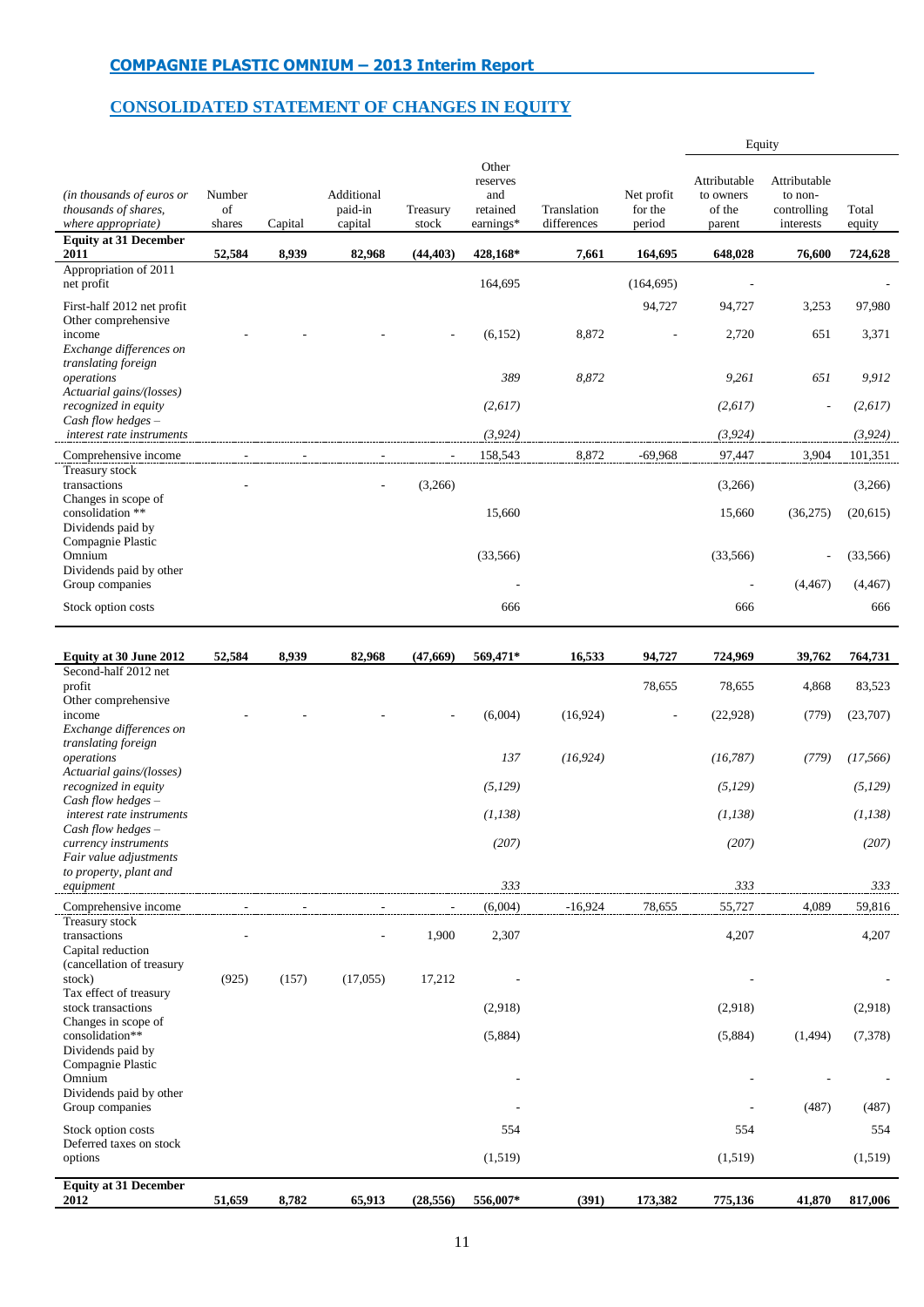| <b>COMPAGNIE PLASTIC OMNIUM - 2013 Interim Report</b>                               |        |       |        |          |           |         |            |           |         |           |
|-------------------------------------------------------------------------------------|--------|-------|--------|----------|-----------|---------|------------|-----------|---------|-----------|
| Appropriation of 2012<br>net profit                                                 |        |       |        |          | 173,382   |         | (173, 382) |           |         |           |
| First-half 2013 net profit<br>Other comprehensive                                   |        |       |        |          |           |         | 96,364     | 96,364    | 7,958   | 104,322   |
| income<br>Exchange differences on<br>translating foreign                            |        |       |        |          | (1, 478)  | (3,350) |            | (4,828)   | (1,019) | (5,847)   |
| operations<br>Actuarial gains/(losses)                                              |        |       |        |          | (2,736)   | (3,350) |            | (6,086)   | (1,019) | (7,105)   |
| recognized in equity<br>Cash flow hedges $-$                                        |        |       |        |          | (1, 521)  |         |            | (1, 521)  |         | (1, 521)  |
| interest rate instruments<br>Cash flow hedges -                                     |        |       |        |          | 2,559     |         |            | 2,559     |         | 2,559     |
| currency instruments                                                                |        |       |        |          | 220       |         |            | 220       |         | 220       |
| Comprehensive income                                                                |        |       |        |          | 171,904   | (3,350) | (77, 018)  | 91,536    | 6,939   | 98,475    |
| Treasury stock<br>transactions<br>Capital reduction                                 |        |       |        |          |           |         |            |           |         |           |
| (cancellation of treasury<br>stock)<br>Tax effect of treasury<br>stock transactions |        |       |        | (4,824)  |           |         |            | (4,824)   |         | (4,824)   |
| Changes in scope of<br>consolidation**<br>Dividends paid by                         |        |       |        |          | (8, 851)  |         |            | (8, 851)  | (8,964) | (17, 815) |
| Compagnie Plastic<br>Omnium                                                         |        |       |        |          | (37, 267) |         |            | (37, 267) | ä,      | (37, 267) |
| Dividends paid by other<br>Group companies                                          |        |       |        |          |           |         |            |           | (5,222) | (5,222)   |
| Stock option costs                                                                  |        |       |        |          | 752       |         |            | 752       |         | 752       |
| Equity at 30 June 2013                                                              | 51,659 | 8,782 | 65,913 | (33,380) | 682,545*  | (3,741) | 96,364     | 816,482   | 34,623  | 851,105   |

*\* See note 5.2.1.2 for details of "Other reserves and retained earnings".*

*\*\* See note 5.2.1.3 for details of "Changes in scope of consolidation".*

*# Actuarial gains and losses for the period correspond to the impact of applying IAS 19R for €2,163 thousand after tax (€3,250 thousand before tax at 1 January 2012 and €2,764 thousand before tax at 31 December 2012), and to the impact of the decrease in the US tax rate to 35% from 38.5%.*

*The 2012 dividend paid by Compagnie Plastic Omnium in the first half of 2013 was €0.76 per share compared with the 2011 dividend of €0.69 per share distributed in 2012.*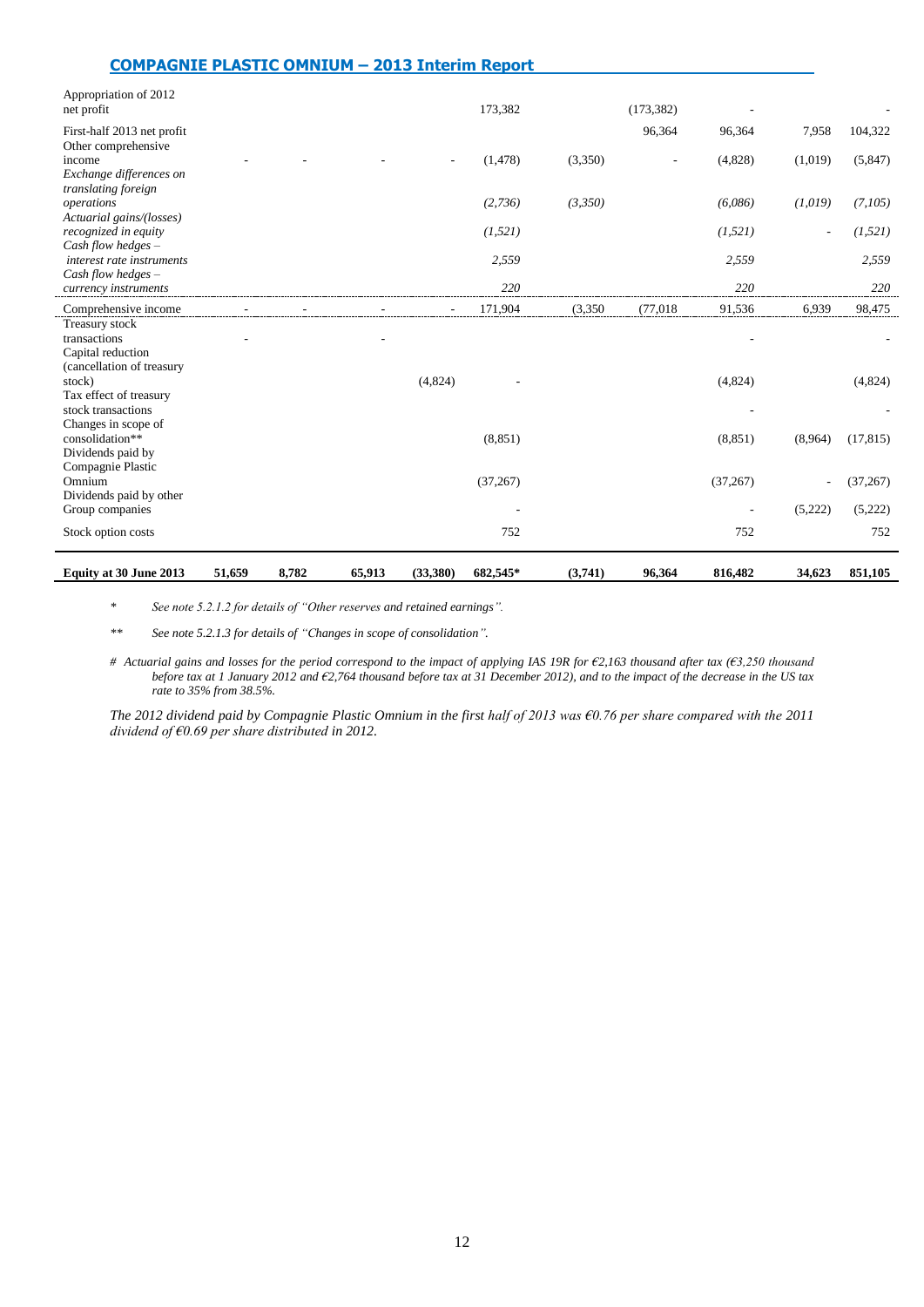# **CONSOLIDATED STATEMENT OF CASH FLOWS**

| (in thousands of euros)                                                                                                            | Note(s)                     | <b>First-half</b><br>2013 | 2012                  | <b>First-half</b><br>$2012$ <sup><math>\mu</math></sup> |
|------------------------------------------------------------------------------------------------------------------------------------|-----------------------------|---------------------------|-----------------------|---------------------------------------------------------|
| <b>I - CASH FLOWS FROM OPERATING ACTIVITIES</b>                                                                                    |                             |                           |                       |                                                         |
| Net profit                                                                                                                         | 3.1.1                       | 104,322                   | 181,503               | 97,980                                                  |
| Non-cash items                                                                                                                     |                             | 167,429                   | 292,601               | 145,739                                                 |
| Net income from discontinued operations                                                                                            |                             |                           | (243)                 |                                                         |
| Share of (profit)/loss of associates                                                                                               |                             | (532)                     | 1,220                 | 121                                                     |
| Stock option expense                                                                                                               |                             | 752                       | (7,175)               | 666                                                     |
| Other adjustments                                                                                                                  |                             | (1, 566)                  | 122,009               | 1,888                                                   |
| Depreciation and provisions for impairment of property, plant and equipment                                                        | 3.1.3                       | 60,674                    | 73,831                | 59,752                                                  |
| Amortization and provisions for impairment of intangible assets<br>Negative goodwill                                               | 3.1.3<br>4.4                | 39,163                    | 10,000<br>(8,996)     | 36,385<br>(7, 479)                                      |
| Changes in provisions                                                                                                              |                             | 13,127                    | (28,986)              | (33, 197)                                               |
| Net (gains)/losses on disposals of non-current assets                                                                              | 4.4.#                       | 521                       | 38,223                | 38,590                                                  |
| Proceeds from operating grants recognized in the income statement                                                                  |                             | (493)                     | (1,626)               | (570)                                                   |
| Current and deferred taxes                                                                                                         | 4.6                         | 34,596                    | 62,313                | 34,333                                                  |
| Interest expense                                                                                                                   |                             | 21,187                    | 32,031                | 15,250                                                  |
| <b>FUNDS FROM OPERATIONS (A)</b>                                                                                                   |                             | 271,751                   | 474,104               | 243,719                                                 |
| Change in inventories and work-in-progress - net                                                                                   |                             | (14,952)                  | (13, 288)             | (28.214)                                                |
| Change in trade receivables - net                                                                                                  |                             | (125, 647)                | (133, 155)            | (171, 322)                                              |
| Change in trade payables                                                                                                           |                             | 126,367                   | 184,208               | 181.855                                                 |
| Change in other operating assets and liabilities - net                                                                             |                             | 31,790                    | 24,192                | 38,140                                                  |
| <b>CHANGE IN WORKING CAPITAL (B)</b>                                                                                               |                             | 17,558                    | 61,957                | 20,459                                                  |
| <b>TAXES PAID (C)</b>                                                                                                              |                             | (42, 805)                 | (75, 673)             | (45,596)                                                |
| Interest paid                                                                                                                      |                             | (17,648)                  | (34,278)              | (18,951)                                                |
| Interest received<br><b>NET INTEREST PAID (D)</b>                                                                                  |                             | 2,616<br>(15,032)         | 2,897                 | 2,423                                                   |
| NET CASH GENERATED BY OPERATING ACTIVITIES (A+B+C+D)                                                                               |                             | 231,472                   | (31, 381)<br>429,007  | (16, 528)<br>202,053                                    |
|                                                                                                                                    |                             |                           |                       |                                                         |
| <b>II – CASH FLOWS FROM INVESTING ACTIVITIES</b>                                                                                   |                             |                           |                       |                                                         |
| Acquisitions of property, plant and equipment                                                                                      | 3.1.3<br>3.1.3              | (93, 547)                 | (213,994)             | (96, 293)                                               |
| Acquisitions of intangible assets<br>Proceeds from disposals of property, plant and equipment                                      | 4.4.#                       | (39, 522)<br>3,013        | (95,580)<br>21,311    | (58, 195)<br>17,274                                     |
| Proceeds from disposals of intangible assets                                                                                       | 4.4.#                       | 700                       | 1,068                 | 1,595                                                   |
| Net change in advances to suppliers of fixed assets                                                                                |                             | (21, 355)                 | 25,801                | 7,470                                                   |
| Government grants received                                                                                                         |                             | 255                       | 167                   | (645)                                                   |
| NET CASH USED IN OPERATIONS-RELATED INVESTING ACTIVITIES (E)                                                                       |                             | (150, 456)                | (261, 227)            | (128,794)                                               |
| <b>FREE CASH FLOW (A+B+C+D+E)*</b>                                                                                                 |                             | 81,016                    | 167,780               | 73,259                                                  |
| Acquisitions of subsidiaries and associates                                                                                        | 5.1.8.1.a                   | (577)                     | (26,396)              | (18,047)                                                |
| Acquisitions of available-for-sale financial assets                                                                                |                             |                           | -133                  | 63                                                      |
| Proceeds from disposals of shares in subsidiaries and associates<br>Proceeds from disposals of available-for-sale financial assets | $4.4 - 5.1.8.2$ .a<br>4.4.# |                           | 20,608                | 20,608                                                  |
| Impact of changes in scope of consolidation (newly consolidated companies)                                                         |                             |                           | 4,701                 | 4,701                                                   |
| Impact of changes in scope of consolidation (deconsolidations)                                                                     |                             |                           |                       |                                                         |
| NET CASH USED IN FINANCIAL INVESTING ACTIVITIES (F)                                                                                |                             | (577)                     | (1,220)               | 7,325                                                   |
| NET CASH USED IN INVESTING ACTIVITIES (E+F)                                                                                        |                             | (151, 033)                | (262, 447)            | (121, 469)                                              |
| <b>III - CASH FLOWS FROM FINANCING ACTIVITIES</b>                                                                                  |                             |                           |                       |                                                         |
| Capital increase/(reduction)                                                                                                       |                             |                           |                       |                                                         |
| (Purchases)/sales of treasury stock, net                                                                                           |                             | (4,824)                   | 941                   | (3,266)                                                 |
| Dividends paid to Burelle SA**                                                                                                     |                             | (22,020)                  | (19,992)              | (19,992)                                                |
| Dividends paid to other shareholders***                                                                                            |                             | (20, 469)                 | (18,527)              | (18,041)                                                |
| Acquisitions of non-controlling interests                                                                                          | 5.1.8.1.b                   | (17,790)                  | (35,571)              | (28,200)                                                |
| Proceeds from disposals of non-controlling interests                                                                               | $4.4.# - 5.1.8.2.b$         |                           | 2,880                 | 2,880                                                   |
| Proceeds from new borrowings<br>Repayment of borrowings                                                                            |                             | 506,880<br>(284,995)      | 474,225<br>(406, 287) | 134,558<br>(120, 864)                                   |
| NET CASH PROVIDED BY (USED IN) FINANCING ACTIVITIES (G)                                                                            |                             | 156,782                   | (2,331)               | (52, 925)                                               |
| Discontinued operations (H)                                                                                                        |                             |                           |                       |                                                         |
| Effect of exchange rate changes (I)                                                                                                |                             | (2,911)                   | (3,205)               | 1,773                                                   |
| NET CHANGE IN CASH AND CASH EQUIVALENTS (A+B+C+D+E+F+G+H+I)                                                                        |                             | 234,310                   | 161,024               | 29,432                                                  |
| NET CASH AND CASH EQUIVALENTS AT BEGINNING OF PERIOD                                                                               | 5.1.7.2                     | 321,225                   | 160,201               | 160,201                                                 |
| NET CASH AND CASH EQUIVALENTS AT END OF PERIOD                                                                                     | 5.1.7.2                     | 555,535                   | 321,225               | 189,633                                                 |

*µ In accordance with IAS 7, paragraphs 42A and 42B, the first-half 2012 cash flow statement has been restated in line with the financial statement presentation applied by the Group as of 31 December 2012 (IFRS 3R), with transactions relating to noncontrolling interests reclassified to "Financing activities" from "Financial investing activities".*

*\* Free cash flow is calculated on a basis specific to Plastic Omnium and excludes cash flows from financial investing activities. It is used in all external financial reporting (press releases) and in annual and interim results presentations.*

*\*\* In 2013 and 2012, the Burelle SA dividends were paid in full by Compagnie Plastic Omnium.*

*\*\*\* In first-half 2013, dividends paid to other shareholders included €15,247 thousand (first-half 2012: €13,574 thousand) paid by Compagnie Plastic Omnium. Total dividends paid by the Company in first-half 2013 therefore amounted to €37,267 thousand (firsthalf 2012: €33,566 thousand).*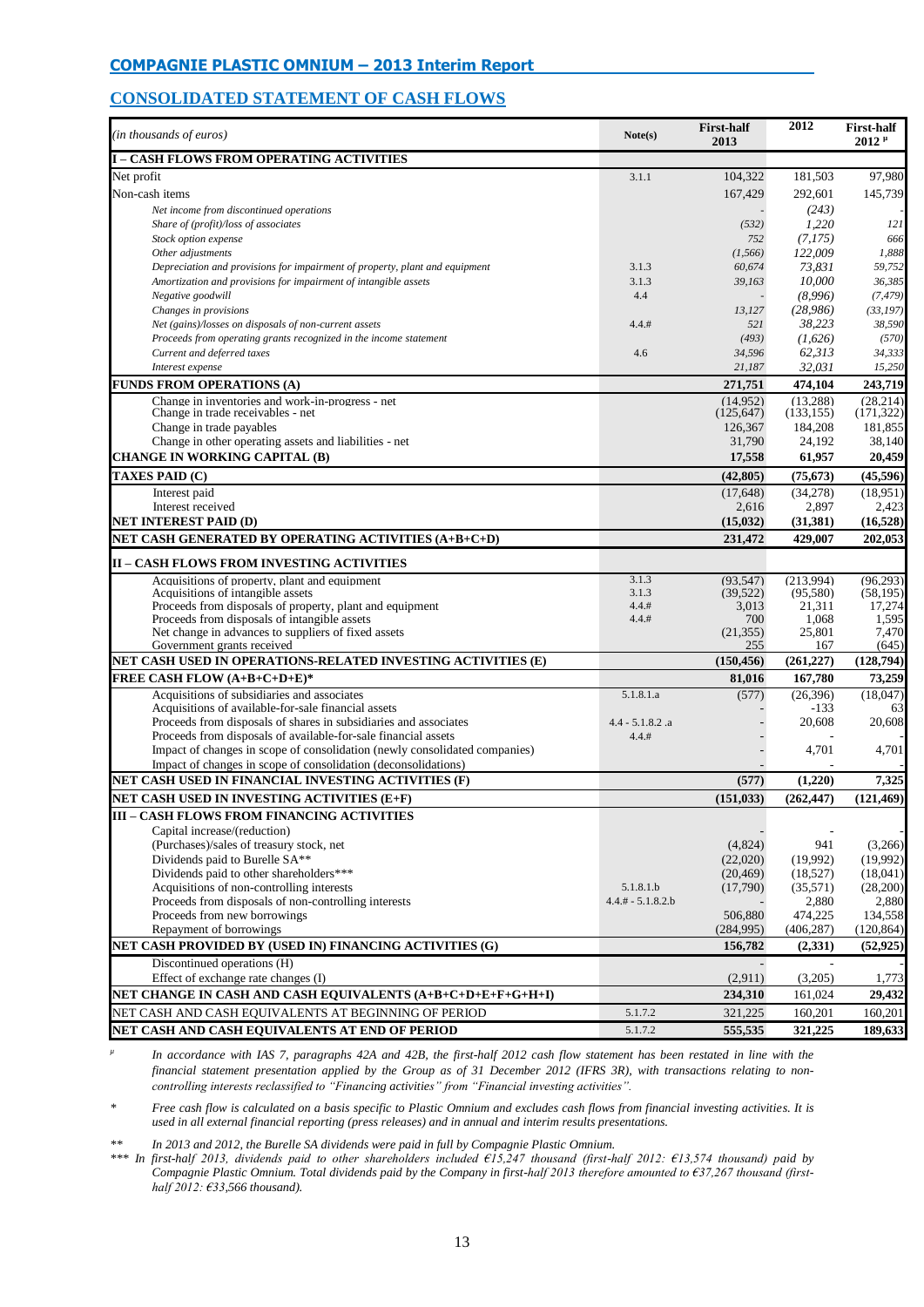# **NOTES TO THE CONSOLIDATED FINANCIAL STATEMENTS**

Plastic Omnium's consolidated financial statements for the six months ended 30 June 2013 were approved by the Board of Directors on 23 July 2013.

# PRESENTATION OF THE GROUP

Compagnie Plastic Omnium, a company governed by French law, was set up in 1946. The bylaws stipulate that its term ends on 24 April 2112, as extended by the 12<sup>th</sup> resolution adopted at the Annual Shareholders Meeting of 25 April 2013. The Company is registered in the Lyon Companies Register under number 955 512 611 and its registered office is at 19, avenue Jules Carteret, 69007 Lyon.

The expressions "Plastic Omnium", "the Group" and "the Plastic Omnium Group" all refer to the group of companies comprising Compagnie Plastic Omnium and its consolidated subsidiaries.

Plastic Omnium is a world leader in plastics with two core businesses – Automotive (vehicle body components and modules, and fuel storage and distribution systems) and Environment (on-site waste handling and road signage for local authorities) – which account for 91.1% and 8.9% respectively of consolidated revenue.

Plastic Omnium shares have been traded on the Paris Stock Exchange since 1965. Listed on Eurolist in compartment A since 17 January 2013, they are included in the SBF 120 index and, since 21 March 2011, the CAC Mid 60 index. The Group's main shareholder is Burelle SA, which owned 56.09% of outstanding shares (59.31% excluding treasury stock) at 30 June 2013.

# 1 – ACCOUNTING POLICIES

## **1.1 Basis of preparation**

The condensed consolidated financial statements for the six months ended 30 June 2013 have been prepared in accordance with IAS 34 – Interim Financial Reporting.

These condensed interim consolidated financial statements do not include all of the information required of annual financial statements and should therefore be read in conjunction with the consolidated financial statements for the year ended 31 December 2012.

The accounting policies applied to prepare these condensed interim consolidated financial statements are the same as those used in 2012, as described in Note 1 to the 2012 consolidated financial statements, except for the amendments applicable in annual periods beginning on or after 1 January 2013. In particular, the amendments to IAS 19 – Employee Benefits were applied in the first half of 2013. The impact of their first-time adoption is not material, as noted in the 2012 consolidated financial statements, and has therefore been recognized in first-half 2013 (see note 5.2.3 "Provisions") without restating the 2012 comparative information.

The Group has not early adopted those standards, interpretations or amendments to standards whose application is optional for annual periods beginning on or after 1 January 2013. These include IFRS 10 – Consolidated Financial Statements, IFRS 11 – Joint Arrangements, IFRS 12 – Disclosure of Interests in Other Entities, IAS 28 – Investments in Associates and Joint Ventures (IAS 28R) and related amendments, which will be applicable in the European Union as from 1 January 2014. Their application will have an impact on the consolidated financial statements because joint ventures are currently consolidated by the proportionate method.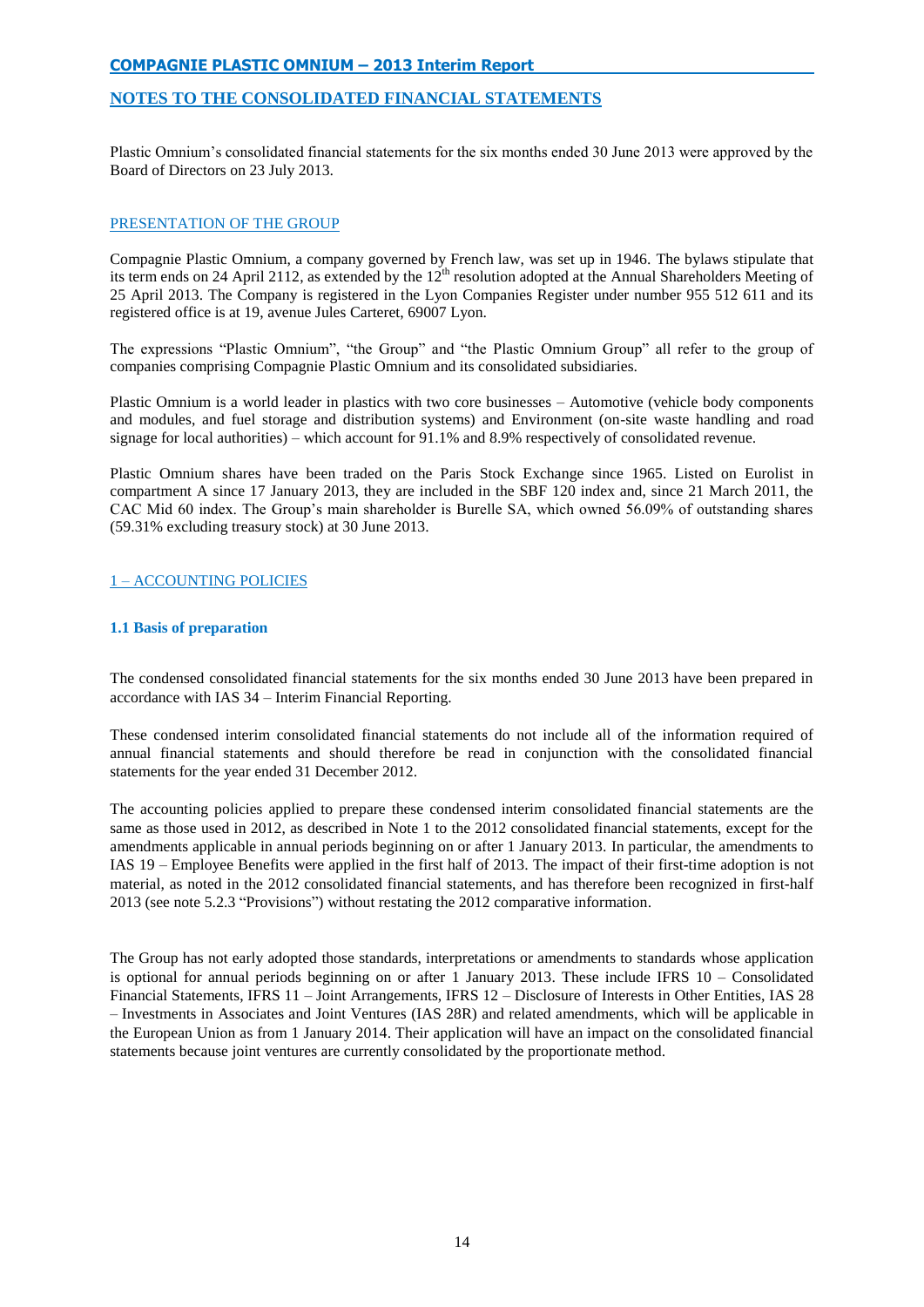## **1.2 Preparation of interim consolidated financial statements**

#### **Income tax**

Current and deferred tax for the first six months of the year is determined based on an estimated annual tax rate, which is applied to profit before tax for the period excluding any material non-recurring items.

### **Post-employment benefit obligations**

Post-employment benefit obligations for the period are considered to represent one half of the net obligation calculated for 2013 based on actuarial estimates and assumptions applied at 31 December 2012.

The change in discount rates over the first six months of 2013 had no material impact on the amount of the obligation recorded for the period.

### **Seasonality of operations**

Plastic Omnium's operations are not seasonal in nature.

## **1.3 Use of estimates and assumptions**

The preparation of the financial statements requires the use of estimates and assumptions that affect the reported amounts of assets and liabilities. At 30 June 2013, estimates and assumptions that could lead to a material adjustment to the carrying amount of assets and liabilities mainly concerned deferred taxes and goodwill.

Goodwill is tested for impairment at each year-end and whenever there is objective evidence that it may be impaired. Impairment tests are based on value in use, which is calculated as the present value of future cash flows. The main assumptions used to determine the recoverable amounts of the Group's cash generating units (CGUs) at 31 December 2012 are described in the notes to the 2012 consolidated financial statements. Note than a 0.5-point increase in the discount rate or a 0.5-point decrease in the long-term growth rate would not have had any material impact on the outcome of impairment tests carried out at 31 December 2012.

No indications of impairment were identified by the Group during the period, which was shaped by strong demand and a healthy outlook. As a result, no impairment tests were carried out at 30 June 2013.

# 2 - SIGNIFICANT EVENTS OF THE PERIOD

## **2.1 Buy-out of non-controlling interests in China's Jiangsu Xieno Automotive Components Co. Ltd**

On 29 January 2013, the Group bought out its partner Xietong's interest in the Chinese joint venture Jiangsu Xieno Automotive Components Co. Ltd. Title to the shares was transferred immediately, increasing the Group's interest to 100%.

This acquisition of non-controlling interests had no impact on the consolidation method applied to this company as it was already controlled by the Group.

The impact of the transaction on consolidated equity attributable to owners of the parent was a negative  $\epsilon$ 8,831 thousand.

## **2.2 Inaugural bond issue**

On 21 May 2013, Compagnie Plastic Omnium issued  $\epsilon$ 500 million in bonds to European investors, without any covenants or credit rating.

For details on the bond issue, see note 5.2.4.2 "Borrowings: private placement notes and bonds".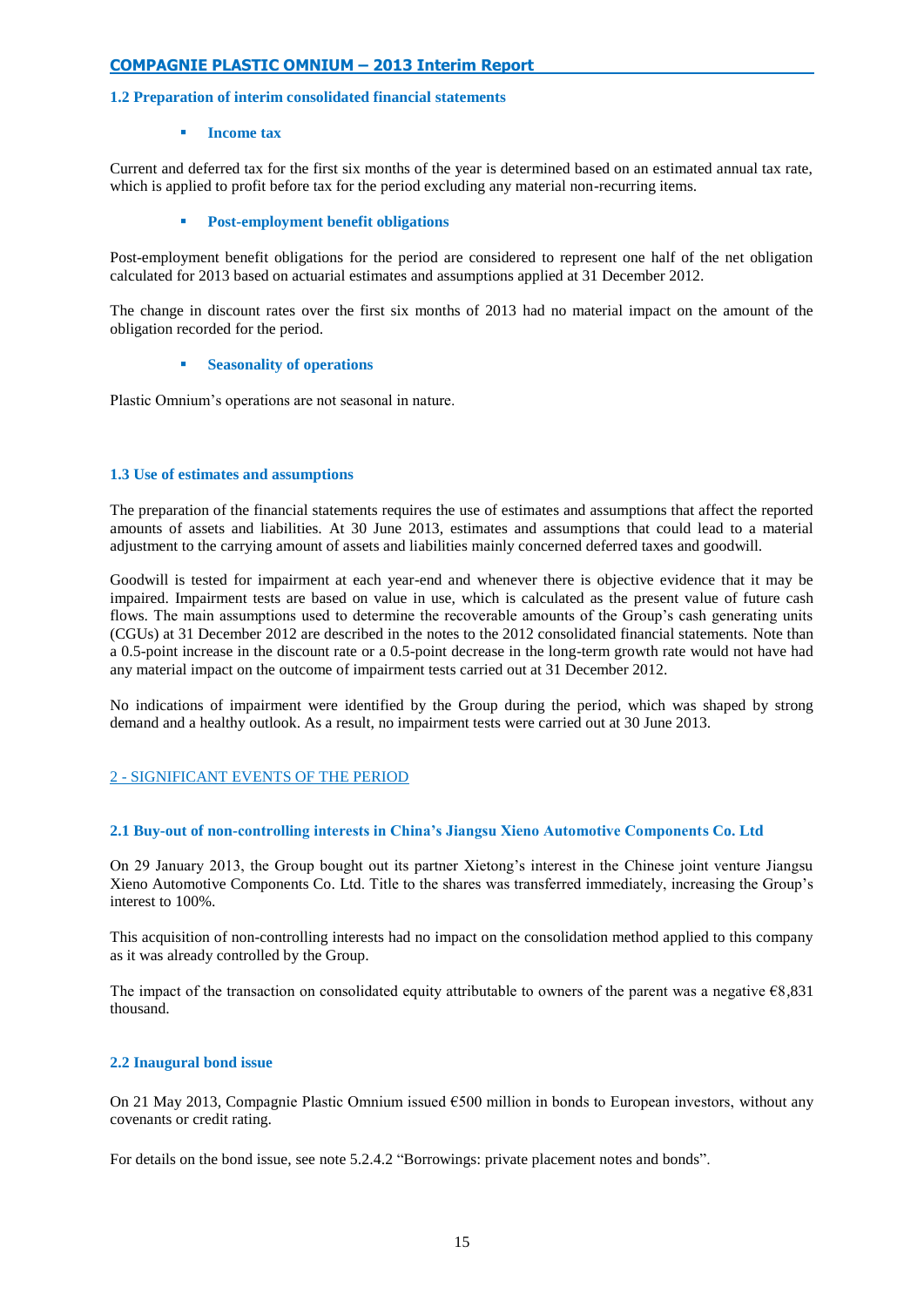### **2.3 Effect of acquisitions completed in 2012**

There is no new information to report concerning acquisitions completed in 2012. These included:

- The partnership agreement with Russia-based Detalstroykonstruktsiya in connection with the creation of DSK Plastic Omnium BV.
- The buy-out of Varroc Polymers Private Ltd's non-controlling (40%) interest in the Plastic Omnium Varroc Private Ltd joint venture.

### **2.4. Disposal of assets and related liabilities classified as held for sale**

At 30 June 2013, there were no longer any assets and related liabilities classified as held for sale. The only asset classified as held for sale at 31 December 2012 was the Blenheim plant operated by the Automotive subsidiary Inergy Automotive Systems Canada Inc. The sale was completed on 29 January 2013 for an amount of CAD 1,650 thousand ( $\epsilon$ 1,255 thousand).

| 30 June 2013                | 31 December 2012            |
|-----------------------------|-----------------------------|
| Assets held for             | Assets held for             |
| sale/liabilities related to | sale/liabilities related to |
| assets held for sale        | assets held for sale        |

| (in thousands of euros)                     | <b>Total</b> | <b>Total</b> | <b>Blenheim</b> |
|---------------------------------------------|--------------|--------------|-----------------|
| Buildings, fixtures and fittings            |              | 1,210        | 1,210           |
| Assets held for sale                        |              | 1,210        | 1.210           |
| Liabilities related to assets held for sale | <b>None</b>  |              |                 |
| Net assets held for sale                    |              | 1,210        | 1,210           |

## 3-SEGMENT INFORMATION

#### **3.1 Information by reportable segment**

The following tables present data for each segment, with an "Unallocated items" column corresponding to intersegment eliminations and amounts that are not allocated to a specific segment (for example, holding company activities). The data in this column are presented in order to reconcile segment information to the Group's financial statements. Finance costs and other financial income and expenses, income tax expense and profits/(losses) of associates are accounted for at Group level and are not allocated to the segments. Intersegment transactions are carried out on an arm's length basis.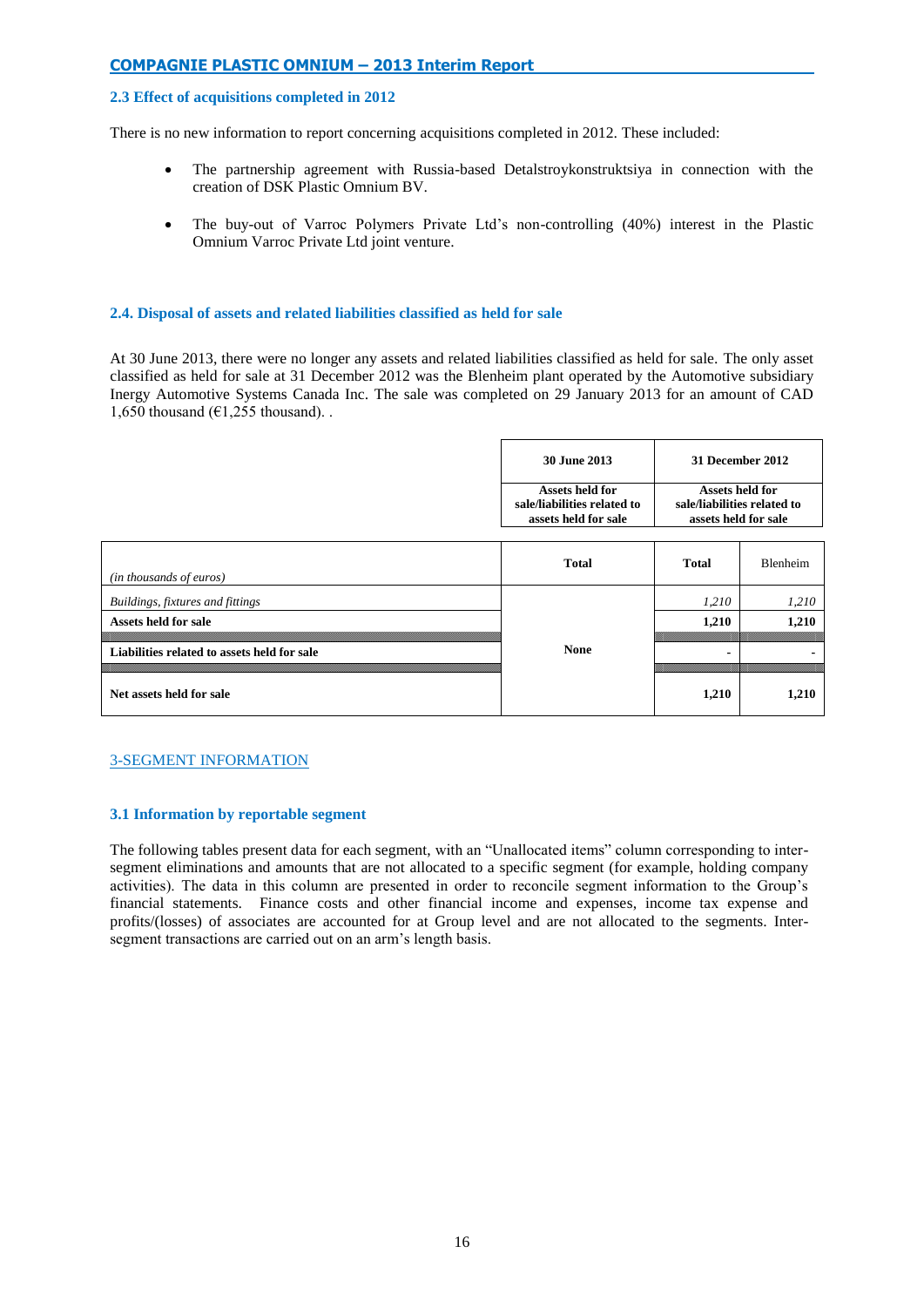# **3.1.1 Consolidated income statement by reportable segment**

| <b>First-half</b><br>2013<br>(in thousands of euros)                                                                                 | Automotive      | Environment   | Unallocated<br>items* | <b>Consolidated</b><br>total |
|--------------------------------------------------------------------------------------------------------------------------------------|-----------------|---------------|-----------------------|------------------------------|
| Sales to third parties                                                                                                               | 2,339,754       | 228,665       | (522)                 | 2,567,897                    |
| Sales between segments                                                                                                               | (452)           | (70)          | 522                   | $\overline{0}$               |
| <b>REVENUE</b>                                                                                                                       | 2,339,302       | 228,595       |                       | 2,567,897                    |
| % of revenue                                                                                                                         | 91.1%           | 8.9%          |                       | 100%                         |
| <b>OPERATING MARGIN BEFORE AMORTIZATION OF</b><br><b>INTANGIBLE ASSETS ACQUIRED IN BUSINESS COMBINATIONS</b><br>% of segment revenue | 183,704<br>7.9% | 6,434<br>2.8% |                       | 190,138<br>7.4%              |
| Amortization of intangible assets acquired in business combinations                                                                  | (9,365)         | $\Omega$      |                       | (9,365)                      |
| OPERATING MARGIN AFTER AMORTIZATION OF INTANGIBLE<br>ASSETS ACQUIRED IN BUSINESS COMBINATIONS                                        | 174,339         | 6,434         |                       | 180,773                      |
| % of segment revenue                                                                                                                 | 7.5%            | 2.8%          |                       | 7.0%                         |
| Other operating income                                                                                                               | 1,046           |               |                       | 1,046                        |
| Other operating expenses                                                                                                             | (14, 497)       | (1,560)       |                       | (16, 057)                    |
| % of segment revenue                                                                                                                 | (0.6)%          | (0.7)%        |                       | (0.6)%                       |
| Finance costs, net                                                                                                                   |                 |               |                       | (22, 637)                    |
| Other financial income and expenses, net                                                                                             |                 |               |                       | (4,739)                      |
| Share of profit/(loss) of associates                                                                                                 |                 |               |                       | 532                          |
| PROFIT FROM CONTINUING OPERATIONS BEFORE INCOME<br><b>TAX</b>                                                                        |                 |               |                       | 138,918                      |
| Income tax                                                                                                                           |                 |               |                       | (34, 596)                    |
| NET PROFIT FROM CONTINUING OPERATIONS                                                                                                |                 |               |                       | 104,322                      |
| Net income from discontinued operations                                                                                              |                 |               |                       |                              |
| <b>NET PROFIT</b>                                                                                                                    |                 |               |                       | 104,322                      |

| <b>First-half</b><br>2012                                                                                                     | Automotive      | Environment    | Unallocated<br>items* | <b>Consolidated</b><br>total |
|-------------------------------------------------------------------------------------------------------------------------------|-----------------|----------------|-----------------------|------------------------------|
| (in thousands of euros)                                                                                                       |                 |                |                       |                              |
| Sales to third parties                                                                                                        | 2,162,306       | 229,731        | (1,664)               | 2,390,373                    |
| Sales between segments                                                                                                        | (807)           | (857)          | 1,664                 | $\Omega$                     |
| <b>REVENUE</b>                                                                                                                | 2,161,499       | 228,874        |                       | 2,390,373                    |
| % of revenue                                                                                                                  | 90.4%           | 9.6%           |                       | 100%                         |
| <b>OPERATING MARGIN BEFORE AMORTIZATION OF</b><br>INTANGIBLE ASSETS ACQUIRED IN BUSINESS COMBINATIONS<br>% of segment revenue | 158.976<br>7.5% | 10,287<br>4.5% |                       | 169,263<br>7.1%              |
| Amortization of intangible assets acquired in business combinations                                                           | (9,051)         | $\Omega$       |                       | (9,051)                      |
| OPERATING MARGIN AFTER AMORTIZATION OF INTANGIBLE<br><b>ASSETS ACQUIRED IN BUSINESS COMBINATIONS</b>                          | 149,925         | 10,287         |                       | 160,212                      |
| % of segment revenue                                                                                                          | 6.9%            | 4.5%           |                       | 6.7%                         |
| Other operating income                                                                                                        | 14.787          | 1.558          |                       | 16.345                       |
| Other operating expenses                                                                                                      | (16, 221)       | (5,740)        |                       | (21,961)                     |
| % of segment revenue                                                                                                          | (0.1)%          | $(1.8)\%$      |                       | $(0.2)\%$                    |
| Finance costs, net                                                                                                            |                 |                |                       | (17, 144)                    |
| Other financial income and expenses, net                                                                                      |                 |                |                       | (4,882)                      |
| Share of profit/(loss) of associates                                                                                          |                 |                |                       | (121)                        |
| <b>PROFIT FROM CONTINUING OPERATIONS BEFORE INCOME</b><br><b>TAX</b>                                                          |                 |                |                       | 132,449                      |
| Income tax                                                                                                                    |                 |                |                       | (34, 469)                    |
| <b>INET PROFIT FROM CONTINUING OPERATIONS</b>                                                                                 |                 |                |                       | 97,980                       |
| Net income from discontinued operations                                                                                       |                 |                |                       |                              |
| <b>NET PROFIT</b>                                                                                                             |                 |                |                       | 97,980                       |

(\*) : *"Unallocated items" correspond to inter-segment eliminations and amounts that are not allocated to a specific segment (for example, holding company activities). This column is included to enable segment information to be reconciled to the Group's financial statements*.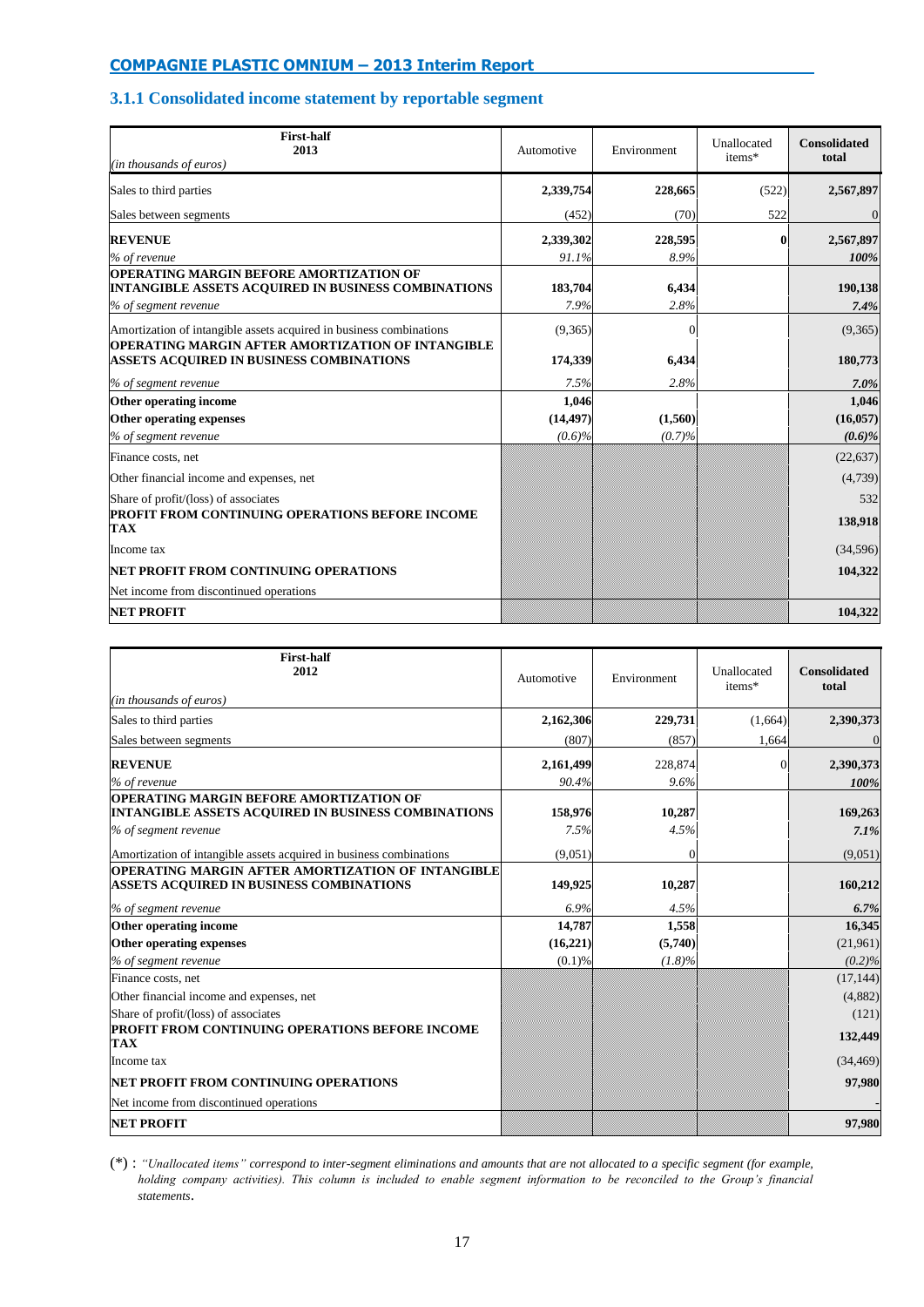# **3.1.2 Consolidated balance sheet data by reportable segment**

| (in thousands of euros)                            | Automotive<br>Net amounts | Environment | Unallocated<br>items | <b>Consolidated total</b> |
|----------------------------------------------------|---------------------------|-------------|----------------------|---------------------------|
| 30 June 2013                                       |                           |             |                      |                           |
| Goodwill                                           | 185,672                   | 146,959     | 2,960                | 335,591                   |
| Intangible assets                                  | 315,024                   | 18,954      | 11,829               | 345,807                   |
| Property, plant and equipment                      | 793,239                   | 77,877      | 52,829               | 923,945                   |
| Investment property                                |                           |             | 15,200               | 15,200                    |
| Inventories                                        | 233,284                   | 49,405      |                      | 282,689                   |
| Trade receivables                                  | 605,297                   | 74,350      | 541                  | 680,188                   |
| Other receivables                                  | 179,710                   | 14997       | 18,055               | 212,762                   |
| Finance receivables* (C)                           | 72,909                    | 7.976       |                      | 80,885                    |
| Current accounts and other financial assets (D)    | (300, 141)                | 2,859       | 320,849              | 23,567                    |
| Available-for-sale financial assets $-$ FMEA 2 (F) |                           |             | 1,648                | 1,648                     |
| Hedging instruments (E)                            |                           |             | 672                  | 672                       |
| Net cash and cash equivalents <sup>**</sup> $(A)$  | 192,547                   | 7536        | 355,452              | 555,535                   |
| <b>Total segment assets</b>                        | 2,277,541                 | 400,913     | 780,035              | 3,458,489                 |
| Borrowings (B)                                     | 89,422                    | 14,565      | 932,909              | 1,036,896                 |
| <b>Segment liabilities</b>                         | 89,422                    | 14,565      | 932,909              | 1,036,896                 |
|                                                    |                           |             |                      |                           |
| Segment net debt = $(B - A - C - D - E - F)$ ***   | 124,107                   | (3,807)     | 254,289              | 374.589                   |
|                                                    |                           |             |                      |                           |

| (in thousands of euros)<br>Net amounts             | Automotive | Environment | Unallocated<br>items | <b>Consolidated total</b> |
|----------------------------------------------------|------------|-------------|----------------------|---------------------------|
| 31 December 2012                                   |            |             |                      |                           |
| Goodwill                                           | 185,377    | 147,188     | 2,960                | 335,525                   |
| Intangible assets                                  | 318,553    | 19,738      | 11,954               | 350,245                   |
| Property, plant and equipment                      | 766,383    | 80,933      | 49,810               | 897,126                   |
| Investment property                                |            |             | 15,200               | 15,200                    |
| Inventories                                        | 223,736    | 48,055      |                      | 271,791                   |
| Trade receivables                                  | 494,808    | 64,959      | 2,208                | 561,975                   |
| Other receivables                                  | 176,913    | 12,245      | 14,850               | 204,008                   |
| Finance receivables* (C)                           | 70,554     | 8,289       |                      | 78,843                    |
| Current accounts and other financial assets (D)    | (275, 371) | 18,254      | 280,605              | 23,488                    |
| Available-for-sale financial assets $-$ FMEA 2 (F) |            |             | 2,148                | 2,148                     |
| Hedging instruments (E)                            |            |             | 314                  | 314                       |
| Net cash and cash equivalents** (A)                | 207,333    | 12,047      | 101,845              | 321,225                   |
| <b>Total segment assets</b>                        | 2,168,286  | 411,708     | 481,894              | 3,061,888                 |
| Borrowings (B)                                     | 106,014    | 17,158      | 692,668              | 815,840                   |
| <b>Segment liabilities</b>                         | 106,014    | 17,158      | 692,668              | 815,840                   |
| Segment net debt = $(B - A - C - D - E - F)$ ***   | 103,498    | (21, 432)   | 307,756              | 389,822                   |

*\* At 30 June 2013, finance receivables included €38,559 thousand reported in the balance sheet under "Other noncurrent financial assets" and €42,326 thousand reported under "Finance receivables – current portion".*

*At 31 December 2012, finance receivables included €38,807 thousand reported in the balance sheet under "Other non-current financial assets" and €40,036 thousand reported under "Finance receivables – current portion".*

*See also note 5.2.4.4.*

*\*\* Net cash and cash equivalents as reported in the statement of cash flows. See also note 5.1.7.2.*

*\*\*\* See note 5.2.4.1 concerning the net debt indicator used by the Group and note 5.2.4.4 concerning net debt.*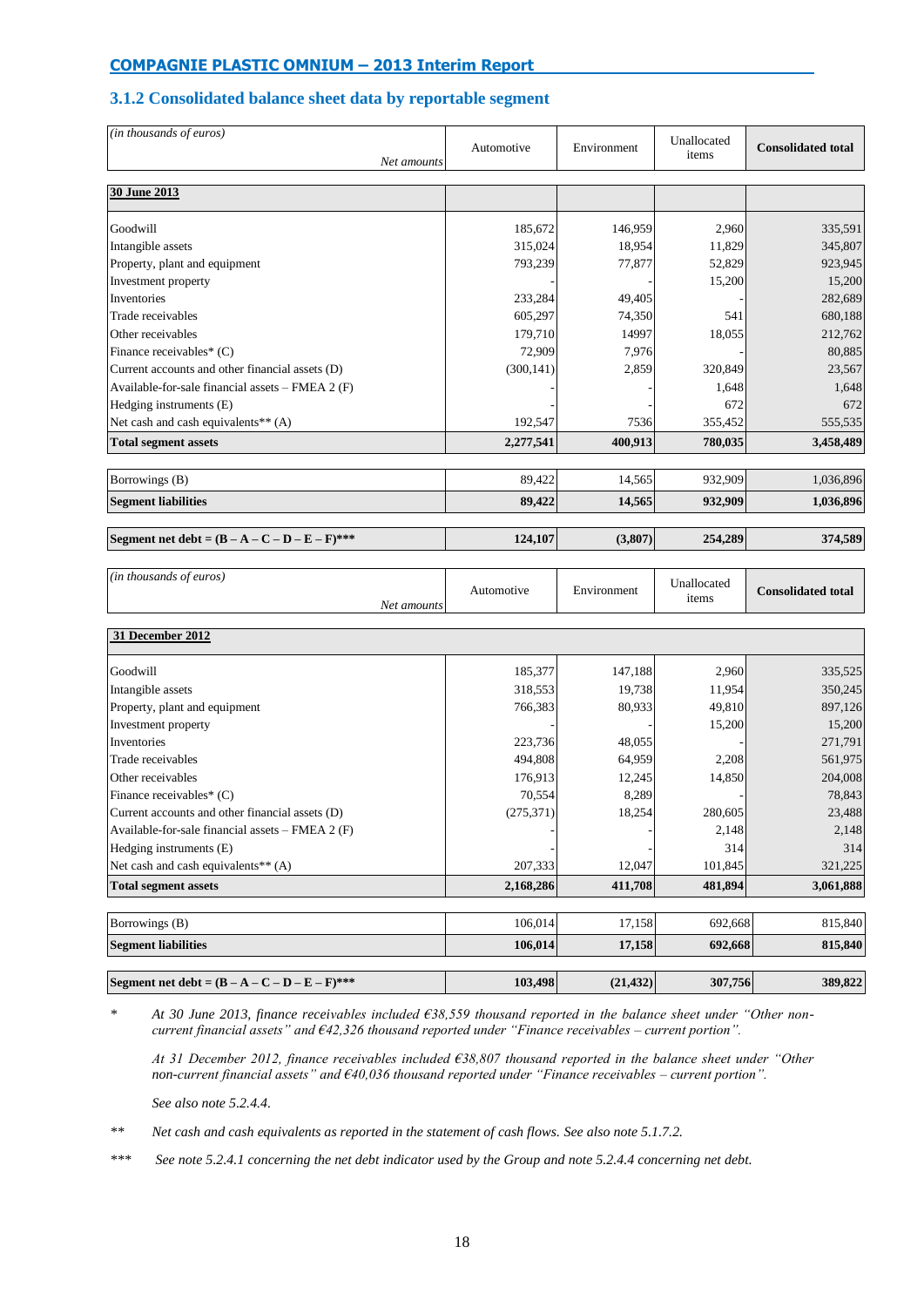# **3.1.3 Other consolidated information by reportable segment**

| (in thousands of euros)                                             | Automotive | Environment | Unallocated items | <b>Consolidated</b><br>total |
|---------------------------------------------------------------------|------------|-------------|-------------------|------------------------------|
|                                                                     |            |             |                   |                              |
| First-half 2013                                                     |            |             |                   |                              |
| Acquisitions of intangible assets                                   | 37,642     | 981         | 899               | 39,522                       |
| Capital expenditure (including acquisitions of investment property) | 82,967     | 5,974       | 4,606             | 93,547                       |
| Depreciation and amortization expense*                              | 88,778     | 8.636       | 2,424             | 99,838                       |
|                                                                     |            |             |                   |                              |
| First-half 2012                                                     |            |             |                   |                              |
| Acquisitions of intangible assets                                   | 55,126     | 1,561       | 1,508             | 58,195                       |
| Capital expenditure (including acquisitions of investment property) | 89,154     | 6,594       | 545               | 96,293                       |
| Depreciation and amortization expense*                              | 85,049     | 9,512       | 1,577             | 96,138                       |

*\* This item corresponds to depreciation, amortization and impairments of property, plant and equipment and intangible assets, including intangible assets acquired in business combinations.*

# **3.2. Information by geographic region - Revenue**

The following table shows revenue generated by the Group's subsidiaries in the regions indicated.

# **Information by geographic region**

| (in thousands of euros) | <b>First-half</b><br>2013 | %     | <b>First-half</b><br>2012 | %     |
|-------------------------|---------------------------|-------|---------------------------|-------|
| France                  | 376,099                   | 14.6% | 408,079                   | 17.1% |
| North America           | 701,920                   | 27.3% | 644,559                   | 27.0% |
| Europe excluding France | 948,875                   | 37.0% | 864,108                   | 36.1% |
| South America           | 112,973                   | 4.4%  | 89,317                    | 3.7%  |
| Africa                  | 24,856                    | 1.0%  | 22,105                    | 0.9%  |
| Asia                    | 403,174                   | 15.7% | 362,205                   | 15.2% |
| <b>Total</b>            | 2,567,897                 | 100%  | 2,390,373                 | 100%  |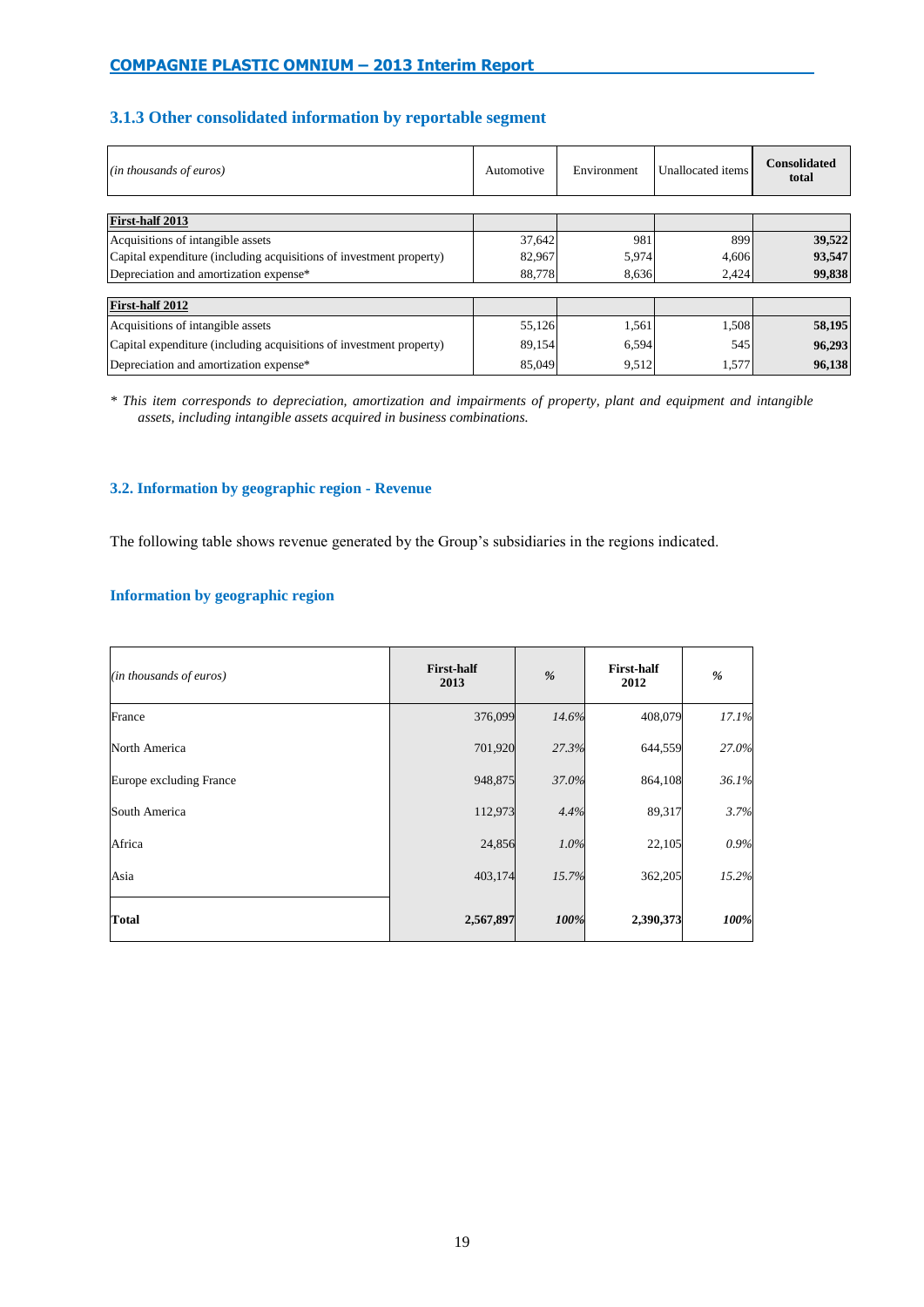# **Information on the ten countries that are the largest contributors to revenue**

| (in thousands of euros) | <b>First-half</b><br>2013 | $\frac{9}{6}$ | <b>First-half</b><br>2012 | $\frac{9}{6}$ |
|-------------------------|---------------------------|---------------|---------------------------|---------------|
| <b>United States</b>    | 488,612                   | 19.0%         | 457,973                   | 19.2%         |
| France                  | 376,099                   | 14.6%         | 408,079                   | 17.1%         |
| Germany                 | 277,785                   | 10.8%         | 256,523                   | 10.7%         |
| Mexico                  | 179,166                   | 7.0%          | 149,342                   | 6.2%          |
| Spain                   | 177,305                   | 6.9%          | 152,557                   | 6.4%          |
| China                   | 161,510                   | 6.3%          | 132,603                   | 5.5%          |
| <b>United Kingdom</b>   | 134,899                   | 5.3%          | 126,997                   | 5.3%          |
| Slovakia                | 129,182                   | 5.0%          | 121,938                   | 5.1%          |
| South Korea             | 89,215                    | 3.5%          | 85,744                    | 3.6%          |
| <b>Brazil</b>           | 67,307                    | 2.6%          | 47,017                    | 2.0%          |
| Other                   | 486,817                   | 19.0%         | 451,600                   | 18.9%         |
| <b>Total</b>            | 2,567,897                 | 100%          | 2,390,373                 | 100%          |

# 4- NOTES TO THE INCOME STATEMENT

# **4.1. Research and development costs**

The following table analyzes research and development expenditure incurred in first-half 2013 and first-half 2012, as well as the percentage of revenue it represents.

| (in thousands of euros)                                                                               | <b>First-half</b><br>2013 | $\frac{0}{0}$     | <b>First-half</b><br>2012 | $\frac{0}{0}$     |
|-------------------------------------------------------------------------------------------------------|---------------------------|-------------------|---------------------------|-------------------|
| Research and development costs<br>Of which capitalized development costs and research and development | (124, 158)<br>66.822      | $(4.8)\%$<br>2.6% | (122.982)<br>73.888       | $(5.1)\%$<br>3.1% |
| costs billed to customers<br>Net research and development costs                                       | (57,336)                  | $(2.2)\%$         | (49,094)                  | $(2.1)\%$         |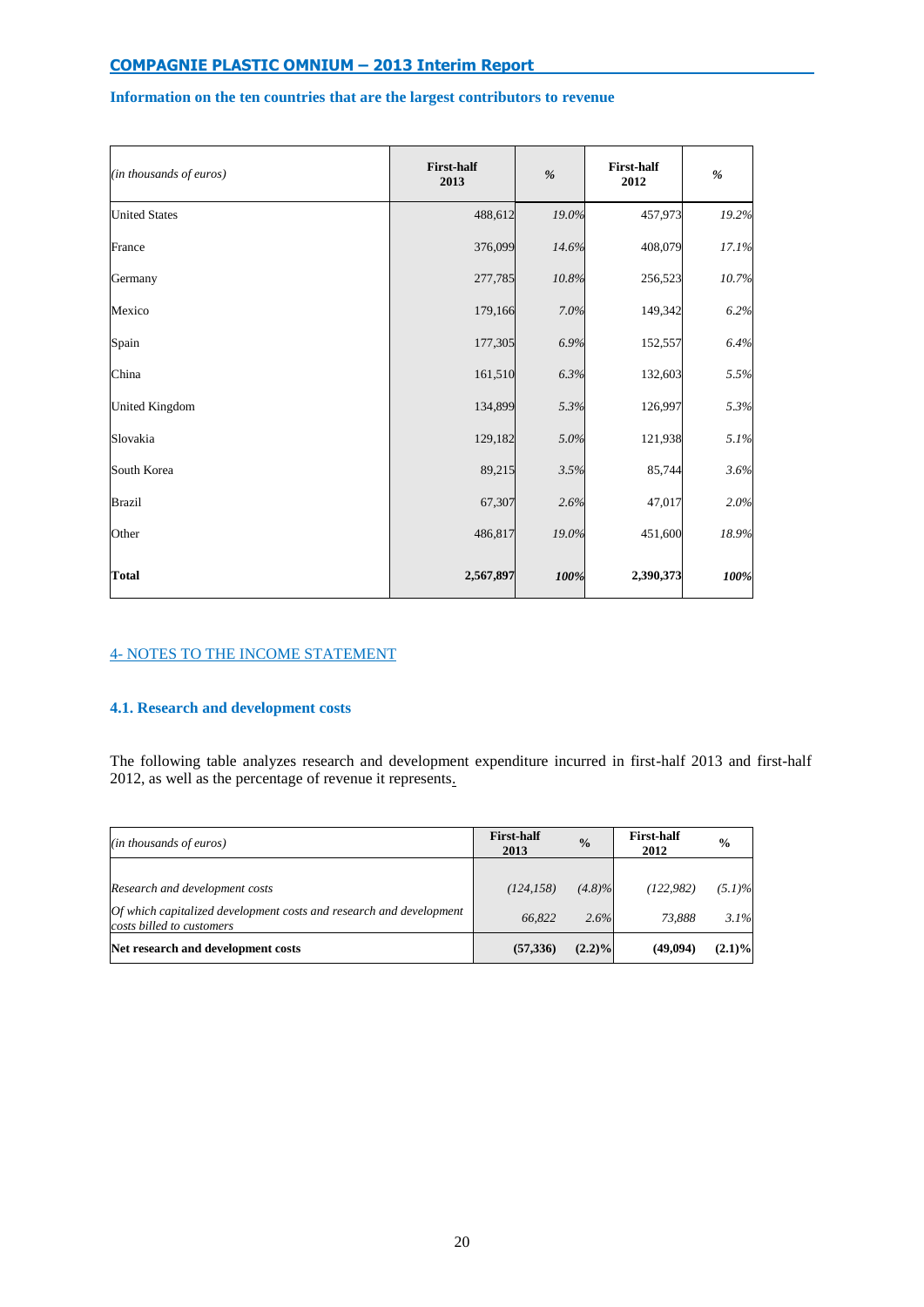# **4.2 Cost of sales, development, selling and administrative costs**

| (in thousands of euros)                                                                                             | <b>First-half</b><br>2013 | <b>First-half</b><br>2012 |
|---------------------------------------------------------------------------------------------------------------------|---------------------------|---------------------------|
| Cost of sales includes:                                                                                             |                           |                           |
| Raw materials (purchases and changes in inventory)                                                                  | (1,674,977)               | (1,569,711)               |
| Direct production outsourcing                                                                                       | (6,281)                   | (5, 191)                  |
| Utilities and fluids                                                                                                | (46,582)                  | (44, 575)                 |
| Employee benefits expense                                                                                           | (258, 543)                | (252, 155)                |
| Other production costs                                                                                              | (136, 574)                | (110, 942)                |
| Proceeds from the sale during the period of waste containers leased to customers under<br>operating leases*         | 252                       | 952                       |
| Carrying amount of waste containers leased to customers under operating leases that were<br>sold during the period* | (223)                     | (886)                     |
| Depreciation                                                                                                        | (58, 759)                 | (58, 355)                 |
| Provisions                                                                                                          | (7,956)                   | (3,651)                   |
| <b>Total</b>                                                                                                        | (2, 189, 643)             | (2,044,514)               |
| <b>Research and development costs include:</b>                                                                      |                           |                           |
| Employee benefits expense                                                                                           | (64,290)                  | (59,067)                  |
| Amortization of capitalized development costs                                                                       | (28, 485)                 | (25,543)                  |
| Other                                                                                                               | 35,439                    | 35,516                    |
| <b>Total</b>                                                                                                        | (57,336)                  | (49,094)                  |
| Selling costs include:                                                                                              |                           |                           |
| Employee benefits expense                                                                                           | (21,014)                  | (19,967)                  |
| Depreciation and provisions                                                                                         | (273)                     | (296)                     |
| Other                                                                                                               | (9,399)                   | (9,959)                   |
| <b>Total</b>                                                                                                        | (30,686)                  | (30,222)                  |
| <b>Administrative costs include:</b>                                                                                |                           |                           |
| Employee benefits expense                                                                                           | (58, 944)                 | (56, 183)                 |
| Other administrative expenses                                                                                       | (37,719)                  | (37,691)                  |
| Depreciation                                                                                                        | (3,538)                   | (3,237)                   |
| Provisions                                                                                                          | 108                       | (169)                     |
| <b>Total</b>                                                                                                        | (100, 093)                | (97,280)                  |

*(\*): See "Gains/(losses) on disposals of non-current assets" in note 4.4.*

# **4.3 Amortization of intangible assets acquired in business combinations**

This item corresponds to the recurring impact of applying the acquisition method to Inergy (acquired in 2010) and Ford Milan (Michigan) (acquired in 2011).

| (in thousands of euros)                                                   | <b>First-half</b><br>2013 | <b>First-half</b><br>2012 |
|---------------------------------------------------------------------------|---------------------------|---------------------------|
| <b>Brands</b>                                                             | (175)                     | (175)                     |
| Contractual customer relationships                                        | (9.190)                   | (8, 876)                  |
| Total amortization of intangible assets acquired in business combinations | (9,365)                   | (9,051)                   |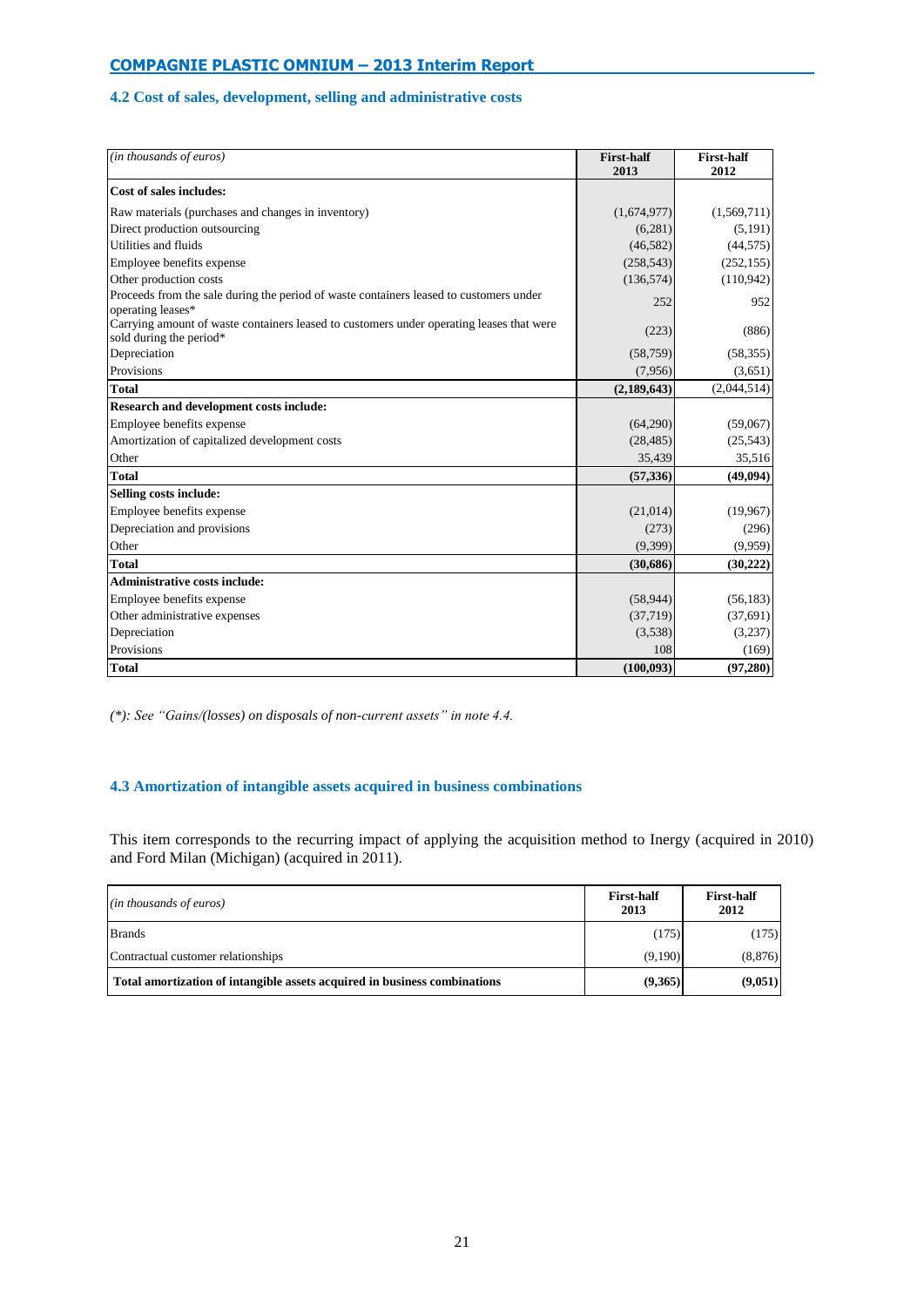## **4.4. Other operating income and expenses**

| (in thousands of euros)                                               | <b>First-half</b><br>2013 | <b>First-half</b><br>2012 |
|-----------------------------------------------------------------------|---------------------------|---------------------------|
| Gains/(losses) on disposals of non-current assets $*$                 | (529)                     | (733)                     |
| Employee downsizing plans <sup>(1)</sup>                              | (9,514)                   | (1,642)                   |
| Impairment of non-current assets                                      | (410)                     | (761)                     |
| Pre-start-up costs at new plants                                      | (562)                     | (2,608)                   |
| Provisions for charges                                                | 287                       | (1,119)                   |
| Litigation                                                            |                           | (1,902)                   |
| Foreign exchange gains/(losses) on operating activities               | (3,303)                   | (109)                     |
| Impact of acquisitions                                                |                           |                           |
| Acquisition of Ford Milan (Michigan) and financing received from Ford |                           | 7,479                     |
| Related fees and expenses                                             | (486)                     | (1,212)                   |
| Other $^{(2)}$                                                        | (493)                     | (3,009)                   |
| Total operating income and expenses, net                              | (15,010)                  | (5,616)                   |
| - of which total other operating income                               | 1,046                     | 16,345                    |
| - of which total other operating expense                              | (16, 056)                 | (21, 961)                 |

## **First-half 2013:**

#### (1): Employee downsizing plans

Downsizing plans mainly concerned the Automotive Division's plants in Herentals (Belgium), Eisenach-Thuringe (Germany), Compiègne-Laval (France) and St Désirat (France).

(2): Other

The Eurovia transaction was completed in 2012. No additional impact relating to this transaction was recognized in the first half of 2013. The amount reported under this item in first-half 2013 corresponds to various non-material transactions.

#### **First-half 2012:**

#### (2): Other

This item includes the effects of unwinding the Eurovia partnership, most of which were accrued in the prior-period accounts. The provisions set aside since 2010 were reversed to offset the losses incurred on disposal of the entities and equity interests concerned. The net impact on first-half 2012 profit was a negative €747 thousand.

#### # **Gains/(losses) on disposals of non-current assets**

*Proceeds from disposals of non-current assets and the resulting gains and losses recognized in the statement of cash flows consist respectively of (i) the amount received on the sale of non-current assets and (ii) the disposal gain or loss reported in the income statement under "Other operating income and expenses" on the disposal of non-current assets and of waste containers leased to customers under operating leases (see note 4.2). These amounts break down as follows:*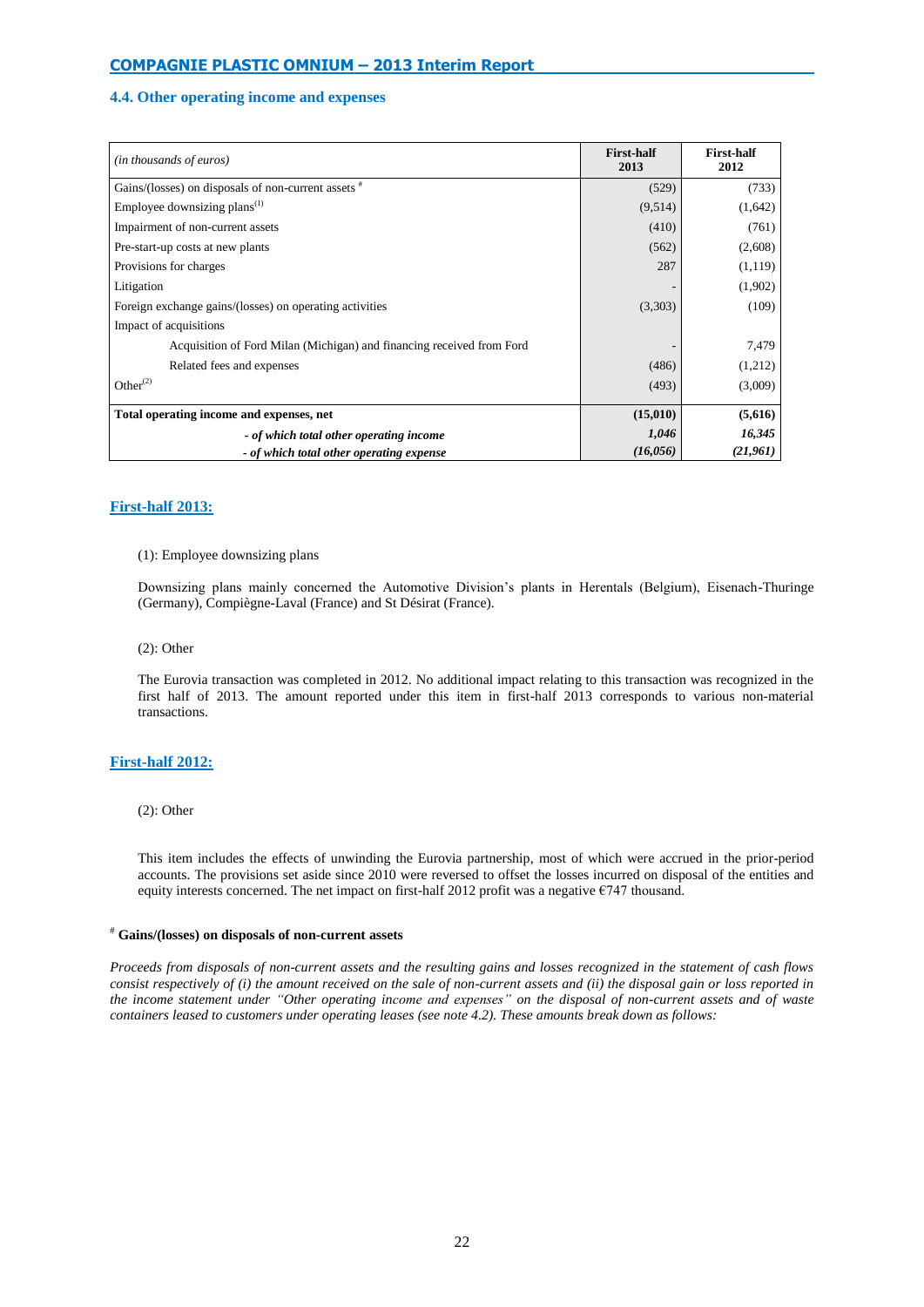|                                                                                                                                                                                                                                                       | <b>First-half</b><br>2013   |             | <b>First-half</b><br>2012   |             |
|-------------------------------------------------------------------------------------------------------------------------------------------------------------------------------------------------------------------------------------------------------|-----------------------------|-------------|-----------------------------|-------------|
| (in thousands of euros)                                                                                                                                                                                                                               | <b>Disposal</b><br>proceeds | Gain/(loss) | <b>Disposal</b><br>proceeds | Gain/(loss) |
| Sales of waste containers included in operating margin                                                                                                                                                                                                | 252                         | 29          | 952                         | 66          |
| Total sales of waste containers included in operating margin (see<br>note 4.2)                                                                                                                                                                        |                             |             | 952                         | 66          |
| Disposals of intangible assets                                                                                                                                                                                                                        | 700                         | (70)        | 1,595                       | (321)       |
| Disposals of property, plant and equipment                                                                                                                                                                                                            | 1,506                       | (446)       | 14,322                      | (285)       |
| Disposals of available-for-sale financial assets                                                                                                                                                                                                      | 1,255                       | (13)        | 2,001                       | (127)       |
| Total disposals of property, plant and equipment, intangible<br>assets and available-for-sale financial assets recorded in other<br>operating income and expense (see footnote to "Gains/(losses) on<br>disposals of non-current assets" in note 4.4) | 3,461                       | (529)       | 17,918                      | (733)       |
| Disposals of non-current financial assets                                                                                                                                                                                                             |                             |             | 23,488                      | (37.923)    |
| Total disposals of non-current financial assets (see footnote to<br>"Other" in note 4.4)                                                                                                                                                              |                             |             | 23,488                      | (37, 923)   |
| <b>Total</b>                                                                                                                                                                                                                                          | 3,713                       | (500)       | 42,358                      | (38,590)    |

# **4.5 Finance costs and other financial income and expenses, net**

| (in thousands of euros)                             | <b>First-half</b><br>2013 | <b>First-half</b><br>2012 |
|-----------------------------------------------------|---------------------------|---------------------------|
| Finance costs                                       | (17,201)                  | (12,028)                  |
| Interest cost – post-employment benefit obligations | (1,298)                   | (1,667)                   |
| Financing fees and commissions                      | (4,138)                   | (3, 449)                  |
| <b>Finance costs</b>                                | (22, 637)                 | (17, 144)                 |
| Exchange gains or losses on financing activities    | (2,878)                   | (538)                     |
| Losses on interest rate instruments                 | (1, 861)                  | (4, 325)                  |
| Other                                               |                           | (19)                      |
| Other financial income and expenses, net            | (4,739)                   | (4, 882)                  |
| <b>Total</b>                                        | (27,376)                  | (22, 026)                 |

## **4.6 Income tax**

Income tax expense breaks down as follows:

| (in thousands of euros)                                          | <b>First-half</b><br>2013 | <b>First-half</b><br>2012 |
|------------------------------------------------------------------|---------------------------|---------------------------|
| Current taxes<br>Deferred taxes                                  | (44, 810)<br>10,214       | (31, 817)<br>(2,652)      |
| Income tax expense recorded in the consolidated income statement | (34,596)                  | (34, 469)                 |

The tax proof is presented below: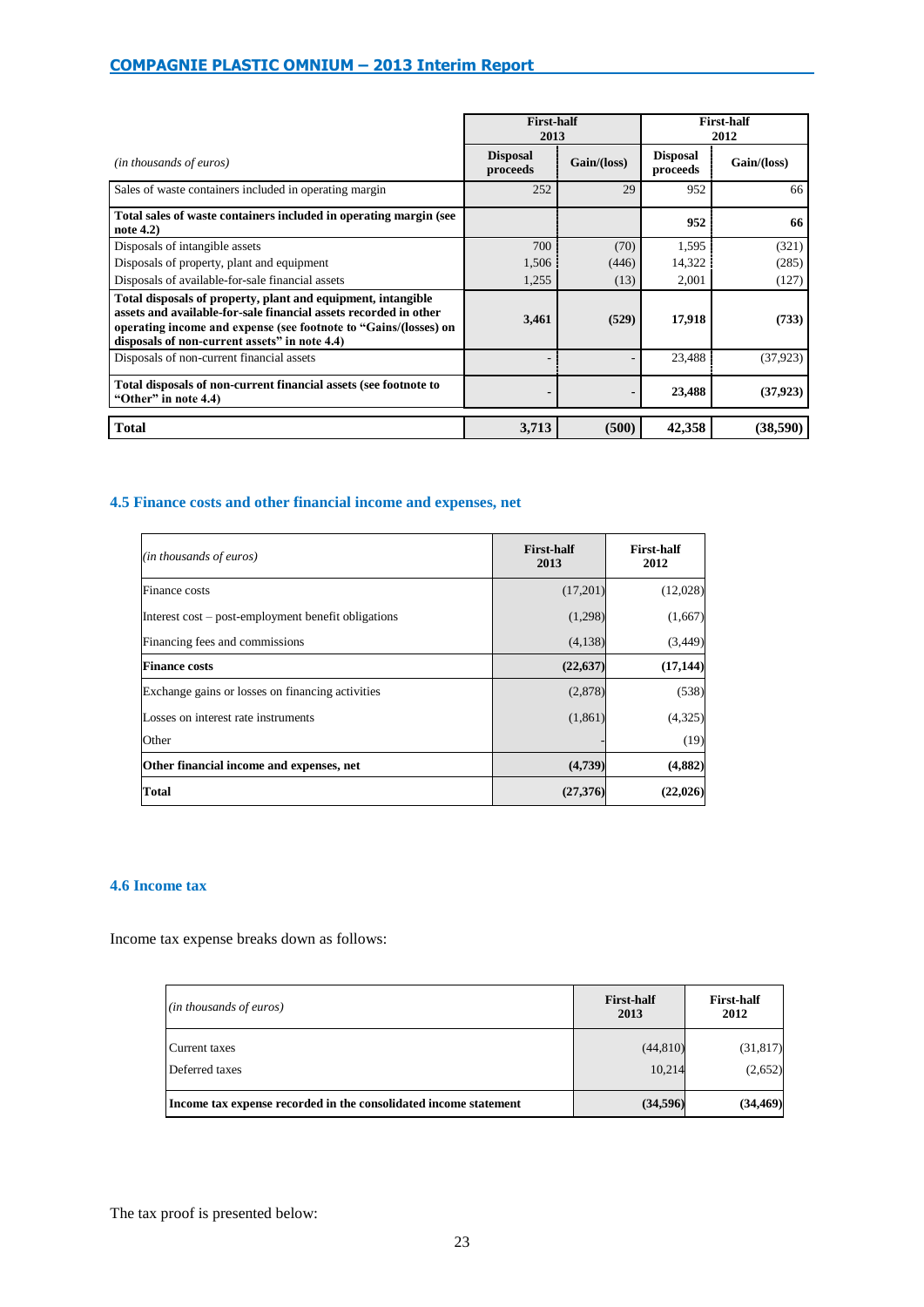| <b>TAX PROOF</b>                                                                                                        |                         | <b>First-half</b><br>2013 |                     | <b>First-half</b><br>2012 |               |
|-------------------------------------------------------------------------------------------------------------------------|-------------------------|---------------------------|---------------------|---------------------------|---------------|
| Consolidated profit before tax and share of profit/(loss) of associates (A)                                             | (in thousands of euros) |                           | 138,386             |                           | 132,570       |
| Actual income tax expense reported in the income statement (B)                                                          | (in thousands of euros) |                           | (34, 596)           |                           | (34, 469)     |
| Effective tax rate $(C) = (B) / (A)$                                                                                    | $\%$                    |                           | 25.0%               |                           | 26.0%         |
| French standard tax rate (D)                                                                                            | $\%$                    |                           | 35%                 |                           | 35%           |
| Theoretical income tax expense $(E) = (A) * (D)$                                                                        | (in thousands of euros) |                           | (48, 435)           |                           | (46,399)      |
| Difference (F)<br>(in thousands of euros)<br>$=$ Actual income tax expense $(C)$ – Theoretical income tax expense $(E)$ |                         |                           | 13,839              |                           | 11,930        |
| Analysis of the difference between actual and theoretical income tax expense $(F)$                                      |                         | Amount                    | $\frac{0}{0}$       | Amount                    | $\frac{0}{0}$ |
| Tax credits and other tax savings                                                                                       |                         | 5,440                     | 3.9%                | 5,905                     | 4.5%          |
| Permanent differences between reported profit and taxable profit                                                        |                         | (1,885)                   | (1.4)%              | (3,510)                   | (2.6)%        |
| Recognition and/or utilization of tax loss carryforwards and other deferred tax assets                                  |                         | 5,925                     | 4.3%                | 3,469                     | 2.6%          |
| Impact of differences in foreign tax rates                                                                              |                         | 6,580                     | 4.8%                | 8,023                     | 6.0%          |
| Other                                                                                                                   |                         |                           | $(2,221)$ $(1.6)\%$ | (1,957)                   | (1.5)%        |
| Total difference (F)                                                                                                    |                         | 13,839                    | $10.0\%$            | 11,930                    | $9.0\%$       |

In first-half 2013, actual income tax expense was €34.6 million compared with theoretical tax expense of €48.4 million at the French standard rate of 35%.

The French standard rate is considered to be 35% due to the Group's tax position in France, although the actual rate is 36.1%.

The effective tax rate was 25% in the first half of 2013, versus 26% in first-half 2012.

# **4.7. Earnings per share and earnings per share from continuing operations**

| Earnings per share attributable to owners of the parent | <b>First-half</b><br>2013 | <b>First-half</b><br>2012 |
|---------------------------------------------------------|---------------------------|---------------------------|
| Basic earnings per share (in $\epsilon$ )               | 1.97                      | 1.97                      |
| Diluted earnings per share (in $\epsilon$ )             | 1.92                      | 1.91                      |
|                                                         |                           |                           |

| Earnings per share from continuing operations, attributable to owners of the parent | <b>First-half</b><br>2013 | First-half 2012 |
|-------------------------------------------------------------------------------------|---------------------------|-----------------|
| Basic earnings per share from continuing operations (in $\epsilon$ )                | 1.97                      | 1.97            |
| Diluted earnings per share from continuing operations (in $\epsilon$ )              | 1.92                      | 1.91            |

| Weighted average number of ordinary shares outstanding                                  | 51,659,007  | 52, 583, 797 |
|-----------------------------------------------------------------------------------------|-------------|--------------|
| - Treasury stock                                                                        | (2,806,698) | (4,411,817)  |
| Weighted average number of ordinary shares used to calculate basic earnings per share   | 48,852,309  | 48,171,980   |
| - Impact of dilutive instruments (stock options)                                        | 1,330,881   | 1,313,333    |
| Weighted average number of ordinary shares used to calculate diluted earnings per share | 50,183,189  | 49,485,313   |

# **5- NOTES TO THE BALANCE SHEET**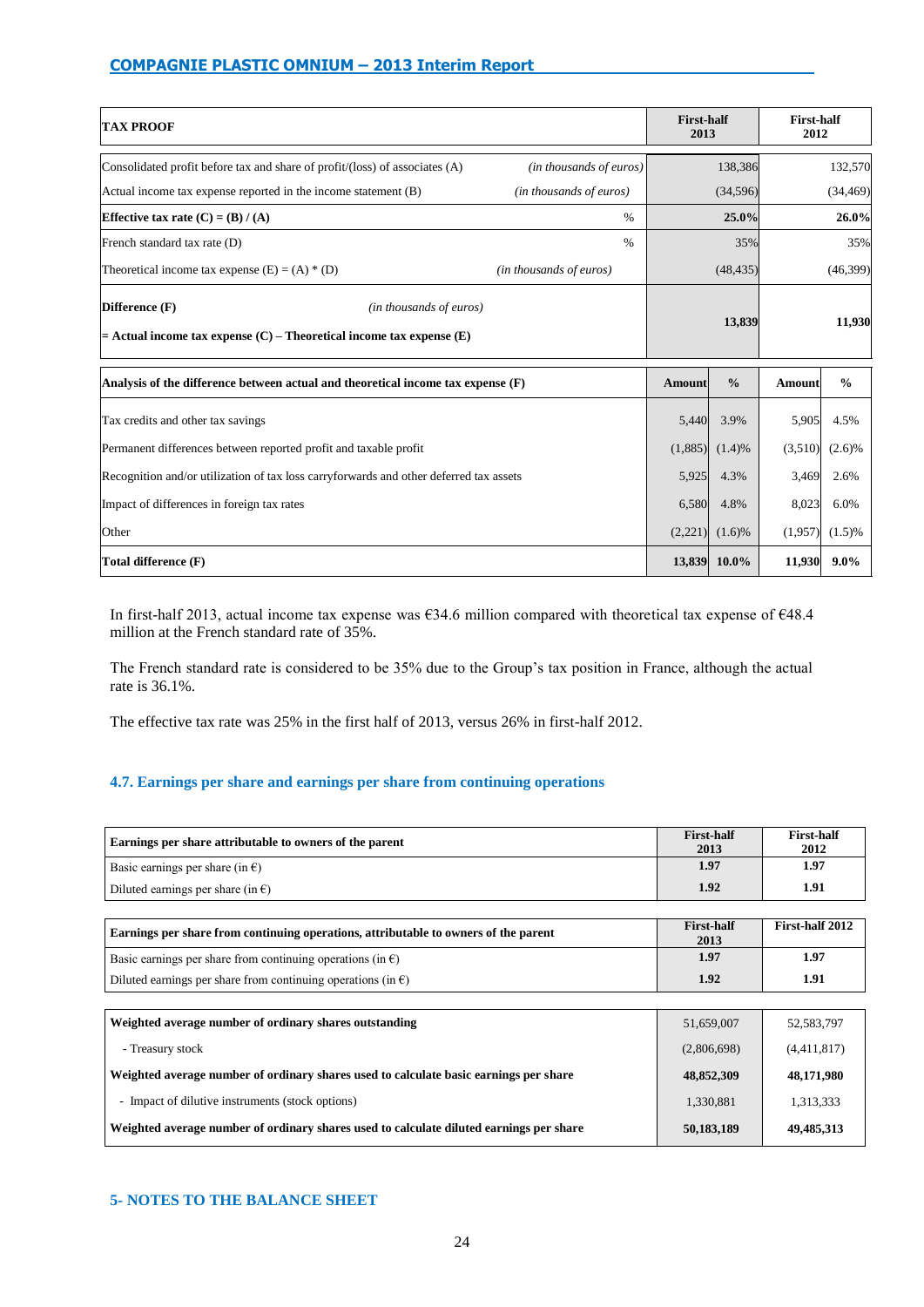# **5.1 Assets**

# **5.1.1 Goodwill**

| <b>GOODWILL</b><br>(in thousands of euros) | <b>Gross value</b> | <b>Impairment</b> | <b>Carrying amount</b> |
|--------------------------------------------|--------------------|-------------------|------------------------|
| At 1 January 2012                          | 343,811            | $\mathbf{0}$      | 343,811                |
| Acquisition of control of DSK*             | 2,081              |                   | 2,081                  |
| Impairment of Signature goodwill**         | -                  | (10,000)          | (10,000)               |
| Translation adjustment                     | (367)              | ۰                 | (367)                  |
| At 31 December 2012                        | 345,525            | (10,000)          | 335,525                |
| Translation adjustment                     | 66                 |                   | 66                     |
| <b>At 30 June 2013</b>                     | 345,591            | (10,000)          | 335,591                |

*\* See note 2.2 "Partnership agreement in Russia – DSK" in the 2012 Annual Report.*

*\*\* See note 1.16 "Goodwill and impairment tests" and the item "Impairment of non-current assets" in note 4.5 "Other operating income and expenses" in the 2012 Annual Report.*

## **5.1.2 Available-for-sale financial assets**

This item corresponds to shares in shell or dormant companies and the Group's contribution to the "FMEA 2" Tier 2 Automotive OEM Modernization Fund.

| (in thousands of euros)               | 30 June 2013 | 31 December 2012 |
|---------------------------------------|--------------|------------------|
| Shell companies and dormant companies | 489          | 586              |
| Contribution to the "FMEA 2" fund*    | 1,648        | 2,148            |
| Available-for-sale financial assets   | 2,137        | 2,734            |

*(\*): In note 5.2.4.4 "Net debt", FMEA 2 contributions are included in long-term financial receivables.*

## **5.1.3 Other non-current financial assets**

| ( <i>in thousands of euros</i> )                          | 30 June<br>2013 | 31 December<br>2012 |
|-----------------------------------------------------------|-----------------|---------------------|
| Loans                                                     | 204             | 109                 |
| Deposits and bonds                                        | 15,814          | 15,548              |
| Other receivables                                         | 6,040           | 6,054               |
| Long-term financial receivables (see note 5.2.4.4)        | 22,058          | 21,711              |
| Finance receivables related to Environment finance leases | 6,541           | 6,674               |
| Finance receivables related to Automotive contracts       | 32.018          | 32,133              |
| Long-term finance receivables (see note 5.2.4.4)          | 38,559          | 38,807              |
| <b>Total</b>                                              | 60,617          | 60,518              |

Deposits and bonds correspond mainly to guarantee deposits on leased offices and sold receivables.

Finance receivables mainly concern work in progress on Automotive projects for which the Group has received a firm commitment on the selling price of developments and/or tooling. These receivables are discounted.

## **5.1.4 Inventories**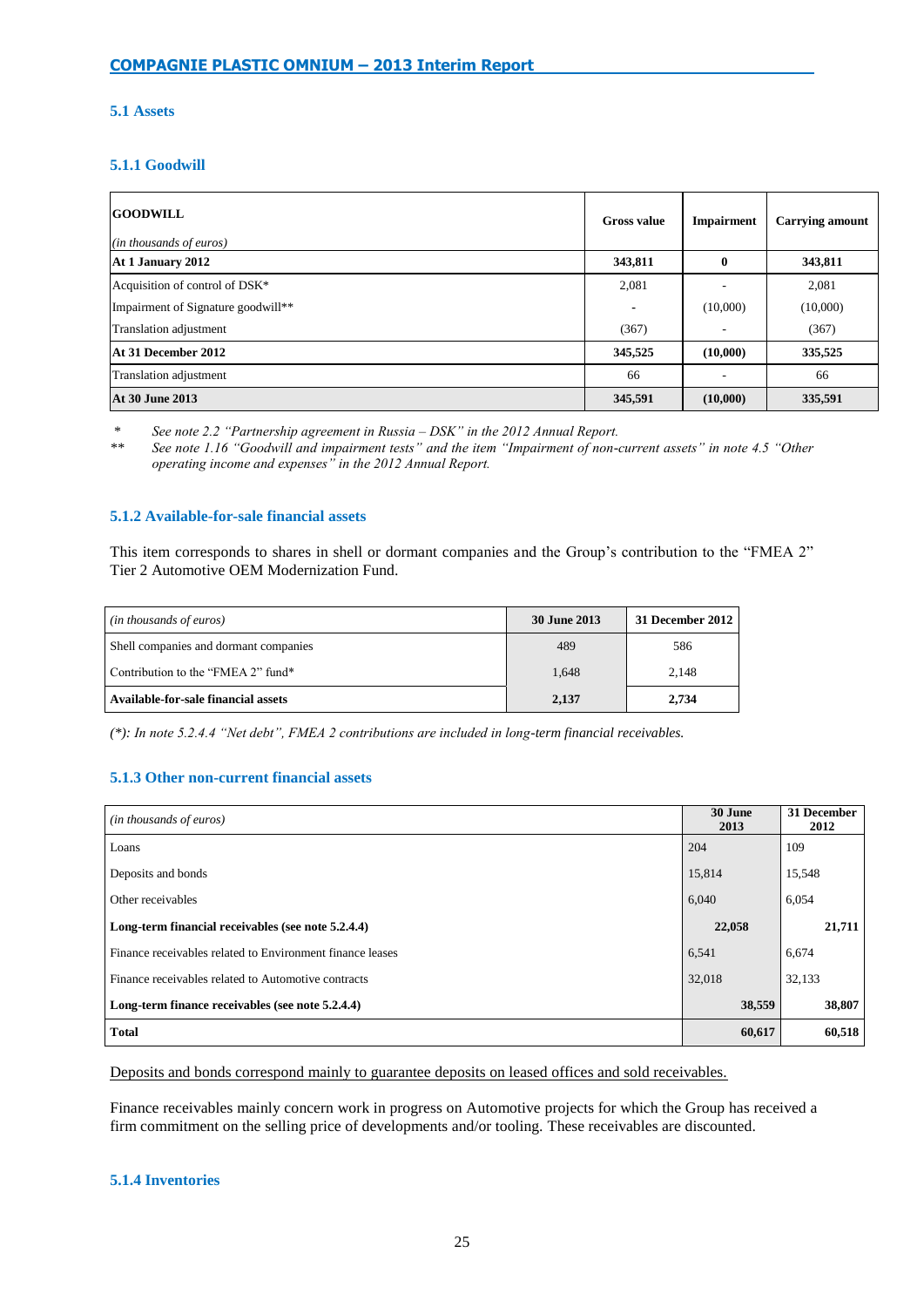| (in thousands of euros)                                            |                      | 30 June<br>2013 | 31 December<br>2012 |
|--------------------------------------------------------------------|----------------------|-----------------|---------------------|
| Raw materials and supplies                                         |                      |                 |                     |
|                                                                    | Cost                 | 104,728         | 100,615             |
|                                                                    | Net realizable value | 99,225          | 95,,464             |
| Molds, tooling and engineering                                     |                      |                 |                     |
|                                                                    | Cost                 | 85,584          | 86,880              |
|                                                                    | Net realizable value | 85,584          | 86,880              |
| Other work in progress                                             |                      |                 |                     |
|                                                                    | Cost                 | 532             | 1,433               |
|                                                                    | Net realizable value | 532             | 1,404               |
| Maintenance inventories                                            |                      |                 |                     |
|                                                                    | Cost                 | 28,327          | 25,561              |
|                                                                    | Net realizable value | 22,662          | 20,249              |
| Merchandise                                                        |                      |                 |                     |
|                                                                    | Cost                 | 8,155           | 7,471               |
|                                                                    | Net realizable value | 7,578           | 6,878               |
| Semi-finished products                                             |                      |                 |                     |
|                                                                    | Cost                 | 27,003          | 22,642              |
|                                                                    | Net realizable value | 25,683          | 21,203              |
| Finished products                                                  |                      |                 |                     |
|                                                                    | Cost                 | 44,478          | 42,319              |
|                                                                    | Net realizable value | 41,425          | 39,713              |
| Total inventories at the lower of cost<br>and net realizable value |                      | 282,689         | 271,791             |

# **5.1.5 Short-term financial receivables**

|                                                           | 30 June<br>2013       | 31 December<br>2012    |
|-----------------------------------------------------------|-----------------------|------------------------|
| (in thousands of euros)                                   | <b>Carrying amous</b> | <b>Carrying amount</b> |
| Finance receivables - current portion*                    |                       |                        |
| Finance receivables related to Environment finance leases | 1,435                 | 1,615                  |
| Finance receivables related to Automotive contracts       | 40,891                | 38,421                 |
| Other short-term financial receivables                    |                       |                        |
| Current accounts                                          | 922                   | 1,205                  |
|                                                           |                       |                        |
|                                                           |                       |                        |
| Other                                                     | 587                   | 572                    |
|                                                           |                       |                        |
|                                                           |                       |                        |
| <b>Total</b>                                              |                       |                        |

*(#) : See "Finance receivables – current portion" in note 5.2.4.4.*

*(##) : See "Other short-term financial receivables" in note 5.2.4.4.*

## **5.1.6 Trade and other receivables**

# *5.1.6.1 Sales of receivables*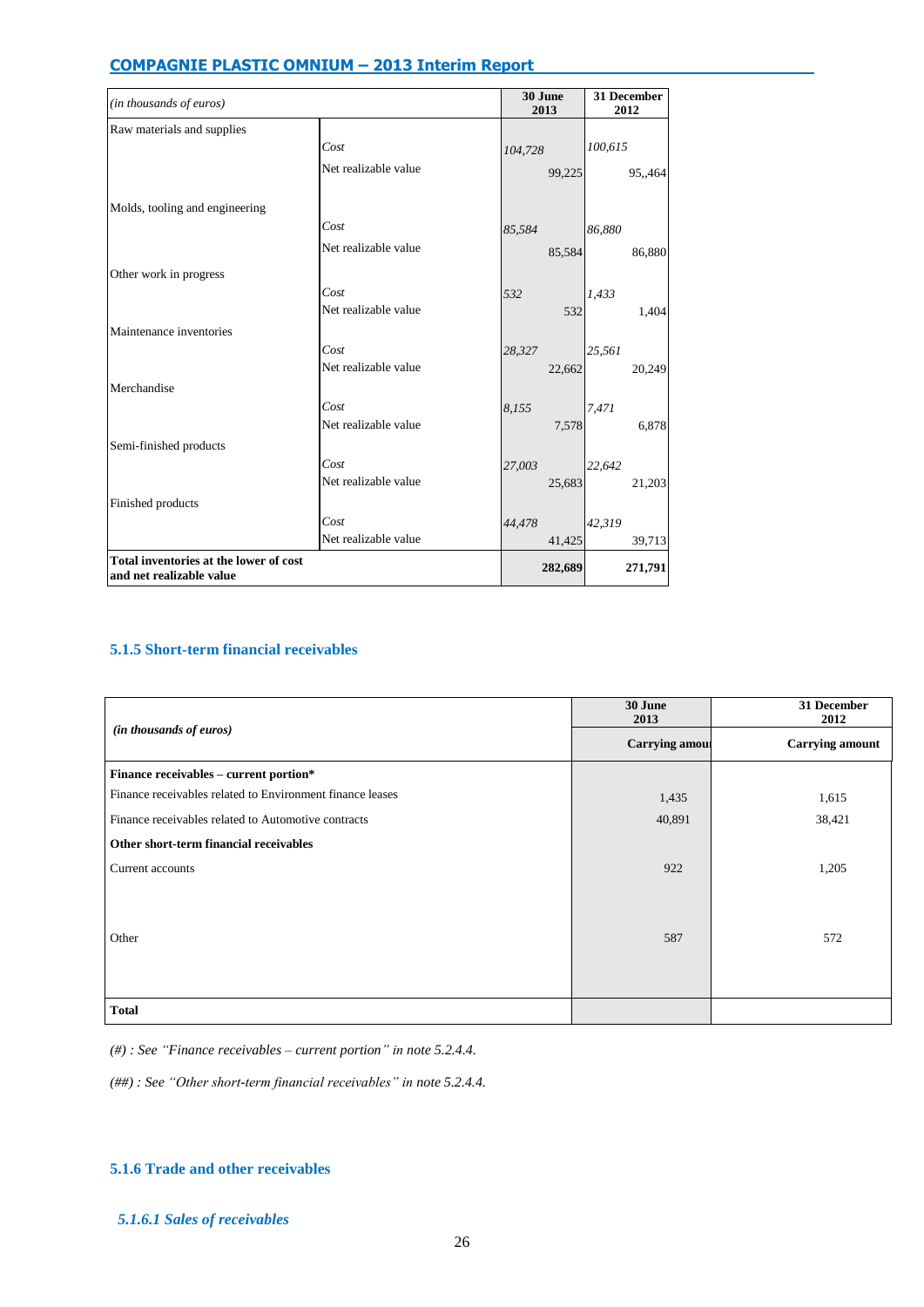Compagnie Plastic Omnium and some of its European and US subsidiaries have set up several receivables sales programs with French banks.

\* Nearly all of these non-recourse programs transfer substantially all the risks and rewards of ownership to the buyer, with only the non-material dilution risk retained by the Group, and the sold receivables are therefore derecognized.

Derecognized sold receivables totaled  $E250$  million at 30 June 2013, compared with  $E201$  million at 31 December 2012.

\* One program does not transfer substantially all the risks and rewards of ownership to the buyer and the sold receivables therefore continue to be carried in the balance sheet for €8 million at 30 June 2013, versus €15 million at 31 December 2012.

## *5.1.6.2 Trade receivables – cost, impairment and carrying amounts*

|                           |         | 30 June 2013 |                    | 31 December 2012 |            |                    |  |
|---------------------------|---------|--------------|--------------------|------------------|------------|--------------------|--|
| $(in$ thousands of euros) | Cost    | Impairment   | Carrying<br>amount | Cost             | Impairment | Carrying<br>amount |  |
| Trade receivables         | 686,110 | (5,922)      | 680,188            | 568,186          | (6,211)    | 561,975            |  |
| <b>Trade receivables</b>  | 686,110 | (5,922)      | 680,188            | 568,186          | (6,211)    | 561,975            |  |

There were no identified material doubtful receivables at 30 June 2013 that were not covered by provisions.

# *5.1.6.3 Other receivables*

| (in thousands of euros)                                              | <b>30 June 2013</b> | 31 December 2012 |
|----------------------------------------------------------------------|---------------------|------------------|
| Sundry receivables                                                   | 68,143              | 72,387           |
| Prepayments to suppliers of tooling and prepaid development<br>costs | 66,223              | 61,380           |
| Prepaid and recoverable income taxes                                 | 38,769              | 37,275           |
| Other prepaid and recoverable taxes                                  | 32,945              | 26,659           |
| Employee advances                                                    | 1,330               | 3,792            |
| Prepayments to suppliers of non-current assets                       | 5,352               | 2,515            |
| <b>Other receivables</b>                                             | 212,762             | 204,008          |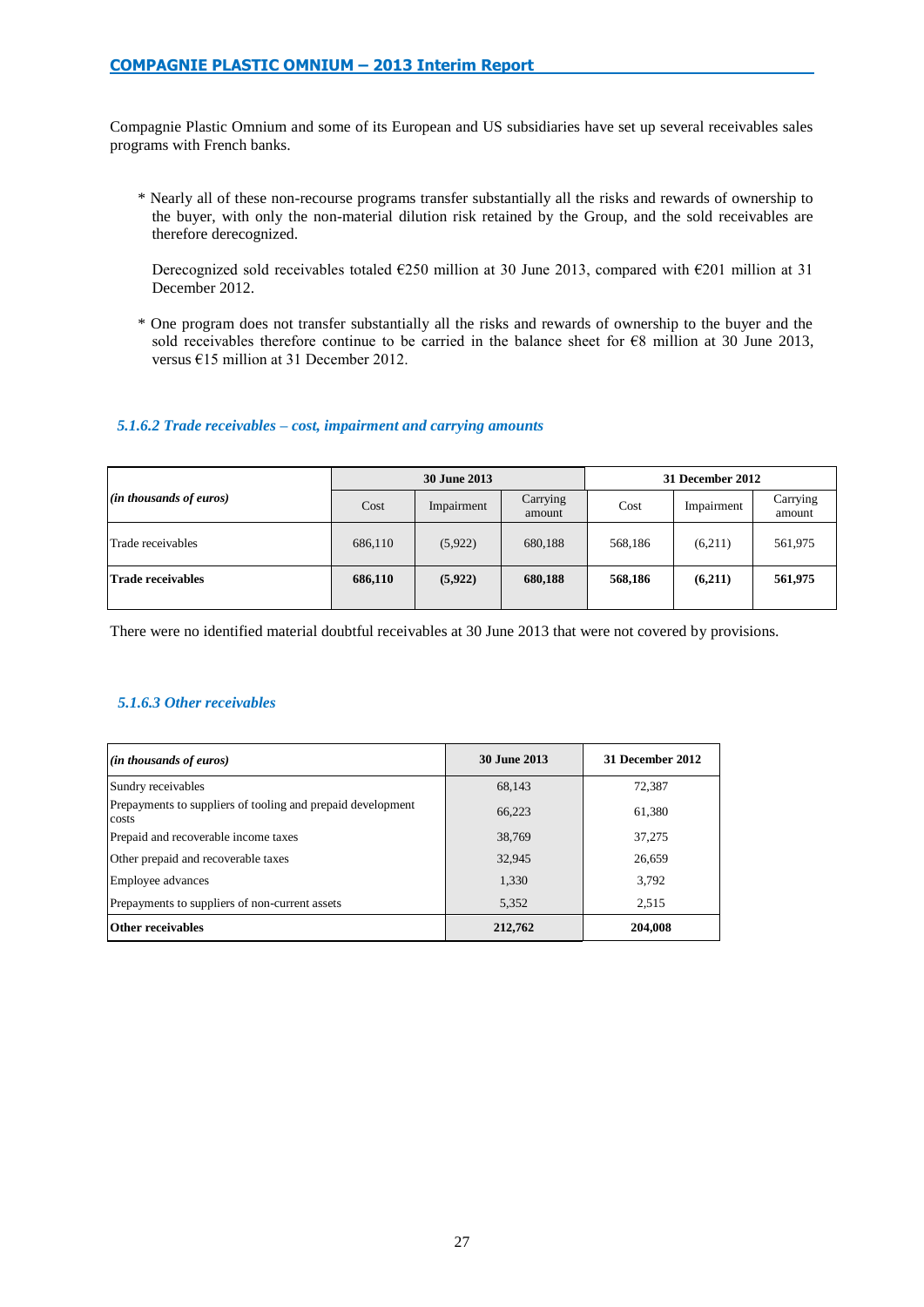## *5.1.6.4 Trade and other receivables by currency*

|                                                     |                                | Receivables at 30 June 2013<br>Receivables at 31 December 2012 |                    |               |                       |                    |               |
|-----------------------------------------------------|--------------------------------|----------------------------------------------------------------|--------------------|---------------|-----------------------|--------------------|---------------|
|                                                     | In thousands of currency units | <b>Local currency</b>                                          | Euro               | $\frac{0}{0}$ | <b>Local currency</b> | Euro               | $\frac{0}{0}$ |
| <b>EUR</b>                                          | Euro                           | 506,366                                                        | 506,366            | 57%           | 450.628               | 450,628            | 59%           |
| <b>USD</b>                                          | US dollar                      | 181,180                                                        | 138,517            | 16%           | 143,701               | 108,914            | 14%           |
| <b>GBP</b>                                          | Pound sterling                 | 15,109                                                         | 17,626             | 2%            | 10,482                | 12,844             | 2%            |
| <b>BRL</b>                                          | Brazilian real                 | 70,044                                                         | 24,238             | 3%            | 71,961                | 26,617             | 3%            |
| <b>CHF</b>                                          | Swiss franc                    | 17,664                                                         | 14,317             | 2%            | 13,457                | 11,147             | 1%            |
| <b>CNY</b>                                          | Chinese yuan                   | 826,776                                                        | 102,987            | 12%           | 614,914               | 74,801             | 10%           |
| Other                                               | Other currencies               |                                                                | 88,898             | 10%           |                       | 81,033             | 11%           |
| <b>Total</b>                                        |                                |                                                                | 892 950            | 100%          |                       | 765 983            | 100%          |
|                                                     |                                |                                                                |                    |               |                       |                    |               |
| Of which:<br>Trade receivables<br>Other receivables |                                |                                                                | 680,188<br>212,762 | 76%<br>24%    |                       | 561,975<br>204.008 | 73%<br>27%    |

The sensitivity of trade receivables to changes in exchange rates is not analyzed, as more than half of these receivables are in euros and the Group's net exposure (trade receivables – trade payables, see note 5.2.6.3) is not material.

### **5.1.7 Cash and cash equivalents**

## *5.1.7.1 Cash and cash equivalents - gross*

| (in thousands of euros)                              | 30 June 2013 | <b>31 December 2012</b> | <b>30 June 2012</b> |
|------------------------------------------------------|--------------|-------------------------|---------------------|
| Cash at bank and in hand                             | 208,990      | 265.461                 | 191.672             |
| Short-term deposits                                  | 400.411      | 62.628                  | 36.053              |
| Total cash and cash equivalents on the balance sheet | 609,401      | 328,089                 | 227,725             |

## Cash and cash equivalents break down as follows:

| ( <i>in thousands of euros</i> )                                                               | 30 June 2013 | 31 December 2012 | 30 June 2012 |
|------------------------------------------------------------------------------------------------|--------------|------------------|--------------|
| Cash and cash equivalents of joint ventures                                                    | 45.124       | 42,378           | 46,802       |
| Cash and cash equivalents of the Group's captive reinsurance company                           | 40,773       | 41.956           | 38,463       |
| Cash and cash equivalents in countries with exchange controls on remittances<br>and transfers* | 73,335       | 93.120           | 40,649       |
| Unrestricted cash and cash equivalents                                                         | 450,168      | 150,635          | 101,811      |
| Total                                                                                          | 609,401      | 328,089          | 227,725      |

The above amounts are presented in the balance sheet as current assets as they are not subject to any general restrictions.

*(\*): Since 31 December 2012, the "countries with exchange controls on remittances and transfers" are Brazil, China, India, Chile and Argentina.*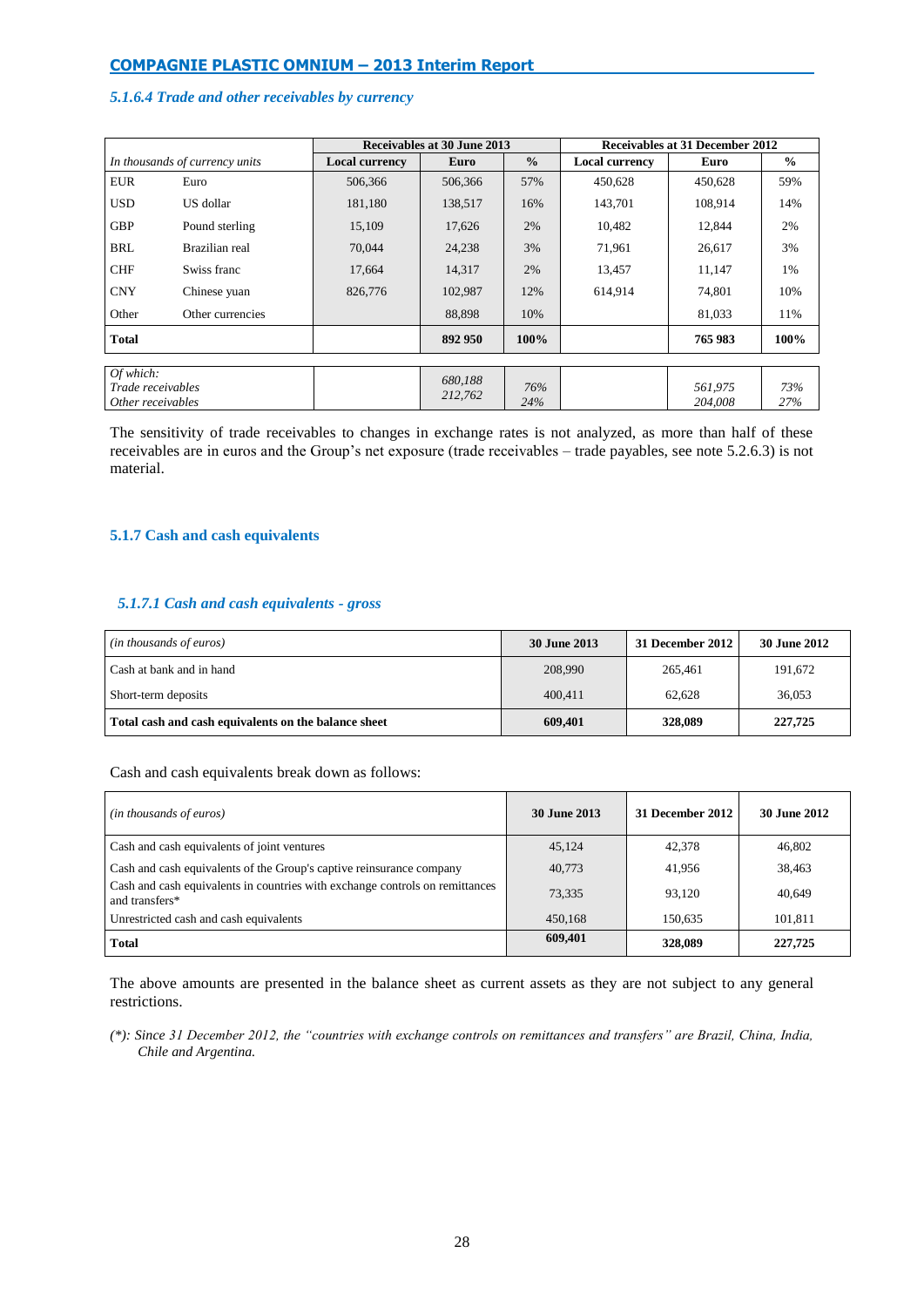# *5.1.7.2 Net cash and cash equivalents at end of period*

| (in thousands of euros)                                                          | 30 June 2013 | 31 December 2012 | <b>30 June 2012</b> |
|----------------------------------------------------------------------------------|--------------|------------------|---------------------|
| Cash and cash equivalents                                                        | 609.401      | 328,089          | 227,725             |
| Short-term bank loans and overdrafts                                             | (53,866)     | (6, 864)         | (38,092)            |
| Net cash and cash equivalents at end of period in the statement of cash<br>flows | 555.535      | 321,225          | 189,633             |

The increase at 30 June 2013 is related to the bond issue carried out during the period (see note 2.2 "Inaugural bond issue" and note 5.2.4.2 "Borrowings: private placement notes and bonds").

## **5.1.8. Statement of cash flows – Acquisitions and disposals of non-current financial assets and noncontrolling interests**

## *5.1.8.1 Acquisitions of shares in subsidiaries and associates and non-controlling interests*

These investments are broken down between:

- Acquisitions of subsidiaries and associates and investments leading to a change of control (see "Cash flows from financial investing activities" in the statement of cash flows)
- Buy-outs of non-controlling interests (see "Cash flows from financing activities" in the statement of cash flows)

Details are as follows:

#### **a - Acquisitions of shares in subsidiaries and associates and investments leading to a change of control**

**In first-half 2013**, acquisitions of shares in subsidiaries and associates and investments leading to a change of control totaled  $E$ 577 thousand, breaking down as follows:

- Participation in a rights issue by Dongfeng Plastic Omnium Automotive Exterior Systems Co. Ltd, an associated company accounted for by the equity method, for  $\epsilon$ 552 thousand.
- $\bullet$   $\epsilon$ 25 thousand earn-out payment on the acquisition of shares in HBPO Germany GmbH.

**In first-half 2012**,  $E18,047$  thousand was invested, corresponding to:

- Net investment in Ford Milan (Michigan) for €15,144 thousand.
- Payment of a control premium under the partnership agreement with Russia-based Detalstroykonstruktsiya in connection with the creation of DSK Plastic Omnium BV, for  $\epsilon$ 2,081 thousand.
- Participation in a rights issue by Dongfeng Plastic Omnium Automotive Exterior Systems Co. Ltd, an associated company accounted for by the equity method, for  $E822$  thousand.

#### **b – Acquisitions of non-controlling interests**

**In first-half 2013**, the Group bought out the 40% non-controlling interest held by its partner Xietong in the Chinese joint venture Jiangsu Xieno Automotive Components Co. Ltd.

**In first-half 2012**, the Group acquired the 35% non-controlling interest held by Eurovia in Signature Vertical Holding (renamed Plastic Omnium Signalisation) for €28,200 thousand.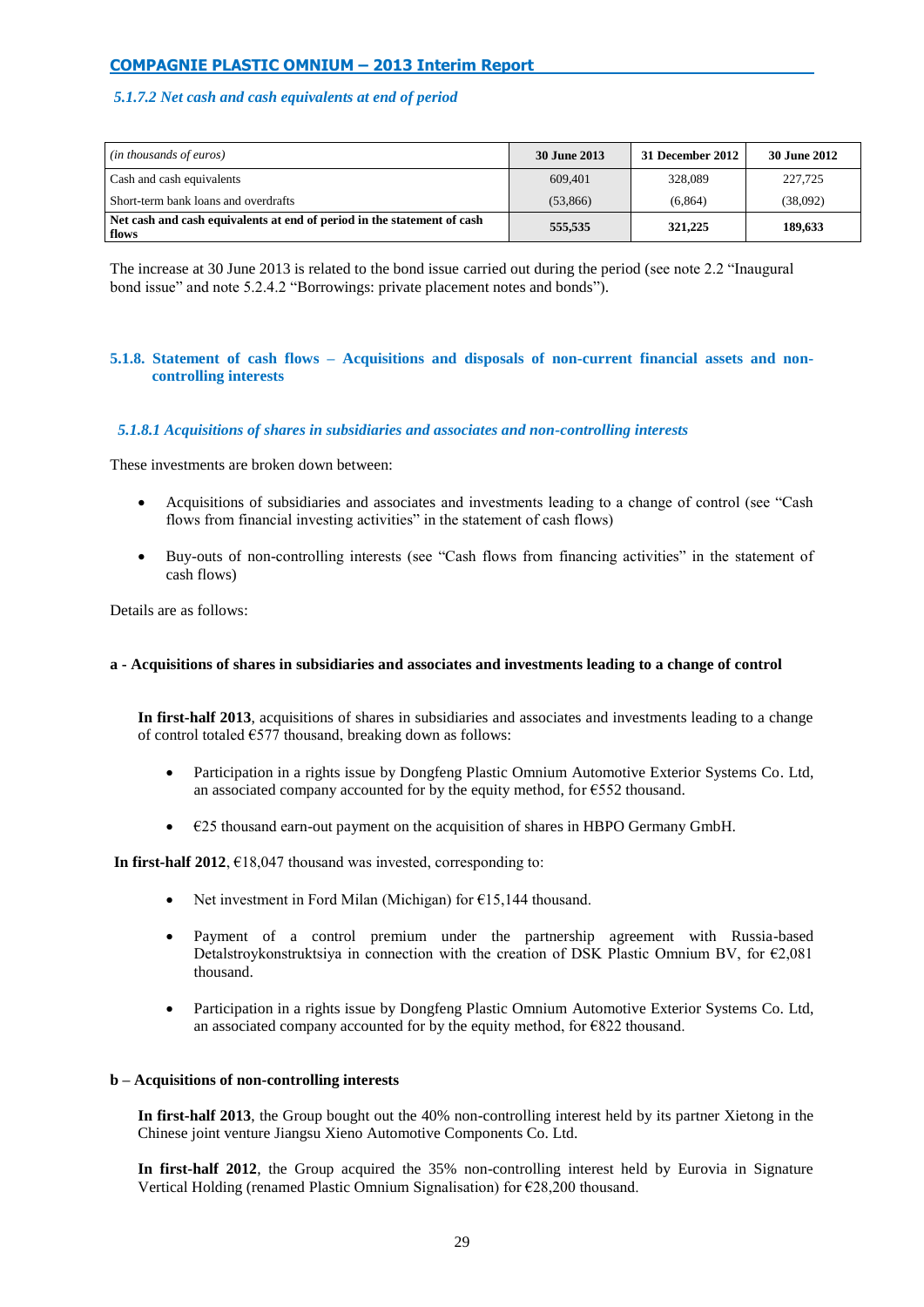## *5.1.8.2 Disposals of shares in subsidiaries and associates and non-controlling interests*

Disposals are also broken down into two categories, as follows:

- Disposals of shares in subsidiaries and associates (see "Cash flows from financial investing activities" in the statement of cash flows)
- Disposals of non-controlling interests (see "Cash flows from financing activities" in the statement of cash flows).

### **a - Disposals of shares in subsidiaries and associates**

**In first-half 2013**, no such disposals were carried out.

**In first-half 2012**, disposals corresponded to the sale of the Signature companies in France for an amount of  $\epsilon$ 20,608 thousand in connection with the unwinding of the Eurovia partnership.

## **b – Disposals of non-controlling interests**

**In first-half 2013**, no such disposals were carried out.

**In first-half 2012**, the Group sold 40% of Inergy Automotive Systems Manufacturing Beijing Co. to its Chinese partner, Beijing Hainachuan Automotive Parts Co. Ltd (a subsidiary of BAIC) for €2,880 thousand.

# **5.2 Equity and liabilities**

## **5.2.1 Equity attributable to owners of the parent**

## *5.2.1.1 Share capital of Compagnie Plastic Omnium*

| ( <i>in euros</i> )                                                                      | <b>30 June 2013</b>      | 31 December<br>2012 |
|------------------------------------------------------------------------------------------|--------------------------|---------------------|
| Share capital at 1 January                                                               | 8,782,031                | 8,939,245           |
| Capital reduction during the period                                                      | $\overline{\phantom{a}}$ | $(157,214)*$        |
| Share capital at end of period<br>(ordinary shares with a par value of $\epsilon 0.17$ ) | 8,782,031                | 8,782,031           |
| Treasury stock                                                                           | 477,034                  | 526,081             |
| Total net of treasury stock                                                              | 8,304,997                | 8,256,950           |

Shares registered in the name of the same holder for at least two years carry double voting rights.

At 30 June 2013, Compagnie Plastic Omnium held 2,806,085 shares in treasury, representing 5.43% of the share capital, compared with 3,094,595 shares representing 5.99% of the share capital at 31 December 2012.

*\* At its meeting on 17 July 2012, the Board of Directors decided to cancel 924,790 shares held in treasury. The shares were cancelled on 12 September 2012,leading to a capital reduction of €157,214.30, from €8,939,245 to €8,782,031.19, represented by 51,659,007 shares with a par value of €0.17 each.*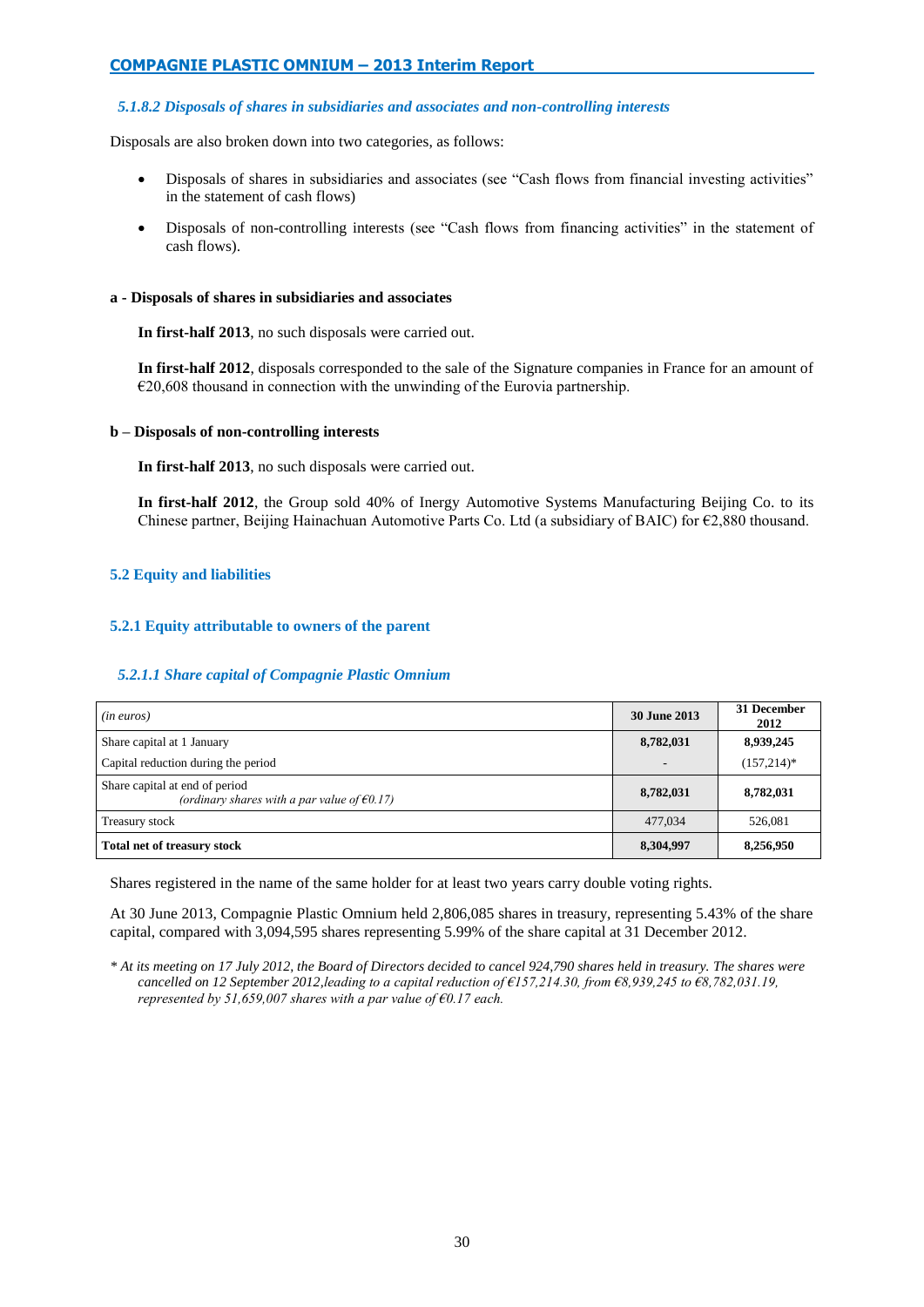# *5.2.1.2 Details of "Other reserves and retained earnings" in the consolidated statement of changes in equity*

 $\overline{\mathsf{I}}$ 

 $\Gamma$ 

| (in thousands of euros)            | Actuarial<br>gains and<br>losses<br>recognized<br>in equity | Cash flow<br>hedges (int<br>erest rate<br>instruments | Cash flow<br>hedges<br>(currency<br>instruments | Revaluation<br>s of<br>property,<br>plant and<br>equipment | Retained<br>earnings and<br>other reserves | <b>Attributable</b><br>to owners of<br>the parent |
|------------------------------------|-------------------------------------------------------------|-------------------------------------------------------|-------------------------------------------------|------------------------------------------------------------|--------------------------------------------|---------------------------------------------------|
| At 31 December 2011                | (23, 648)                                                   | (8,368)                                               |                                                 | 16,393                                                     | 443,791                                    | 428,168                                           |
| Movements for first-half<br>2012   | (2,617)                                                     | (3,924)                                               |                                                 |                                                            | 147,844                                    | 141,303                                           |
| At 30 June 2012                    | (26, 265)                                                   | (12,292)                                              |                                                 | 16,393                                                     | 591,635                                    | 569,471                                           |
| Movements for second-<br>half 2012 | (5,129)                                                     | (1,138)                                               | (207)                                           | 333                                                        | (7,323)                                    | (13, 464)                                         |
| At 31 December 2012                | (31,394)                                                    | (13, 430)                                             | (207)                                           | 16,726                                                     | 584,312                                    | 556,007                                           |
| Movements for first-half<br>2013   | (1,521)                                                     | 2,559                                                 | 220                                             |                                                            | 125,280                                    | 126,538                                           |
| At 30 June 2013                    | (32, 915)                                                   | (10, 871)                                             | 13                                              | 16,726                                                     | 709,592                                    | 682,545                                           |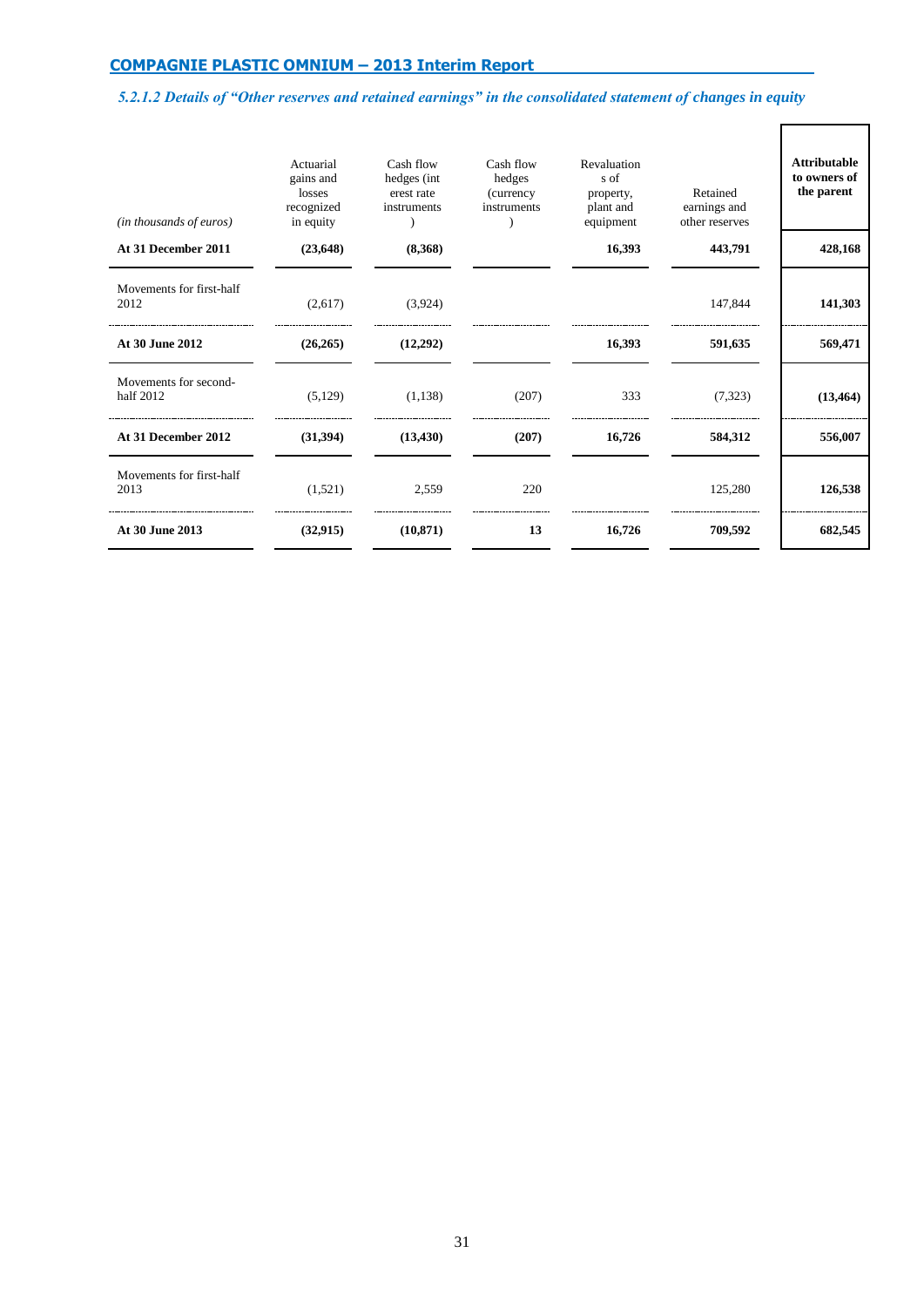# *5.2.1.3 Details of "Changes in scope of consolidation" in the consolidated statement of changes in equity*

|                                                                                                                                 | Equity                                     |                                  |  |                |
|---------------------------------------------------------------------------------------------------------------------------------|--------------------------------------------|----------------------------------|--|----------------|
| (in thousands of euros)                                                                                                         | Attributable<br>to owners of<br>the parent | Non-<br>controlling<br>interests |  | Total equity   |
|                                                                                                                                 |                                            |                                  |  |                |
| Acquisition by Plastic Omnium of Eurovia's 35% interest in Signature Vertical<br>Holding (renamed Plastic Omnium Signalisation) | 16,372                                     | (44, 572)                        |  | (28,200)       |
| Share of the 49% minority partner, Detalstroykonstruktsiya (DSK), in the rights<br>issue carried out by DSK Plastic Omnium BV   |                                            | 4,701                            |  | 4,701          |
| Sale of a 40% stake in Inergy Automotive Systems Manufacturing Beijing Co. Ltd to<br>partner BAIC                               | (713)                                      | 3,593                            |  | 2,880          |
| Other changes                                                                                                                   | $\mathbf{1}$                               | 3                                |  | $\overline{4}$ |
| Changes in the scope of consolidation in first-half 2012                                                                        | 15,660                                     | (36,275)                         |  | (20, 615)      |
|                                                                                                                                 |                                            |                                  |  |                |
| Acquisition by Plastic Omnium of Varroc Polymers Private Ltd's 40% interest in                                                  |                                            |                                  |  |                |
| subsidiary Plastic Omnium Varroc Private Ltd                                                                                    | (5,875)                                    | (1,496)                          |  | (7, 371)       |
| Other changes                                                                                                                   | (9)                                        | 2                                |  | (7)            |
| Changes in the scope of consolidation in second-half 2012                                                                       | (5,884)                                    | (1, 494)                         |  | (7,378)        |
|                                                                                                                                 |                                            |                                  |  |                |
| Acquisition by Plastic Omnium of Xietong's 40% interest in subsidiary Plastic<br>Omnium Composites Jiangsu Co. Ltd              | (8, 831)                                   | (8,959)                          |  | (17,790)       |
| Earn-out payment for the acquisition of shares in subsidiary HBPO Germany GmbH                                                  | (25)                                       |                                  |  | (25)           |
| Other changes                                                                                                                   | 5                                          | (5)                              |  |                |
| Changes in the scope of consolidation in first-half 2013                                                                        | (8, 851)                                   | (8,964)                          |  | (17, 815)      |

# **5.2.2 Dividends voted and paid by Compagnie Plastic Omnium**

| Total dividend in thousands of euros<br>Dividend per share in euros         | First-half 2013             |          | 2012                        |          |  |
|-----------------------------------------------------------------------------|-----------------------------|----------|-----------------------------|----------|--|
| Number of shares in units                                                   | Number of<br>shares in 2012 | Dividend | Number of<br>shares in 2011 | Dividend |  |
| Dividend per share (in $\epsilon$ )                                         |                             | $0.76*$  |                             | $0.69*$  |  |
| Total number of shares outstanding at the end of the previous year          | 51,659,007                  |          | 52,583,797                  |          |  |
| Total number of shares held in treasury on the ex-dividend date             | $2,623,837$ **              |          | 3,937,360**                 |          |  |
| Total number of shares held in treasury at the period-end (for information) | 3,094,595**                 |          | 4,573,891**                 |          |  |
| Dividends on ordinary shares                                                |                             | 39,261   |                             | 36,283   |  |
| Dividends on treasury stock (unpaid)                                        |                             | (1,994)  |                             | (2,717)  |  |
| <b>Total net dividend</b>                                                   |                             | 37,267   |                             | 33,566   |  |

\* The 2012 dividend paid by Compagnie Plastic Omnium in first-half 2013 was €0.76 per share compared with the 2011 dividend of  $\epsilon$ 0.69 per share paid in 2012.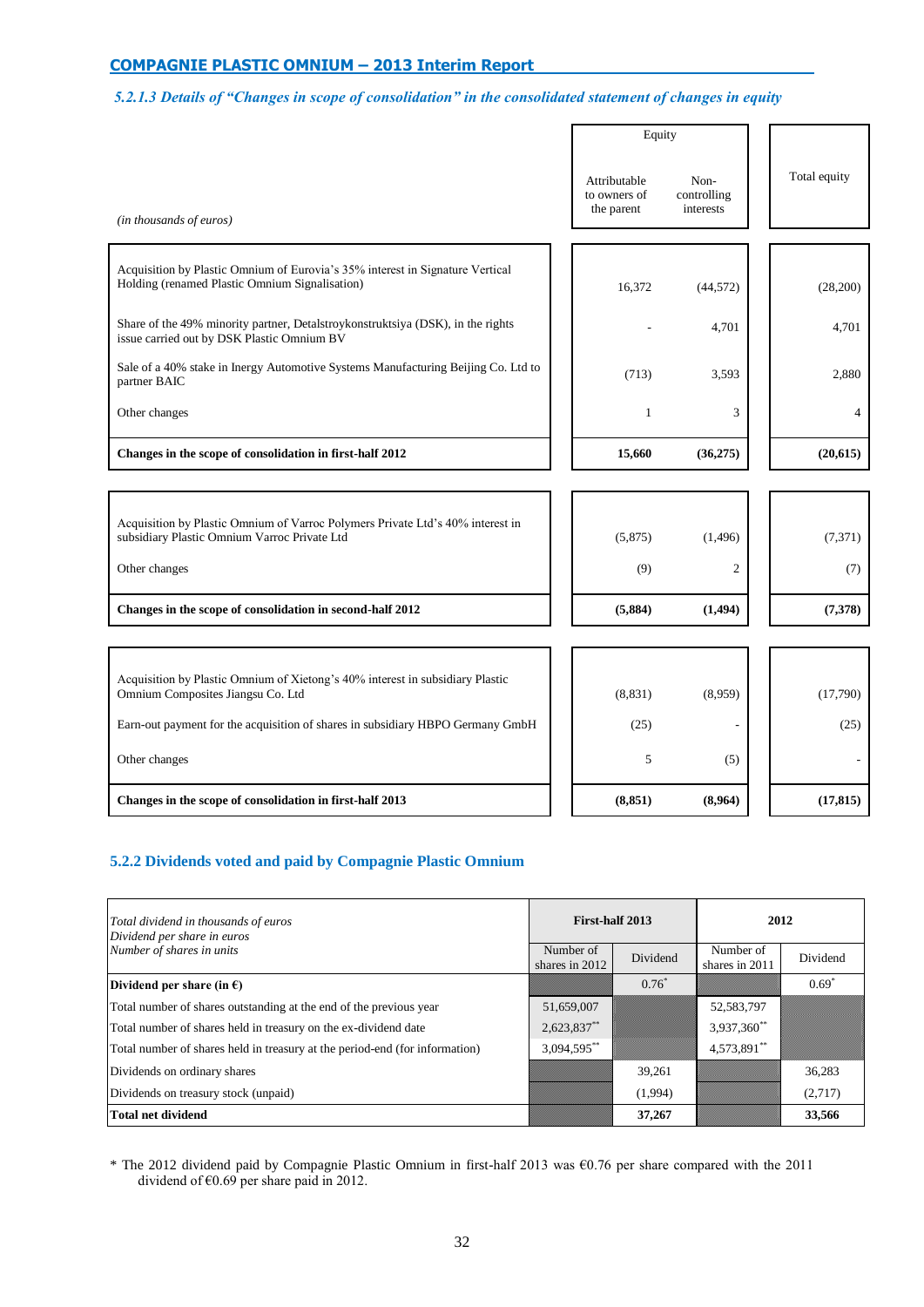First-half 2013: the estimated total 2012 dividend was determined by deducting the 3,094,595 shares held in treasury at 31 December 2012. On the ex-dividend date, there were only 2,623,837 shares in treasury and the amount deducted for dividends not paid on treasury stock was therefore €1,994 thousand and not €2,352 thousand as initially estimated.

**2012:** The estimated total 2011 dividend was determined by deducting the 4,573,891 shares held in treasury at 31 December 2011. On the ex-dividend date, there were only 3,937,360 shares in treasury and the amount deducted for dividends not paid on treasury stock was therefore  $\epsilon$ 2,717 thousand and not  $\epsilon$ 3,156 thousand as initially estimated.

The negative impact of the 3% dividend tax was recognized in first-half 2013 for a total amount of €968 thousand. A related provision for  $\epsilon 1,005$  thousand had been set aside in 2012, corresponding to the share of the dividend tax attributable to the majority shareholder (i.e.: 56%).

## **5.2.3 Provisions**

| ( <i>in thousands of euros</i> )                                 | 31<br><b>December</b><br>2012 | <b>Charges</b> | <b>Utilization</b><br>s | <b>Releases</b><br>of surplus Reclassi-<br>provision<br>s | fications | Actuarial<br>loss | <b>Changes</b> in<br>scope of<br>consolidatio<br>n | <b>Translatio</b><br>n<br>adjustment | 30 June<br>2013 |
|------------------------------------------------------------------|-------------------------------|----------------|-------------------------|-----------------------------------------------------------|-----------|-------------------|----------------------------------------------------|--------------------------------------|-----------------|
| Customer warranties                                              | 9,962                         | 2,803          | (961)                   | (434)                                                     | 2,367     |                   |                                                    | (31)                                 | 13,706          |
| Reorganization plans*                                            | 27,911                        | 10,116         | (5, 417)                | (4,238)                                                   |           |                   |                                                    | 6                                    | 28,378          |
| Taxes and tax risks                                              | 4,249                         | 1,130          | (553)                   |                                                           | (32)      |                   |                                                    | (133)                                | 4,661           |
| Contract risks                                                   | 4,850                         | 8,257          | (1,252)                 |                                                           |           |                   |                                                    |                                      | 11,855          |
| Claims and litigation                                            | 8,342                         | 248            | (206)                   | (64)                                                      | (5)       |                   |                                                    | (184)                                | 8,131           |
| Other                                                            | 9,893                         | 1,724          | (2,551)                 | (213)                                                     | (2,330)   |                   |                                                    | 48                                   | 6,571           |
| <b>Provisions for liabilities and charges</b>                    | 65,207                        | 24,278         | (10,940)                | (4,949)                                                   | $\bf{0}$  | $\bf{0}$          | 0                                                  | (294)                                | 73,302          |
| Provisions for pensions and other post-<br>employment benefits** | 80,352                        | 4,250          | (1,338)                 |                                                           | (1)       | 2,858             |                                                    | (298)                                | 85,824          |
| <b>TOTAL</b>                                                     | 145,559                       | 28,528         | (12, 278)               | (4,949)                                                   | (1)       | 2,858             | 0                                                  | (592)                                | 159,126         |

*\* Provisions for reorganization plans mainly concern four Automotive Division plants: Eisenach-Thuringe (Germany), Compiègne-Laval (France), St Désirat (France) and Herentals (Belgium) (see note 4.4).*

*\*\* See note 5.2.6.h "Impact of the amendment to IAS 19 (IAS 19R)" in the 2012 Annual Report for details of the amount of the actuarial loss, reflecting the first-time adoption of IAS 19R. The impact was not material, particularly on the income statement, as the Group did not previously recognize actuarial gains and losses by the corridor approach. As a result, the impact of the change at 1 January 2013 has been recognized in full in the first half of 2013 without restating the 2012 comparative information to take into account the impact on the opening balance sheet.*

*The amount of the actuarial loss mainly corresponds to the IAS 19R impact of €2,764 thousand at 31 December 2012 (versus €3,250 thousand at 1 January 2012).*

| (in thousands of euros)                                            | 31<br><b>December</b><br>2011 | <b>Charges</b> | <b>Utilizations</b> | <b>Releases of</b><br>surplus<br>provisions | Reclassi-<br>fications | Actuarial<br>gains and<br>losses | <b>Changes</b> in<br>scope of<br>consolidation | <b>Translation</b><br>adjustment | 31<br><b>December</b><br>2012 |
|--------------------------------------------------------------------|-------------------------------|----------------|---------------------|---------------------------------------------|------------------------|----------------------------------|------------------------------------------------|----------------------------------|-------------------------------|
| Customer warranties                                                | 20,671                        | 8,827          | (5,327)             | (13,972)                                    | (357)                  |                                  |                                                | 119                              | 9,962                         |
| Reorganization plans*                                              | 8,735                         | 26,807         | (2,853)             | (4,371)                                     | (397)                  |                                  |                                                | (10)                             | 27,911                        |
| Taxes and tax risks                                                | 2,049                         | 4,300          | (1,765)             | (248)                                       |                        |                                  |                                                | (87)                             | 4,249                         |
| Contract risks                                                     | 4,390                         | 4,855          | (2,113)             | (2,282)                                     |                        |                                  |                                                |                                  | 4,850                         |
| Claims and litigation                                              | 6,864                         | 5,176          | (3,501)             | (210)                                       | 397                    |                                  |                                                | (383)                            | 8,342                         |
| Other                                                              | 12,625                        | 10,234         | (5,745)             | (8,376)                                     | 357                    |                                  | 796                                            | 2                                | 9,893                         |
| <b>Provisions for liabilities and</b><br>charges                   | 55,334                        | 60,199         | (21,304)            | (29, 459)                                   | $\bf{0}$               |                                  | 796                                            | (359)                            | 65,207                        |
| Provisions for pensions and<br>other post-employment<br>benefits** | 62,689                        | 4,960          | (2,957)             |                                             |                        | 16,346                           | 4                                              | (690)                            | 80,352                        |
| <b>TOTAL</b>                                                       | 118,023                       | 65,159         | (24,261)            | (29, 459)                                   | $\bf{0}$               | 16,346                           | 800                                            | (1,049)                          | 145,559                       |

*\* Provisions for reorganization plans mainly concern four Automotive Division plants, Eisenach-Thuringe (Germany), Compiègne-Laval (France), St Désirat (France) and Duncan (United States) (see note 4.5 to the 2012 consolidated financial statements).*

*\*\* The actuarial loss corresponds to the impact of lower interest rates in the euro zone and the United States in 2012 (see notes 1.2 and 5.2.6 to the 2012 consolidated financial statements).*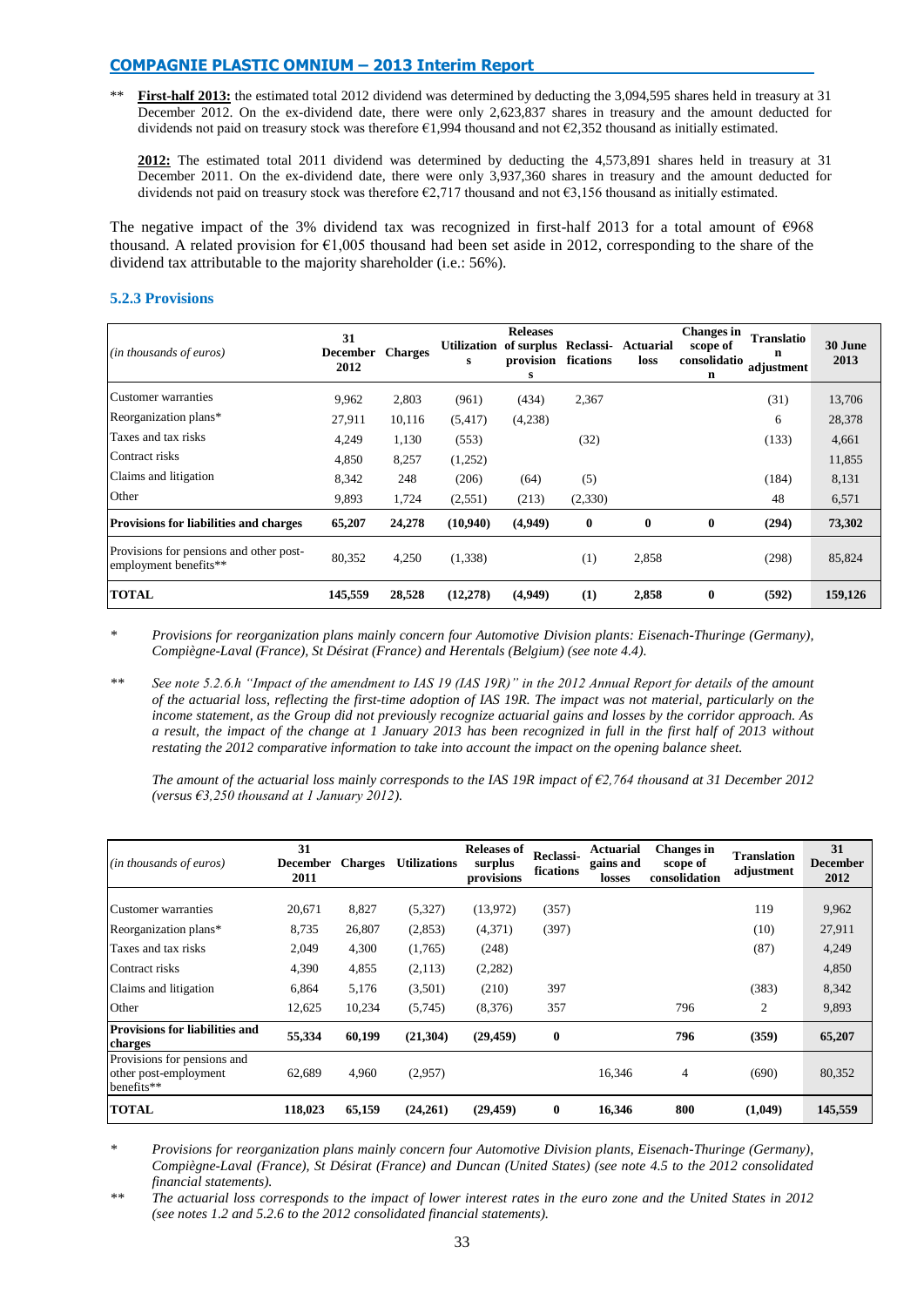## **5.2.4 Long and short-term borrowings**

# *5.2.4.1 Net debt indicator used by the Group*

Net debt is an important indicator for day-to-day cash management purposes. It is used to determine the Group's debit or credit position outside of the operating cycle. Net debt is defined as:

- Long-term borrowings:
	- o Lines of credit
	- o Private placement notes
	- o Bonds
- Less loans and other current and non-current financial assets
- Plus short-term debt
- Plus overdraft facilities
- Less cash and cash equivalents

## *5.2.4.2 Borrowings: private placement notes and bonds*

## **First-half 2013**

On 21 May 2013, Compagnie Plastic Omnium carried out a  $\epsilon$ 500 million bond issue for European investors, without any covenants or credit rating. The details of the issue are presented in the table below:

| Bond issue                         | Completed in 2013          |
|------------------------------------|----------------------------|
| Fixed rate issue <i>(in euros)</i> | 500,000,000                |
| Due                                | 29 May 2020                |
| Interest rate                      | 2.875%                     |
| Listed                             | <b>NYSE Euronext Paris</b> |

# **2012**

The Group carried out two new financing operations in 2012, both without any covenants or credit rating:

 $\bullet$  A  $\epsilon$ 250 million EuroPP private placement notes issue, placed with French institutional investors, with the following characteristics:

| Private placement notes            | Euro PP                    |
|------------------------------------|----------------------------|
| Fixed rate issue <i>(in euros)</i> | 250,000,000                |
| Due                                | 12 December 2018           |
| Interest rate                      | 3.875%                     |
| Listed                             | <b>NYSE Euronext Paris</b> |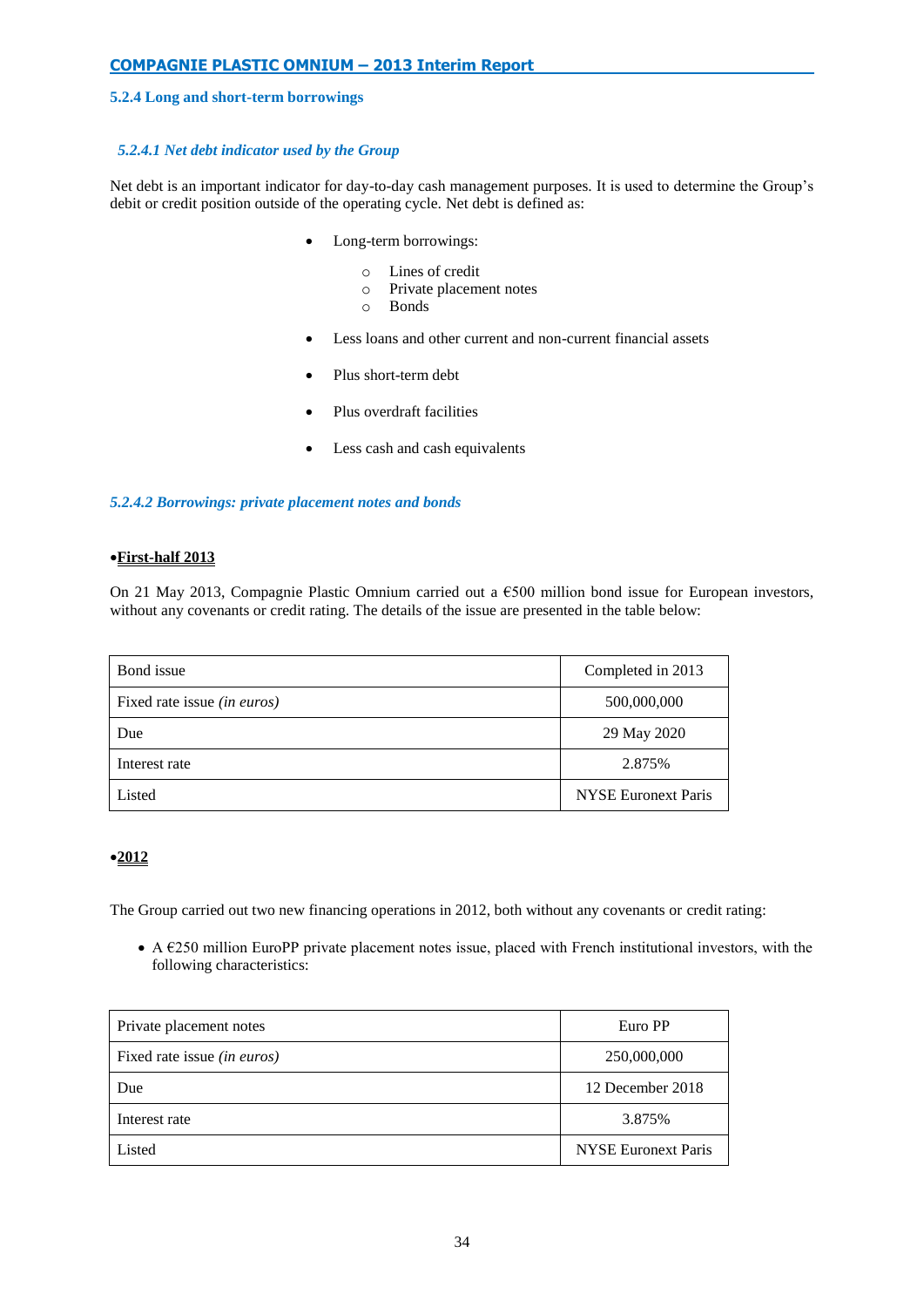A €119 million "Schuldschein" private placement notes issue placed mainly with foreign investors (Asian, German, Canadian and Belgian) but also with French investors, with the following characteristics:

| Private placement notes                 |                                          |             |  |
|-----------------------------------------|------------------------------------------|-------------|--|
| Schuldschein                            | Amount                                   | Annual cost |  |
| Fixed rate tranche (in euros)           | 45,000,000                               | 3.72%       |  |
| Variable rate tranche <i>(in euros)</i> | 6-month Euribor<br>74,000,000<br>240 bps |             |  |
| Due                                     | 27 June 2017                             |             |  |

# *5.2.4.3 Utilization of medium-term credit lines*

At 30 June 2013, the Group had access to several confirmed bank lines of credit with an average maturity of more than three years. The facility amounts, which are greater than the Group's financing needs, totaled €1,059 million at 30 June 2013 versus €1,160 million at 31 December 2012.

# *5.2.4.4 Reconciliation of gross and net debt*

|                                                                              |              | 30 June 2013   |               | 31 December 2012 |            |           |
|------------------------------------------------------------------------------|--------------|----------------|---------------|------------------|------------|-----------|
| (in thousands of euros)                                                      | <b>Total</b> | Short-<br>term | Long-<br>term | <b>Total</b>     | Short-term | Long-term |
| Finance lease liabilities                                                    |              |                |               | 22,247           | 8,954      | 13,293    |
| <b>Borrowings</b>                                                            |              |                |               | 769,791          | 177,998    | 591,793   |
| Of which 2013 bond issue                                                     |              |                |               |                  |            |           |
| Of which EuroPP private placement notes issue                                |              |                |               | 248,905          | 2,123      | 246,782   |
| Of which Schuldschein private placement notes issue                          |              |                |               | 119,000          |            | 119,000   |
| Of which bank lines of credit                                                |              |                |               | 401,886          | 175,875    | 226,011   |
| Long and short-term borrowings                                               |              |                |               | 792,038          | 186,952    | 605,086   |
| Other short-term debt                                                        |              |                |               | 3,382            | 3,382      |           |
| Hedging instruments $-$ liabilities <sup>#</sup>                             |              |                |               | 20,420           | 20,420     |           |
| <b>Total borrowings (B)</b>                                                  |              |                |               | 815,840          | 210,754    | 605,086   |
| Available-for-sale financial assets - FMEA 2 fund <sup>##</sup>              |              |                |               | (2,148)          |            | (2,148)   |
| Other financial assets                                                       |              |                |               | (100, 554)       | (40,036)   | (60, 518) |
| Of which long-term financial receivables $^{\#}$                             |              |                |               | (21,711)         |            | (21,711)  |
| Of which finance receivables###                                              |              |                |               | (78, 843)        | (40, 036)  | (38, 807) |
| Other short-term financial receivables                                       |              |                |               | (1,777)          | (1,777)    |           |
| Hedging instruments $-$ assets <sup>#</sup>                                  |              |                |               | (314)            | (314)      |           |
| Total financial receivables (C)                                              |              |                |               | (104,792)        | (42, 127)  | (62,666)  |
| Total debt $(D) = (B) + (C)$                                                 |              |                |               | 711,047          | 168,627    | 542,420   |
| Cash and cash equivalents                                                    |              |                |               | 328,089          | 328,089    |           |
| Short-term bank loans and overdrafts                                         |              |                |               | (6, 864)         | (6, 864)   |           |
| Net cash and cash equivalents as recorded in the st<br>of cash flows $(A)^*$ |              |                |               | (321, 225)       | (321, 225) |           |
| NET DEBT $(E) = (D) + (A)$                                                   |              |                |               | 389,822          | (152,598)  | 542,420   |

*# See note 5.2.5.1 "Interest rate hedges".*

*## See note 5.1.2 "Available-for-sale financial assets".*

*### See "Long-term financial receivables" in note 5.1.3 "Other non-current financial assets".*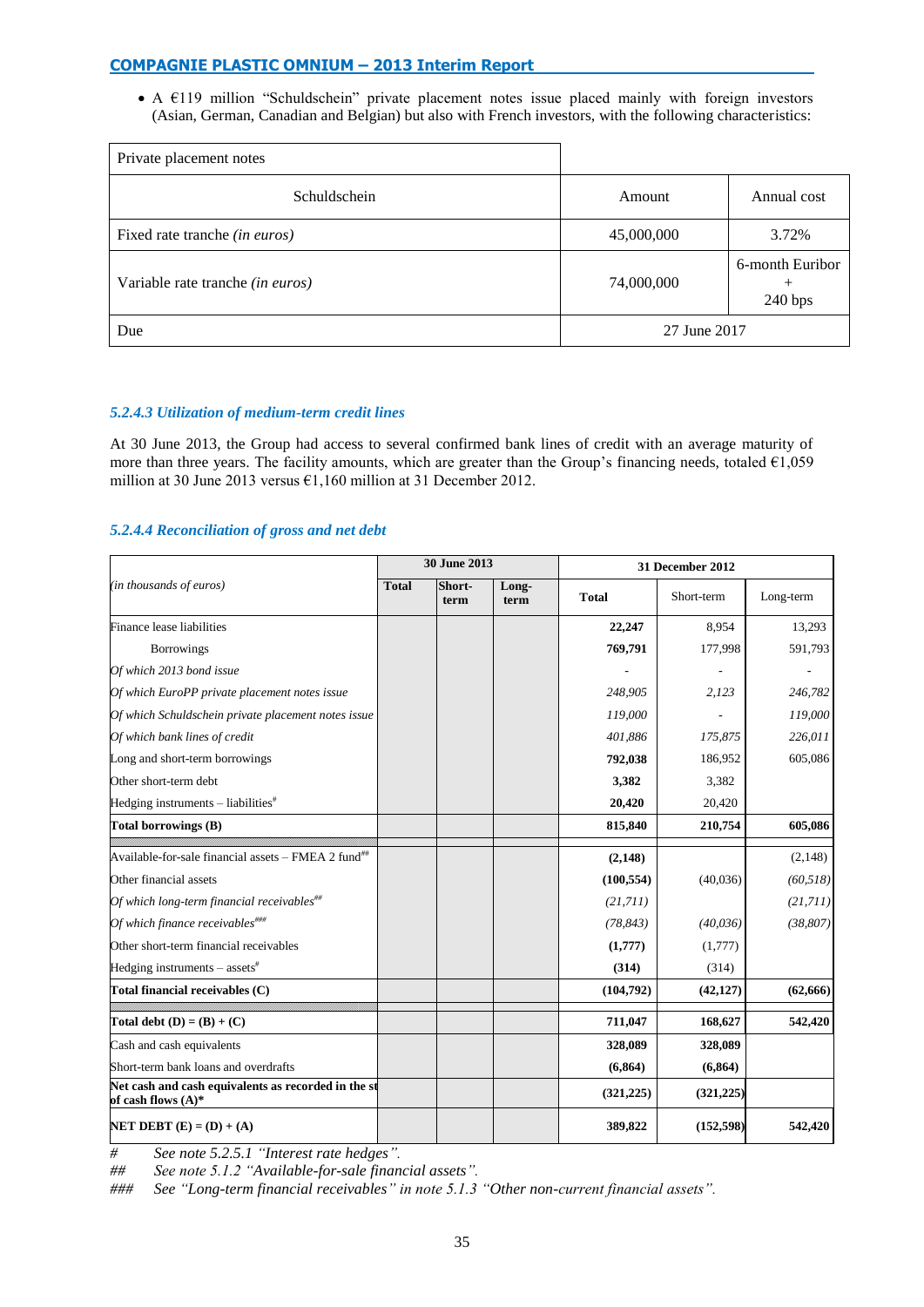# *5.2.4.5 Analysis of debt by currency*

| As a $\%$ of total debt | <b>30 June 2013</b> | 31 December 2012 |
|-------------------------|---------------------|------------------|
| Euro                    | 91%                 | 86%              |
| US dollar               | 4%                  | 8%               |
| Pound sterling          | 1%                  | 2%               |
| Other currencies        | 4%                  | 4%               |
| <b>TOTAL</b>            | 100%                | 100%             |

"Other currencies" consist of various borrowing currencies that individually represent less than 1% of total debt at 30 June 2013 and 31 December 2012.

## *5.2.4.6 Analysis of debt by type of interest rate*

| As a % of total debt    | <b>30 June 2013</b> | 31 December 2012 |
|-------------------------|---------------------|------------------|
| Hedged variable rates   | 7%                  | 49%              |
| Unhedged variable rates | 0%                  | 0%               |
| Fixed rates             | 93%                 | 51%              |
| <b>TOTAL</b>            | 100%                | 100%             |

## **5.2.5 Interest rate and currency hedges**

## *5.2.5.1 Interest rate hedges*

Interest rate hedges used in first-half 2013 included swaps and caps. Their purpose is to hedge variable rate debt against increases in interest rates.

The total notional amount of derivative instruments used to manage interest rate risks was  $\epsilon$ 355 million at 30 June 2013, compared with €570 million at 31 December 2012. These instruments are intended to hedge interest rate risks on the Group's current and future borrowings.

Of the total notional amount,  $\epsilon$ 135 million consisted of derivatives qualified as cash flow hedges under IAS 39 at 30 June 2013, compared with €370 million at 31 December 2012.

The derivatives are recognized in the balance sheet at fair value under "Hedging instruments" in assets (derivatives with a positive fair value) or in liabilities (derivatives with a negative fair value).

For derivatives that qualify for hedge accounting under IFRS (cash flow hedges):

- The effective portion of the gain or loss on the hedging instrument is recognized in equity (in "Other comprehensive income").
- It is reclassified to the income statement under "Finance costs" in the same period as the hedged cash flows (i.e. interest payments) affect profit.
- The time value of options is excluded from the hedging relationship. Changes in the time value of options and the ineffective portion of the gain or loss on the hedging instrument are recognized in the income statement, under "Finance costs".

For derivatives that do not fulfill the criteria for the application of hedge accounting, changes in their fair value are recorded directly in the income statement, under "Finance costs".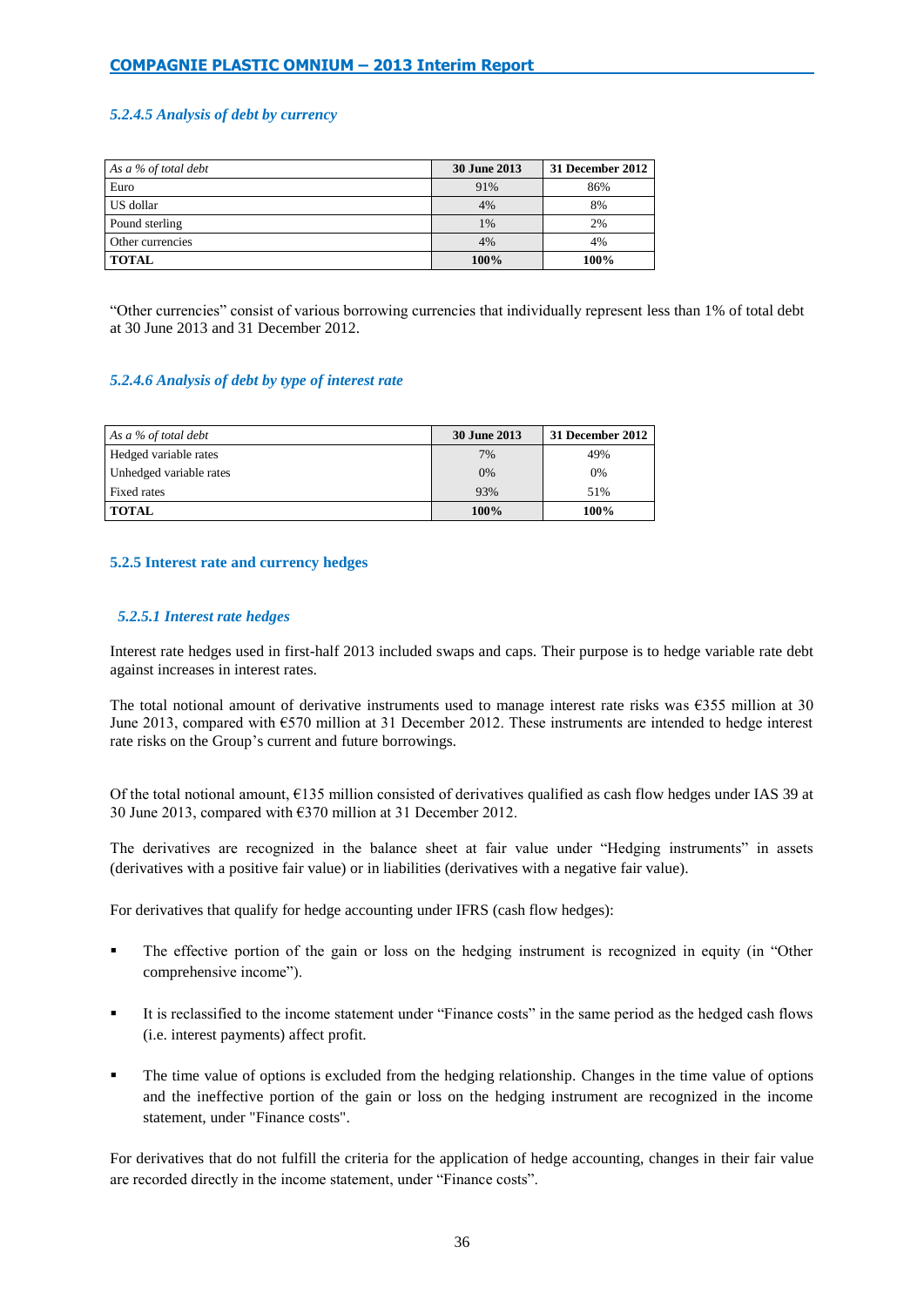# *5.2.5.1.1 Derivative portfolios*

"Interest rate derivatives (fair value)" recorded in assets and liabilities include both interest rate hedges and currency hedges.

## **Derivative portfolios**

|                                                     |                                      | <b>30 June 2013</b>          | 31 December 2012                         |                                             |                       |                                   |
|-----------------------------------------------------|--------------------------------------|------------------------------|------------------------------------------|---------------------------------------------|-----------------------|-----------------------------------|
| (in thousands of euros)                             | Fair value of hedging<br>instruments | <b>Recorded in</b><br>assets | <b>Recorded in</b><br><b>liabilities</b> | Fair value of hedging<br><i>instruments</i> | Recorded<br>in assets | <b>Recorded</b><br>in liabilities |
| Interest rate derivatives (fair<br>value)           | (9,983)                              | 672                          | $(10,655)^{#}$                           | (19,796)                                    | 314                   | $(20,110)^{4}$                    |
| Outstanding premiums                                |                                      |                              | (2,739)                                  |                                             |                       | (3, 923)                          |
| <b>Total fair value and</b><br>outstanding premiums |                                      | 672                          | (13, 394)                                |                                             | 314                   | (24, 033)                         |

*#* 

*At 30 June 2013, hedging instruments recorded in assets comprised €20 thousand corresponding to currency hedges (see note 5.2.5.2) and those recorded in liabilities included €10,655 thousand corresponding to interest rate hedges.*

*At 31 December 2012, hedging instruments recorded in liabilities comprised €310 thousand corresponding to currency hedges (see note 5.2.8.2 in the 2012 Annual Report) and €20,110 thousand corresponding to interest rate hedges.*

# **Composition of interest rate derivatives portfolio**

|                                       | 30 June 2013                          |                   |                              |                                   |                                                                                |                           |                  |                                   |                         |
|---------------------------------------|---------------------------------------|-------------------|------------------------------|-----------------------------------|--------------------------------------------------------------------------------|---------------------------|------------------|-----------------------------------|-------------------------|
| (in<br>thousands<br><i>of euros</i> ) | Qualifying<br>for hedge<br>accounting | <b>Fair value</b> | <b>Recorded</b><br>in assets | <b>Recorded in</b><br>liabilities | <b>Effective</b><br>portion<br>included in<br>other<br>comprehensive<br>income | <b>Hedged</b><br>notional | <b>Maturity</b>  | <b>Reference</b><br>interest rate | Outstanding<br>premium* |
| Caps                                  | Yes                                   | 271               | 271                          |                                   | ۰                                                                              | 60,000                    | May 2017         | 2-month<br>Euribor                | (1,132)                 |
| Caps                                  | N <sub>o</sub>                        | 381               | 381                          |                                   | ۰                                                                              | 90,000                    | June 2017        | 1-month<br>Euribor                | (1,607)                 |
| Swaps                                 | Yes                                   | (1,992)           |                              | (1,992)                           | (1,992)                                                                        | 75,000                    | June 2015        | 6-month<br>Euribor                | N/A                     |
| Swaps                                 | N <sub>o</sub>                        | (636)             |                              | (636)                             | ۰                                                                              | 25,000                    | August 2015      | 1-month<br>Euribor                | N/A                     |
| Swaps                                 | No                                    | (8,027)           |                              | (8,027)                           |                                                                                | 105,000                   | February<br>2019 | 1-month<br>Euribor                | N/A                     |
| <b>TOTAL</b>                          |                                       | (10,003)          | 652                          | (10,655)                          | (1,992)                                                                        | 355,000                   |                  |                                   | (2,739)                 |

|                                       | <b>31 December 2012</b>               |                          |                              |                            |                                                                                |                    |                  |                            |                         |
|---------------------------------------|---------------------------------------|--------------------------|------------------------------|----------------------------|--------------------------------------------------------------------------------|--------------------|------------------|----------------------------|-------------------------|
| (in<br>thousands<br><i>of euros</i> ) | Qualifying<br>for hedge<br>accounting | <b>Fair value</b>        | <b>Recorded</b><br>in assets | Recorded in<br>liabilities | <b>Effective</b><br>portion<br>included in<br>other<br>comprehensive<br>income | Hedged<br>notional | <b>Maturity</b>  | Reference<br>interest rate | Outstanding<br>premium* |
| Caps                                  | No                                    | $\overline{\phantom{a}}$ | ۰                            | ۰                          | ۰                                                                              | 110,000            | June 2013        | 3-month<br>Euribor         | (213)                   |
| Caps                                  | Yes                                   | 148                      | 148                          | ٠                          | ۰                                                                              | 60,000             | May 2017         | 2-month<br>Euribor         | (1,807)                 |
| Caps                                  | N <sub>o</sub>                        | 166                      | 166                          |                            |                                                                                | 90,000             | June 2017        | 1-month<br>Euribor         | (1,273)                 |
| Swaps                                 | Yes                                   | (9,400)                  |                              | (9,400)                    | (9,400)                                                                        | 205,000            | August 2015      | 1-month<br>Euribor         | N/A                     |
| Swaps                                 | Yes                                   | (10,710)                 |                              | (10,710)                   | (10,710)                                                                       | 105,000            | February<br>2019 | 1-month<br>Euribor         | N/A                     |
| <b>TOTAL</b>                          |                                       | (19,796)                 | 314                          | (20, 110)                  | (20, 110)                                                                      | 570,000            |                  |                            | (3,293)                 |

*\* Premiums on caps are paid over the life of the instrument. Premiums not yet paid at the period-end are recognized in liabilities under "Long-term borrowings" and "Short-term borrowings" as applicable.*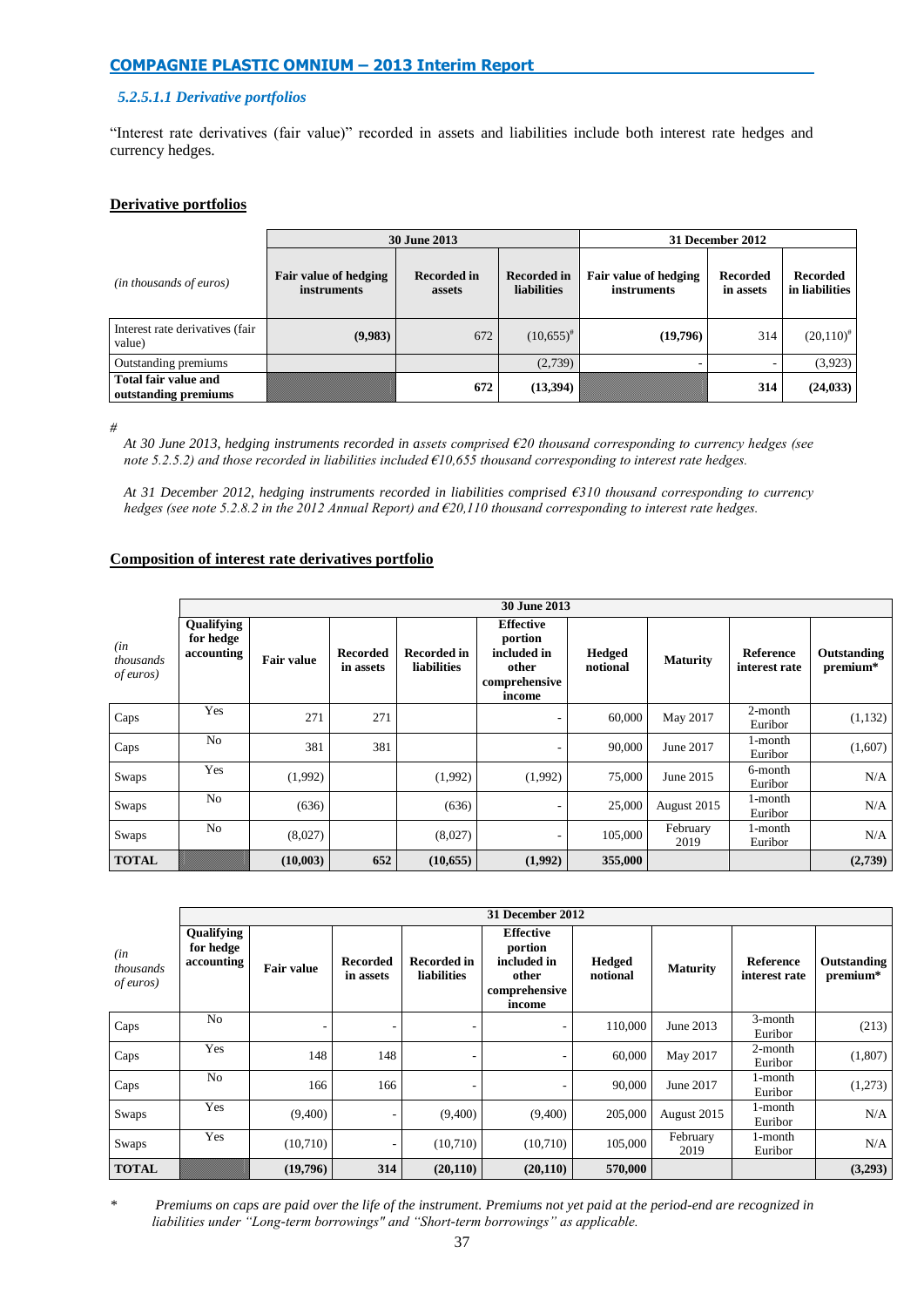## *5.2.5.1.2 Amounts recognized in "Other comprehensive income"*

| (in thousands of euros)                                                  | <b>Balance before tax</b><br>recorded in<br>"Other<br>comprehensive<br>income" at 31<br>December 2012 | Transactions<br>for the<br>period # | Change in fair<br>value of<br>derivatives | <b>Fair value</b><br>adjustments<br>reclassified to<br>the income<br>statement | <b>Balance before</b><br>tax recorded in<br>"Other<br>comprehensive<br>income" at 30<br><b>June 2013</b> |
|--------------------------------------------------------------------------|-------------------------------------------------------------------------------------------------------|-------------------------------------|-------------------------------------------|--------------------------------------------------------------------------------|----------------------------------------------------------------------------------------------------------|
| Effective portion of gains and losses on derivatives in the<br>portfolio | (20, 110)                                                                                             | 14.809                              | 3.310                                     |                                                                                | (1,992)                                                                                                  |
| Impact of interest rate hedge transactions                               | 2,591                                                                                                 | (14, 809)                           |                                           | 530                                                                            | (11,687)                                                                                                 |
| <b>TOTAL</b>                                                             | (17,519)                                                                                              | $\bf{0}$                            | 3,310                                     | 530                                                                            | (13,679)                                                                                                 |

*# Transactions for the period correspond to the unwinding of a swap representing a notional amount of €105 million and the discontinuation of hedge accounting for two swaps representing notional amounts of €105 million and €25 million respectively. As from 31 May 2013, changes in fair value of derivatives that no longer qualify for hedge accounting are recognized under "Finance costs and other financial income and expenses, net".*

| (in thousands of euros)                                                  | <b>Balance before tax</b><br>recorded in "Other<br>comprehensive<br>income" at 31<br>December 2011 | <b>Transactions</b><br>for the<br>period # | Change in fair<br>value of<br>derivatives | <b>Fair value</b><br>adjustments<br>reclassified to<br>the income<br>statement | <b>Balance before</b><br>tax recorded in<br>"Other<br>comprehensive<br>income" at 31<br>December 2012 |
|--------------------------------------------------------------------------|----------------------------------------------------------------------------------------------------|--------------------------------------------|-------------------------------------------|--------------------------------------------------------------------------------|-------------------------------------------------------------------------------------------------------|
| Effective portion of gains and losses on derivatives in the<br>portfolio | (11, 937)                                                                                          |                                            | (8,173)                                   |                                                                                | (20,110)                                                                                              |
| Effect of August 2010 restructuring of the derivatives<br>portfolio*     | 1,675                                                                                              |                                            |                                           | 248                                                                            | 1,923                                                                                                 |
| Effect of February 2012 restructuring of the derivatives<br>portfolio**  | $\overline{\phantom{0}}$                                                                           |                                            |                                           | 668                                                                            | 668                                                                                                   |
| <b>TOTAL</b>                                                             | (10,262)                                                                                           |                                            | (8,173)                                   | 916                                                                            | (17,519)                                                                                              |

- *\* See note 5.2.8.1 "Interest rate hedges" in the 2012 Annual Report concerning the restructuring of the derivatives portfolio in 2010.*
- *\*\* See note 5.2.8.1 "Interest rate hedges" in the 2012 Annual Report concerning the restructuring of the derivatives portfolio in 2012.*

## *5.2.5.1.3 Impact of hedging on the income statement*

| (in thousands of euros)                                                                                                | First-half 2013 | 2012     |
|------------------------------------------------------------------------------------------------------------------------|-----------------|----------|
| Effective portion of gains and losses on derivatives in the portfolio (hedges of<br>accrued interest for the period)   | (3, 427)        | (6, 145) |
| Reclassification to the income statement of accumulated gains and losses<br>following interest rate hedge transactions | (530)           | (916)    |
| Time value of caps                                                                                                     | 2.096           | (1,633)  |
| Total*                                                                                                                 | (1, 861)        | (8,694)  |

*\** 

*Concerning first-half 2013, see "Losses on interest rate instruments" in note 4.5 "Finance costs and other financial income and expenses, net".*

*Concerning 2012, see "Losses on interest rate instruments" in note 4.6 "Finance costs and other financial income and expenses, net" in the 2012 Annual Report.*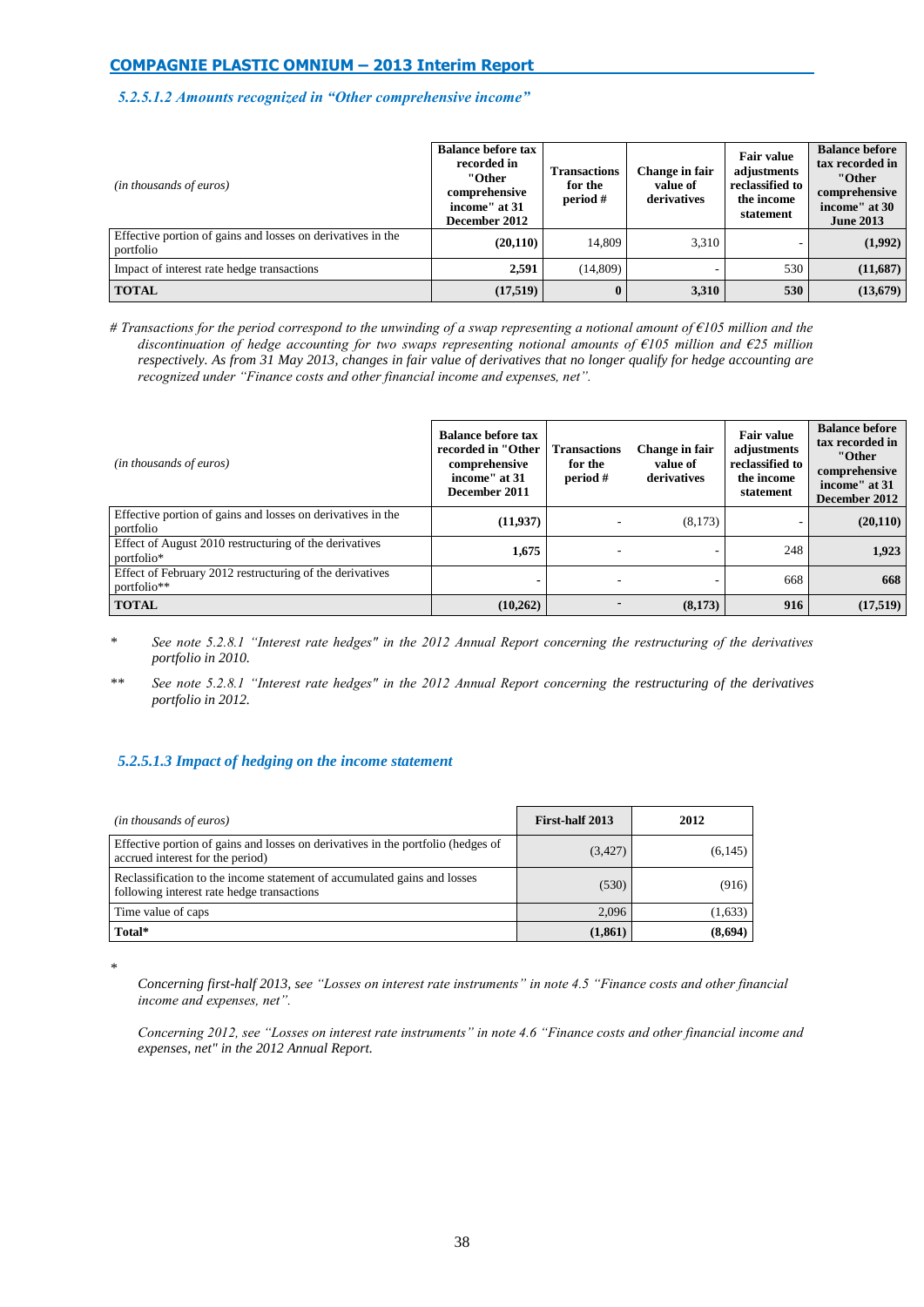## *5.2.5.2 Currency hedges*

The Group uses derivatives to hedge its exposure to currency risks. The derivatives are not included in a documented hedging relationship within the meaning of IAS 39 as the Group considers that changes in their fair value automatically offset the income statement impact of remeasuring hedged receivables and payables at the year-end exchange rate.

Changes in the fair value of currency hedges are recognized in the income statement under "Other financial income and expenses, net".

|                                        |                                              |                                                                   | 30 June 2013                           |                                                   | 31 December 2012                             |                                                                   |                                        |                                                          |  |  |
|----------------------------------------|----------------------------------------------|-------------------------------------------------------------------|----------------------------------------|---------------------------------------------------|----------------------------------------------|-------------------------------------------------------------------|----------------------------------------|----------------------------------------------------------|--|--|
|                                        |                                              |                                                                   |                                        |                                                   |                                              |                                                                   |                                        |                                                          |  |  |
|                                        | <b>Fair value in</b><br>$\epsilon$ thousands | <b>Notional</b><br>amount in<br>thousands<br>of currency<br>units | Average<br>forward<br>exchange<br>rate | <b>Exchange</b><br>rate at 30<br><b>June 2013</b> | <b>Fair value in</b><br>$\epsilon$ thousands | <b>Notional</b><br>amount in<br>thousands of<br>currency<br>units | Average<br>forward<br>exchange<br>rate | <b>Exchange</b><br>rate at 31<br><b>December</b><br>2012 |  |  |
|                                        |                                              |                                                                   |                                        | vs. the euro vs. the euro                         |                                              |                                                                   | vs. the euro                           | vs. the euro                                             |  |  |
| Net sell position (net buy position)   |                                              |                                                                   |                                        |                                                   |                                              |                                                                   |                                        |                                                          |  |  |
| USD – Forward exchange contract        | 24                                           | 22,626                                                            | 1.290441                               | 1.3080                                            | 73                                           | 13,548                                                            | 1.2859                                 | 1.3194                                                   |  |  |
| GBP – Forward exchange contract        | 47                                           | 818                                                               | 0.8170                                 | 0.8572                                            | (359)                                        | 14,988                                                            | 0.8271                                 | 0.8161                                                   |  |  |
| HUF - Forward exchange contract        | 150                                          | 1,765,337                                                         | 292.2250                               | 294.85                                            | 212                                          | 2,153,750                                                         | 289.7667                               | 292.30                                                   |  |  |
| $RUB - Forward$ currency swap          | ٠                                            | ٠.                                                                | ۰.                                     |                                                   | (5)                                          | (17, 850)                                                         | 41.5770                                | 40.3295                                                  |  |  |
| USD – Forward currency swap            | (197)                                        | (112.500)                                                         | 1.303670                               | 1.3080                                            |                                              |                                                                   |                                        |                                                          |  |  |
| GBP – Forward currency swap            | (2)                                          | 2.193                                                             | 0.8556                                 | 0.8572                                            |                                              |                                                                   |                                        |                                                          |  |  |
| USD – Non-deliverable forward contract |                                              | ٠.                                                                | ٠                                      |                                                   | (232)                                        | 4,535                                                             | 1.4171                                 | 1.3194                                                   |  |  |
| TOTAL <sup>*</sup>                     | 20                                           |                                                                   |                                        |                                                   | (310)                                        |                                                                   |                                        |                                                          |  |  |

*\* At 30 June 2013, hedging instruments recorded in assets included interest rate hedges for €652 thousand and currency hedges for €20 thousand.*

*At 31 December 2012, hedging instruments recorded in liabilities for an amount of €20,420 thousand included currency hedges for €310 thousand and interest rate hedges for €20,110 thousand.*

# **5.2.6 Operating and other liabilities**

## *5.2.6.1 Trade payables*

| ( <i>in thousands of euros</i> ) | 30 June 2013 | 31 December 2012 |
|----------------------------------|--------------|------------------|
| Trade payables                   | 848,090      | 731,539          |
| Due to suppliers of fixed assets | 41,763       | 61.321           |
| <b>TOTAL</b>                     | 889,853      | 792,860          |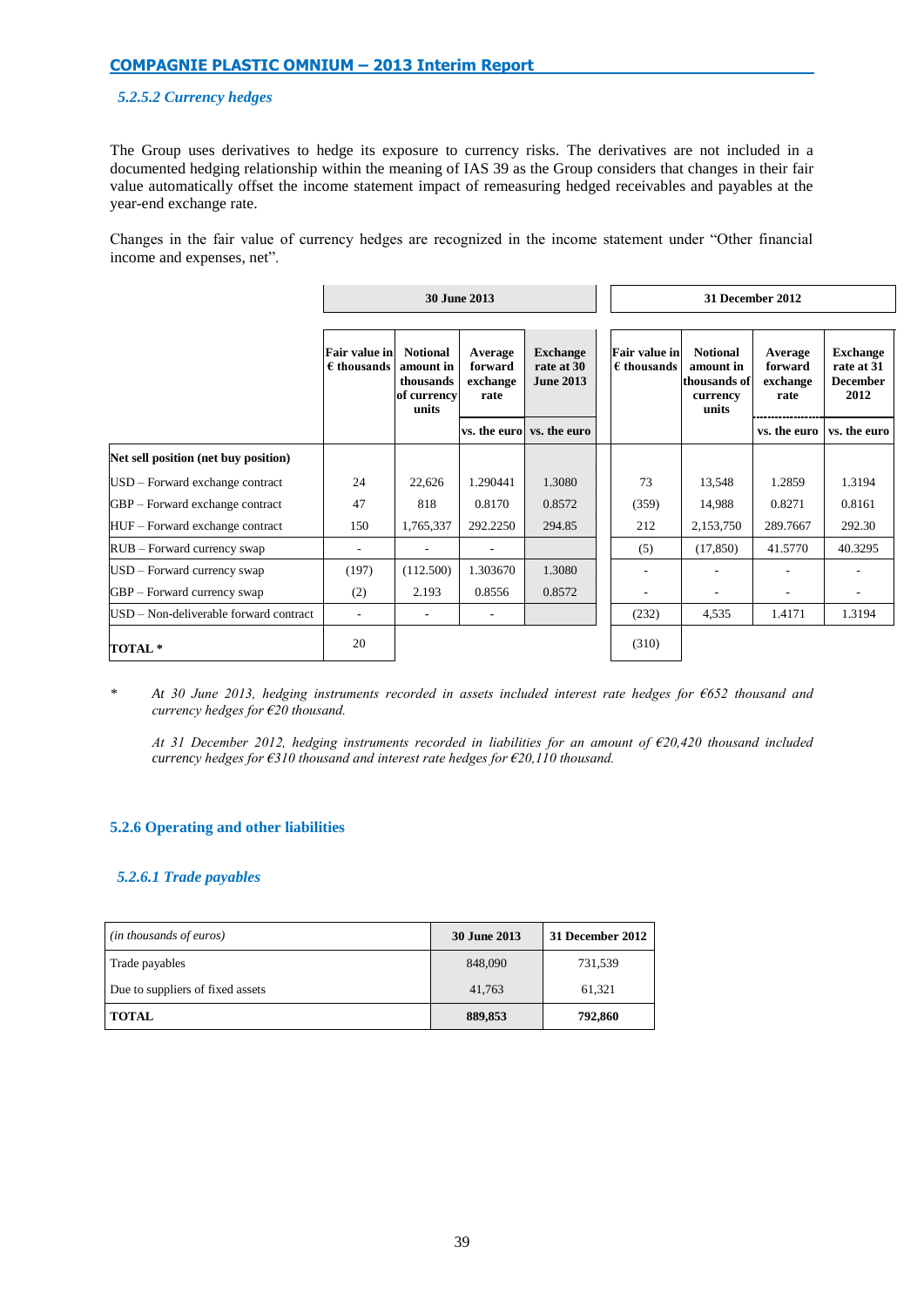# *5.2.6.2 Other operating liabilities*

| (in thousands of euros)           | 30 June 2013 | 31 December 2012 |
|-----------------------------------|--------------|------------------|
| Accrued employee benefits expense | 127,689      | 115,599          |
| Accrued income taxes              | 29,560       | 27,809           |
| Other accrued taxes               | 53,129       | 32,539           |
| Other payables                    | 155,092      | 153,305          |
| Customer prepayments              | 178,771      | 174,933          |
| <b>TOTAL</b>                      | 544,241      | 504,185          |

# *5.2.6.3 Trade payables and other operating liabilities, by currency*

|                                |                             |                   | <b>Liabilities</b><br>at 30 June 2013 |               | <b>Liabilities</b><br>at 31 December 2012 |                    |               |  |
|--------------------------------|-----------------------------|-------------------|---------------------------------------|---------------|-------------------------------------------|--------------------|---------------|--|
| In thousands of currency units |                             | Local<br>currency | Euro                                  | $\frac{0}{0}$ | Local<br>currency                         | Euro               | $\frac{6}{9}$ |  |
| <b>EUR</b>                     | Euro                        | 769,336           | 769,336                               | 54%           | 675,817                                   | 675,817            | 52%           |  |
| <b>USD</b>                     | US dollar                   | 360,279           | 275,442                               | 19%           | 337,744                                   | 255,983            | 20%           |  |
| <b>GBP</b>                     | Pound sterling              | 38,983            | 45,477                                | 3%            | 48,252                                    | 59,125             | 5%            |  |
| <b>BRL</b>                     | Brazilian real              | 90,641            | 31,365                                | 2%            | 89,548                                    | 33,122             | 3%            |  |
| <b>CNY</b>                     | Chinese yuan                | 1,170,336         | 145,782                               | 10%           | 931,757                                   | 113,343            | 9%            |  |
| Other                          | Other currencies            |                   | 166,692                               | 12%           |                                           | 159,655            | 12%           |  |
| <b>TOTAL</b>                   |                             |                   | 1,434,094                             | 100%          |                                           | 1,297,045          | 100%          |  |
|                                |                             |                   |                                       |               |                                           |                    |               |  |
| Of which:                      |                             |                   |                                       |               |                                           |                    |               |  |
| Trade payables                 | Other operating liabilities |                   | 889,853<br>544,241                    | 62%<br>38%    |                                           | 792,860<br>504,185 | 61%<br>39%    |  |

At 30 June 2013, the sensitivity of trade payables to changes in exchange rates is not analyzed, as more than half of these payables are in euros and the Group's net exposure (trade receivables – trade payables) is not material. Trade receivables are analyzed by currency in note 5.1.6.4.

# **6 - CAPITAL MANAGEMENT AND MARKET RISKS**

Compagnie Plastic Omnium has set up a global cash management system organized around its subsidiary Plastic Omnium Finance, which manages liquidity, currency and interest rate risks on behalf of all subsidiaries. The market risks strategy, which may involve entering into balance sheet and off-balance sheet commitments, is approved every quarter by the Chairman and Chief Executive Officer.

## **6.1 Capital management**

Plastic Omnium raises equity and debt capital on the markets to meet its objective of maintaining ready access to sufficient financial resources to carry out its business operations, fund the investments required to drive growth and respond to exceptional circumstances.

As part of its capital management strategy, the Group provides shareholders with a return primarily by paying dividends, which may be increased or reduced to take into account changing business and economic conditions.

The capital structure may also be adjusted by paying ordinary or special dividends, buying back and canceling Company shares, returning a portion of the share capital to shareholders or issuing new shares and/or securities carrying rights to shares.

The Group uses the gearing ratio – corresponding to the ratio of consolidated net debt to equity and quasi-equity (including government grants) – as an indicator of its financial condition. Net debt includes all of the Group's interest-bearing financial liabilities (other than operating payables) less cash and cash equivalents and other financial assets (other than operating receivables), such as loans and marketable securities.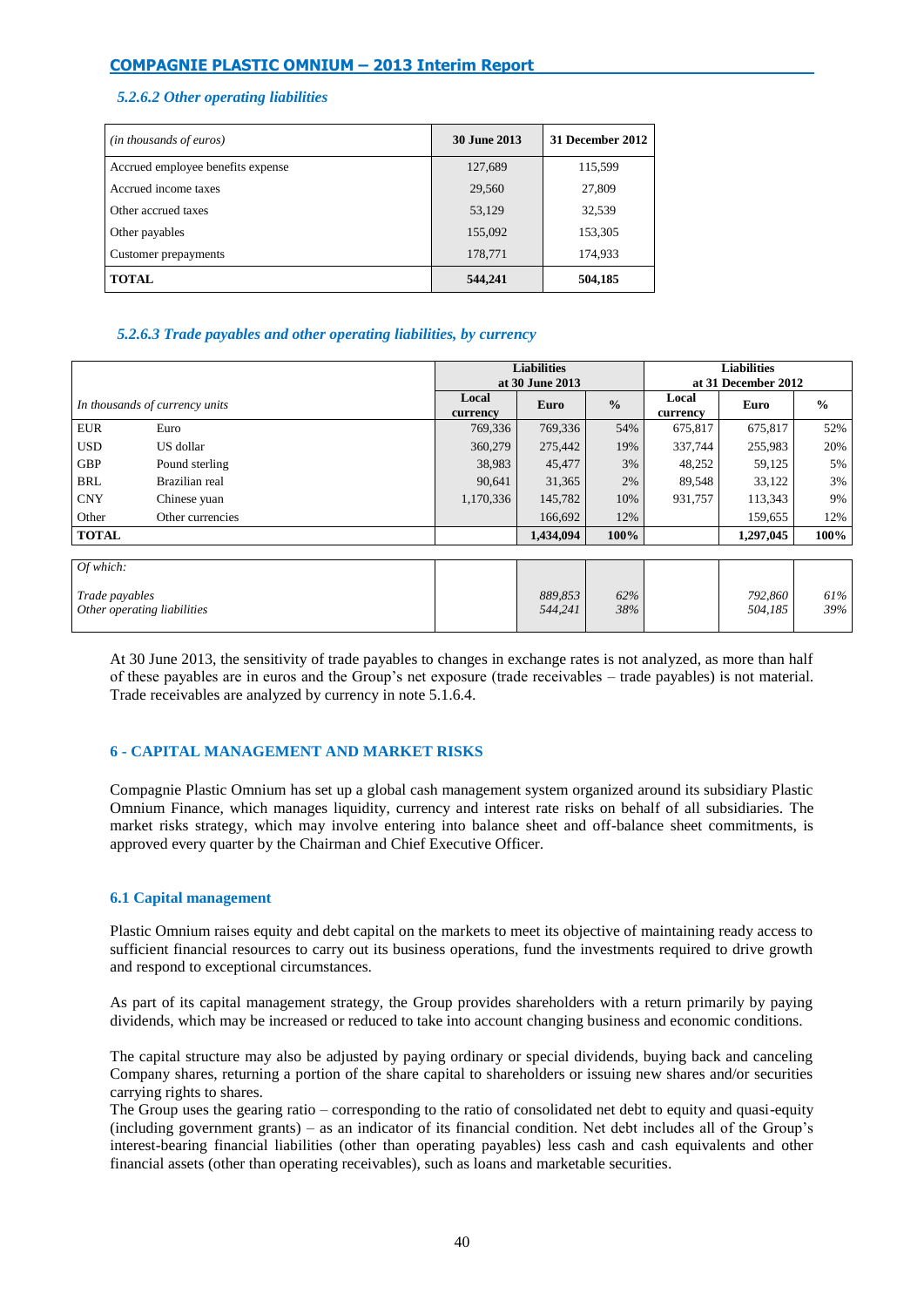At 30 June 2013 and 31 December 2012, the gearing ratio stood at:

| $(in$ thousands of euros)                             | <b>30 June 2013</b> | 31 December 2012 |
|-------------------------------------------------------|---------------------|------------------|
| Net debt                                              | 374,589             | 389,822          |
| Equity and quasi-equity (including government grants) | 863,965             | 830.201          |
| <b>Gearing ratio</b>                                  | 43.36%              | 46.96%           |

None of the Group's bank loans or financial liabilities contain acceleration clauses based on compliance with financial ratios.

A liquidity contract has been set up to support the capital management strategy.

At 30 June 2013, 2,555 Compagnie Plastic Omnium shares and €1,264,263 in cash were held in the liquidity account (30 June 2012: 10,389 shares and €970,891 in cash; 31 December 2012: 13,808 shares and €891,849 in cash).

## **6.2 Liquidity risk by maturity**

The analysis of liquidity risk by maturity presented below is based on undiscounted contractual cash flows from financial liabilities:

## **At 30 June 2013**

| (in thousands of euros)            | <b>30 June 2013</b> | Less than 1<br>year | 1 to 5 years | More than 5<br>years |
|------------------------------------|---------------------|---------------------|--------------|----------------------|
| <b>FINANCIAL LIABILITIES</b>       |                     |                     |              |                      |
| Long-term borrowings*              | 1,126,110           | 29,995              | 312,920      | 783,195              |
| <b>Bank</b> overdrafts             | 53,866              | 53,866              |              |                      |
| Short-term borrowings**            | 91,551              | 91,551              |              |                      |
| Other short-term debt              | 459                 | 459                 |              |                      |
| Hedging instruments                | 10,655              | 10.655              |              |                      |
| Trade payables                     | 889,853             | 889.853             |              |                      |
| <b>TOTAL FINANCIAL LIABILITIES</b> | 2,172,493           | 1,076,378           | 312,920      | 783,195              |

#### **At 31 December 2012**

| (in thousands of euros)            | 31 December 2012 | Less than 1<br>year | 1 to 5 years | More than 5<br>years |  |
|------------------------------------|------------------|---------------------|--------------|----------------------|--|
| <b>FINANCIAL LIABILITIES</b>       |                  |                     |              |                      |  |
| Long-term borrowings*              | 719,473          | 12,402              | 443,980      | 263,091              |  |
| <b>Bank</b> overdrafts             | 6,864            | 6,864               |              |                      |  |
| Short-term borrowings**            | 193,599          | 193.599             |              |                      |  |
| Other short-term debt              | 3,382            | 3,382               |              |                      |  |
| Hedging instruments                | 20,420           | 20,420              |              |                      |  |
| Trade payables                     | 792,860          | 792,860             |              |                      |  |
| <b>TOTAL FINANCIAL LIABILITIES</b> | 1,736,598        | 1,029,527           | 443,980      | 263,091              |  |

Long-term borrowings include the amounts reported in the balance sheet and interest payable over the remaining life *of the debt.* 

*\*\* Short-term borrowings include the amounts reported in the balance sheet and interest due within one year.*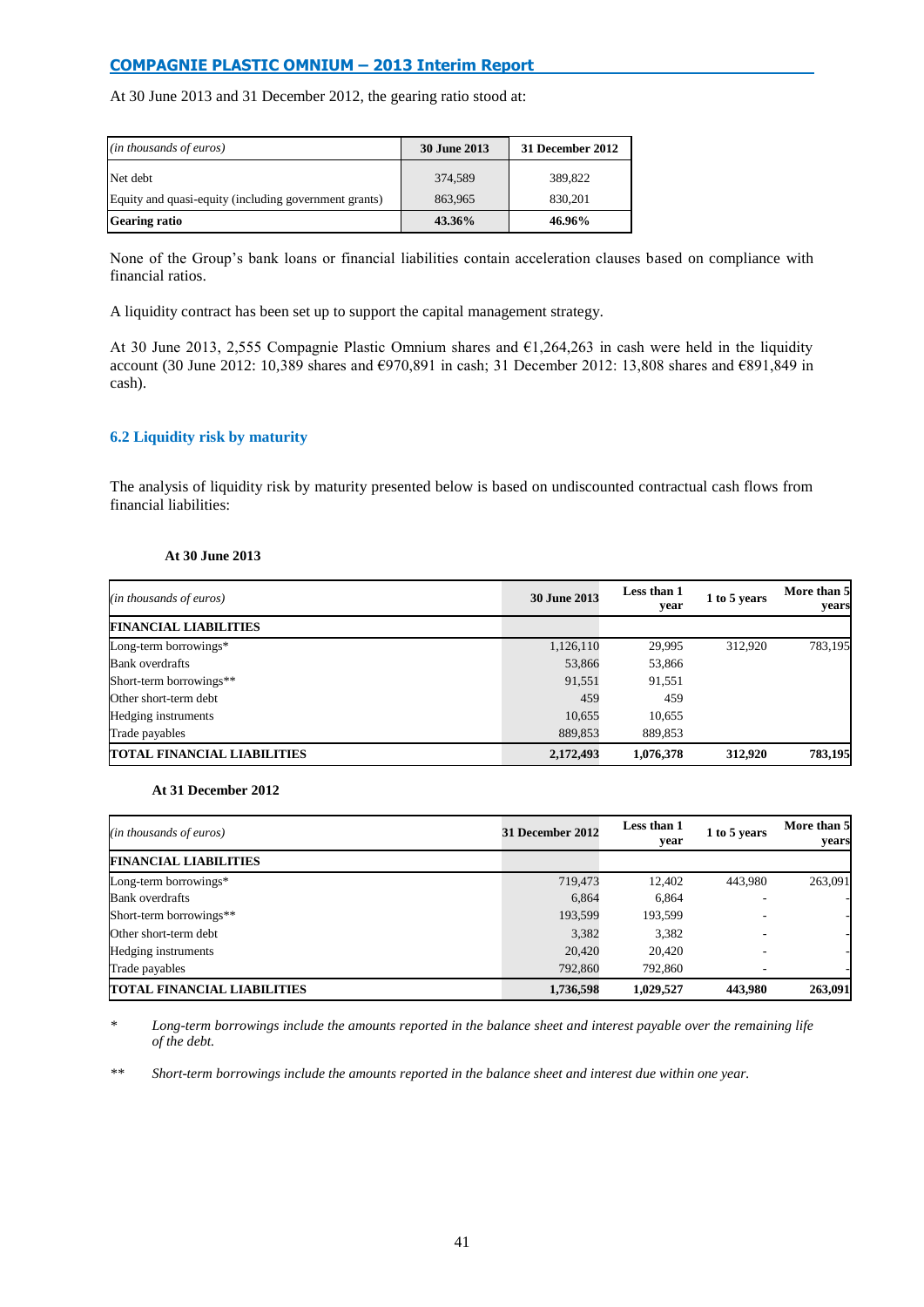# **7 - OTHER INFORMATION**

## **7.1 Related party transactions**

Related party transactions correspond exclusively to transactions with Sofiparc, Burelle SA and Burelle Participations. No changes occurred in the contracts between the Group and these companies during the period.

No material change has been made to the compensation paid to senior executives and officers since 31 December 2012.

## **7.2. Subsequent events**

No events have occurred since 30 June 2013 that would be likely to have a material impact on the Group's business, financial position, results or assets.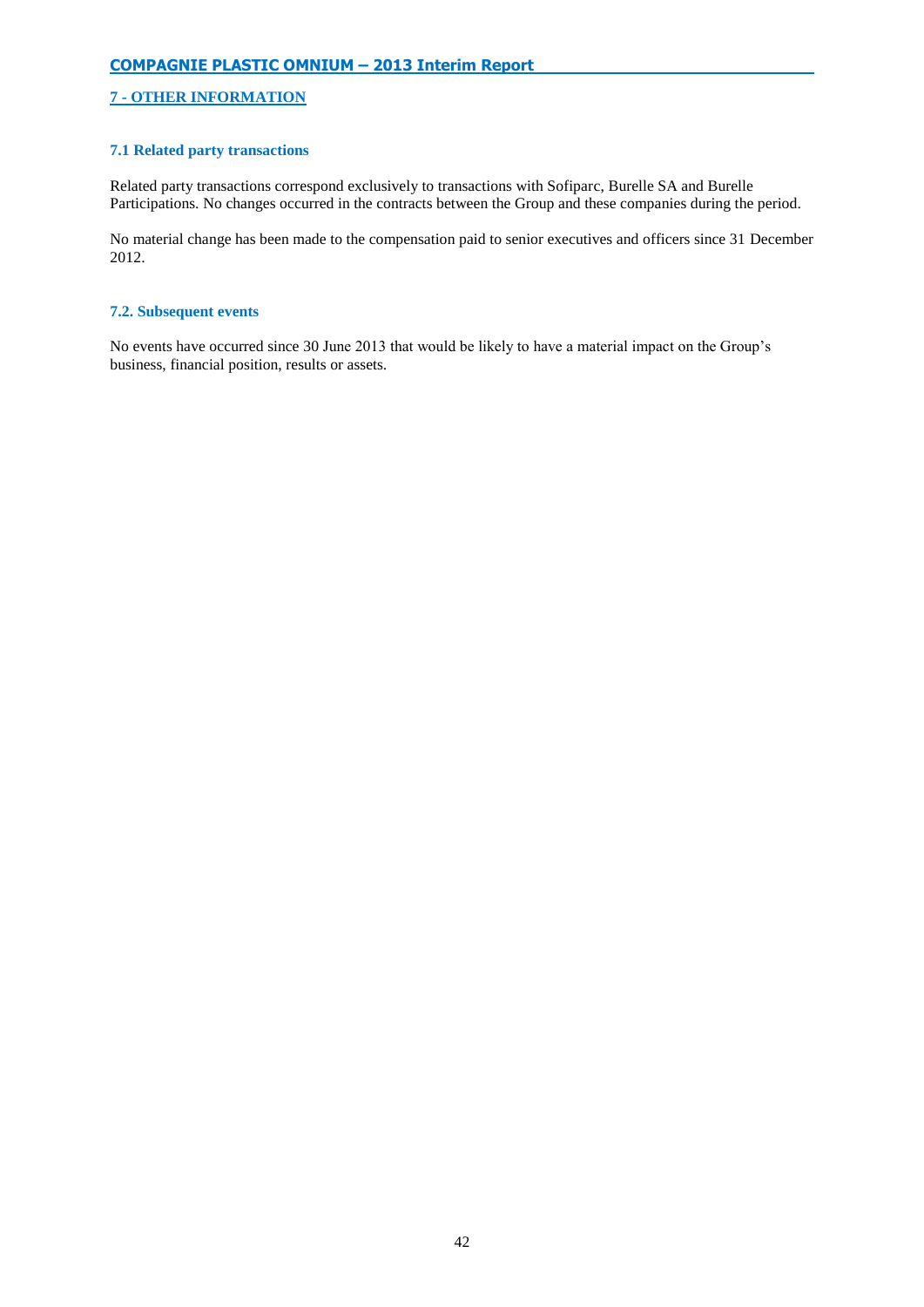# **LIST OF CONSOLIDATED COMPANIES AT 30 JUNE 2013**

|                                                                                                                 |                     | <b>Reportable segments</b><br>30 June 2013 |          |                       |                         | 31 December 2012   |                               | 30 June 2012                     |                |                |                         |                    |                               |                                |
|-----------------------------------------------------------------------------------------------------------------|---------------------|--------------------------------------------|----------|-----------------------|-------------------------|--------------------|-------------------------------|----------------------------------|----------------|----------------|-------------------------|--------------------|-------------------------------|--------------------------------|
| Company                                                                                                         |                     | <b>Automotive</b>                          | Environ- | Not<br>ment allocated | Consolidation<br>method | % voting<br>rights | $\frac{9}{9}$<br>intere<br>st | Consolidation % voting<br>method | rights         | % interest     | Consolidation<br>method | % voting<br>rights | $\frac{0}{6}$<br>intere<br>st | Tax<br>group                   |
| France<br>COMPAGNIE PLASTIC OMNIUM SA                                                                           |                     |                                            |          | ٠                     | Société mère            | 100                | 100                           | Société mère                     | 100            | 100            | Société mère            | 100                | 100                           | $1 - a$<br>$1 - b$             |
| PLASTIC OMNIUM SYSTEMES URBAINS SAS<br>METROPLAST SAS                                                           |                     |                                            |          |                       | G<br>G                  | 100                | 100                           | G<br>G                           | 100            | 100            | G<br>G                  | 100                | 100                           | $1 - b$                        |
| LA REUNION VILLES PROPRES SAS<br>PLASTIC OMNIUM CARAIBES SAS                                                    | x2012 e             |                                            |          |                       | G<br>G                  | 100<br>100         | 100<br>100                    | G<br>G                           | 100<br>100     | 100<br>100     | G<br>G                  | 100<br>100         | 100<br>100                    | $1 - b$<br>$1 - b$             |
| INERGY AUTOMOTIVE SYSTEMS FRANCE SAS                                                                            |                     |                                            |          |                       | G                       | 100                | 100                           | G                                | 100            | 100            | G                       | 100                | 100                           | $1 - a$                        |
| PLASTIC RECYCLING SAS<br>PLASTIC OMNIUM AUTO EXTERIEUR SA                                                       |                     |                                            |          |                       | P<br>G                  | 50<br>100          | 50<br>100                     | P<br>G                           | 50<br>100      | 50<br>100      | P<br>G                  | 50<br>100          | 50<br>100                     | $1 - a$                        |
| PLASTIC OMNIUM AUTO EXTERIEUR SERVICES SAS                                                                      |                     |                                            |          |                       | G                       | 100                | 100                           | ${\bf G}$                        | 100            | 100            | G                       | 100                | 100                           | $1 - a$                        |
| <b>TRANSIT SAS</b><br>PLASTIC OMNIUM GESTION SNC                                                                |                     |                                            |          | ٠                     | G<br>G                  | 100<br>100         | 100<br>100                    | G<br>G                           | 100<br>100     | 100<br>100     | G<br>G                  | 100<br>100         | 100<br>100                    | $1 - a$<br>$1 - a$             |
| PLASTIC OMNIUM FINANCE SNC<br><b>LUDOPARC SAS</b>                                                               |                     |                                            |          |                       | G<br>G                  | 100<br>100         | 100<br>100                    | G<br>G                           | 100<br>100     | 100<br>100     | G<br>G                  | 100<br>100         | 100<br>100                    | $1 - a$<br>$1\,$ - $\,$ a $\,$ |
| PLASTIC OMNIUM AUTO SAS                                                                                         |                     |                                            |          |                       | G                       | 100                | 100                           | G                                | 100            | 100            | G                       | 100                | 100                           | $1\,$ - $\,$ a                 |
| PLASTIC OMNIUM ENVIRONNEMENT SAS<br>PLASTIC OMNIUM AUTO EXTERIORS SAS                                           |                     |                                            |          | ٠                     | G<br>G                  | 100<br>100         | 100<br>100                    | G<br>G                           | 100<br>100     | 100<br>100     | G<br>G                  | 100<br>100         | 100<br>100                    | $1 - a$<br>$1 - a$             |
| PLASTIC OMNIUM COMPOSITES HOLDING SAS                                                                           |                     |                                            |          |                       | G                       | 100                | 100                           | ${\rm G}$                        | 100            | 100            | G                       | 100                | 100                           | $1 - a$                        |
| INERGY AUTOMOTIVE SYSTEMS SAS<br>INERGY AUTOMOTIVE SYSTEMS MANAGEMENT SAS                                       |                     |                                            |          |                       | G<br>G                  | 100<br>100         | 100<br>100                    | G<br>G                           | 100<br>100     | 100<br>100     | G<br>G                  | 100<br>100         | 100<br>100                    | $1 - a$<br>$1 - a$             |
| PLASTIC OMNIUM ENVIRONNEMENT GUYANE SAS                                                                         | x2012 f             |                                            |          |                       | G                       | 100                | 100                           | G                                | 100            | 100            | G                       | 100                | 100                           | $1 - b$                        |
| VALEO PLASTIC OMNIUM SNC<br><b>BEAUVAIS DIFFUSION SAS</b>                                                       |                     |                                            |          |                       | P<br>G                  | 50<br>100          | 50<br>100                     | p<br>G                           | 50<br>100      | 50<br>100      | $\overline{P}$<br>G     | 50<br>100          | 50<br>100                     | $1 - b$                        |
| PLASTIC OMNIUM VERNON SAS                                                                                       |                     |                                            |          |                       | G                       | 100                | 100                           | G                                | 100            | 100            | G                       | 100                | 100                           | $1 - a$                        |
| TECHNIQUES ET MATERIELS DE COLLECTE - « TEMACO » SAS<br>PLASTIC OMNIUM COMPOSITES SA                            |                     |                                            |          |                       | G<br>G                  | 100<br>100         | 100<br>100                    | G<br>G                           | 100<br>100     | 100<br>100     | G<br>G                  | 100<br>100         | 100<br>100                    | $1 - b$<br>$1 - a$             |
| MIXT COMPOSITES ET RECYCLABLES - MCR SAS<br>PLASTIC OMNIUM ENVIRONNEMENT HOLDING SAS                            | x2012 a,d21         |                                            |          |                       | G<br>G                  | 100<br>100         | 100<br>100                    | G<br>G                           | 100<br>100     | 100<br>100     | G<br>G                  | 100<br>100         | 100<br>100                    | $1 - a$<br>$1 - b$             |
| SIGNALISATION FRANCE SA                                                                                         | x2012 b             |                                            |          |                       | G                       | 100                | 100                           | G                                | 100            | 100            | G                       | 100                | 100                           | $1 - b$                        |
| PLASTIC OMNIUM SIGNALISATION SAS                                                                                | f21,d21,<br>x2012 c |                                            |          |                       |                         |                    |                               |                                  |                |                | G                       | 100                | 100                           | $1 - b$                        |
| <b>SULO FRANCE SAS</b>                                                                                          |                     |                                            |          |                       | G                       | 100                | 100                           | ${\bf G}$                        | 100            | 100            | G                       | 100                | 100                           | $1 - b$                        |
| PLASTIC OMNIUM AUTO EXTERIORS INDUSTRIES SAS<br>PO INTERNATIONAL                                                | a2013               |                                            |          |                       | G<br>G                  | 100<br>100         | 100<br>100                    | G                                | 100            | 100            | G                       | 100                | 100                           |                                |
| Argentina<br>INERGY AUTOMOTIVE SYSTEMS ARGENTINA SA<br>PLASTIC OMNIUM SA                                        |                     |                                            |          |                       | G<br>G                  | 100<br>100         | 100<br>100                    | G<br>G                           | 100<br>100     | 100<br>100     | G<br>G                  | 100<br>100         | 100<br>100                    |                                |
| Belgium<br>PLASTIC OMNIUM AUTOMOTIVE NV<br>PLASTIC OMNIUM NV                                                    |                     |                                            |          |                       | G<br>G                  | 100<br>100         | 100<br>100                    | G<br>G                           | 100<br>100     | 100<br>100     | G<br>G                  | 100<br>100         | 100<br>100                    |                                |
| INERGY AUTOMOTIVE SYSTEMS RESEARCH NV                                                                           |                     |                                            |          |                       | G                       | 100                | 100                           | ${\rm G}$                        | 100            | 100            | G                       | 100                | 100                           |                                |
| INERGY AUTOMOTIVE SYSTEMS BELGIUM SA<br><b>SULO NV</b>                                                          |                     |                                            |          |                       | G<br>G                  | 100<br>100         | 100<br>100                    | G<br>G                           | 100<br>100     | 100<br>100     | G<br>G                  | 100<br>100         | 100<br>100                    |                                |
| Brazil<br>INERGY AUTOMOTIVE SYSTEMS DO BRASIL LTDA<br>PLASTIC OMNIUM DO BRASIL LTDA                             |                     |                                            |          |                       | G<br>G                  | 100<br>100         | 100<br>100                    | G<br>G                           | 100<br>100     | 100<br>100     | G<br>G                  | 100<br>100         | 100<br>100                    |                                |
| <u>Canada</u><br>INERGY AUTOMOTIVE SYSTEMS CANADA INC<br>HBPO CANADA INC                                        |                     |                                            |          |                       | G<br>P                  | 100<br>33,33       | 100<br>33,33                  | G<br>P                           | 100<br>33,33   | 100<br>33,33   | G<br>P                  | 100<br>33,33       | 100<br>33,33                  |                                |
| Chile<br>PLASTIC OMNIUM SA                                                                                      |                     |                                            |          |                       | G                       | 100                | 100                           | G                                | 100            | 100            | G                       | 100                | 100                           |                                |
| China<br>PO COMPOSITES (JIANGSU) CO LTD                                                                         | 12013, X201.        |                                            |          |                       | G                       | 100                | 100                           | ${\rm G}$                        | 60             | 60             | G                       | 60                 | 60                            |                                |
| INERGY AUTOMOTIVE SYSTEMS WUHAN CO LTD<br>YANFENG PLASITC OMNIUM AUTOMOTIVE EXTERIOR                            |                     |                                            |          |                       | G                       | 100                | 100                           | G                                | 100            | 100            | G                       | 100                | 100                           |                                |
| <b>FLASTIC GMATIM</b> (SHANGHAI) BUSINESS CONSULTING CO                                                         |                     |                                            |          |                       | P<br>G                  | 49,95<br>100       | 49,95<br>100                  | $\, {\bf p}$<br>${\rm G}$        | 49,95<br>100   | 49,95<br>100   | $\mathbf{P}$<br>G       | 49,95<br>100       | 49,95<br>100                  |                                |
| <b>INERGY AUTOMOTIVE STSTEMS CONSULTING (BELIEVE) CO</b><br>INERGY AUTOMOTIVE STSI EMS MANUFACI UKING (Beijing) |                     |                                            |          |                       | G                       | 100                | 100                           | G                                | 100            | 100            | G                       | 100                | 100                           |                                |
| CHONGQING YANFENG PO AE FAWAY CO LTD                                                                            | g2012               |                                            |          |                       | G<br>P                  | 60<br>49,95        | 60<br>49,95                   | G<br>P                           | 60<br>49,95    | 60<br>49,95    | G<br>$\mathbf{P}$       | 60<br>49,95        | 60<br>49,95                   |                                |
| GUANGZHOU ZHONGXIN YANFENG PO AE TRIM CO LTD<br>CHENGDU FAWAY YANFENG PO                                        |                     |                                            |          |                       | P<br>M.E.E              | 49,95<br>24.48     | 49,95<br>24.48                | $\mathbf{P}$<br>M.E.E.           | 49,95<br>24.48 | 49,95<br>24.48 | P<br>M.E.E.             | 49,95<br>24,48     | 49,95<br>24.48                |                                |
| HBPO CHINA Ltd                                                                                                  |                     |                                            |          |                       | P                       | 33,33              | 33,33                         | P                                | 33,33          | 33,33          | $\, {\bf p}$            | 33,33              | 33,33                         |                                |
| YANFENG PLASTIC OMNIUM (SHANGHAI) AUTOMOTIVE<br>EXTERIOR SYSTEMS CO LTD                                         |                     |                                            |          |                       | P                       | 49,95              | 49,95                         | P                                | 49,95          | 49,95          | P                       | 49,95              | 49,95                         |                                |
| DONGFENG PLASTIC OMNIUM AUTOMOTIVE EXTERIOR<br>SYSTEMS COLTD                                                    |                     |                                            |          |                       | M.E.E.                  | 24,95              | 24,95                         | M.E.E.                           | 24,95          | 24,95          | M.E.E.                  | 24,95              | 24,95                         |                                |
| INERGY CHINE GUANGZHOU<br>INERGY AUTOMOTIVE SYSTEMS SHENYANG                                                    | a2012<br>a2012      |                                            |          |                       | G<br>G                  | 100<br>100         | 100<br>100                    | G<br>G                           | 100<br>100     | 100<br>100     | G                       | 100                | 100                           |                                |
| YANFENG PLASTIC OMNIUM YIZHENG AUTOMOTIVE                                                                       | a2012               |                                            |          |                       | P                       | 49,95              | 49.95                         | P                                | 49,95          | 49,95          | P                       | 49,95              | 49,95                         |                                |
| EXTERIOR SYSTEMS CO. LTD<br>PLASTIC OMNIUM (SHANGHAI) HOLDING CO. LTD                                           | a2012               |                                            |          | ٠                     | G                       | 100                | 100                           | G                                | 100            | 100            |                         |                    |                               |                                |
| YFPO SHENYANG TIEXI AUTOMOTIVE EXTERIOR SYSTEM<br>NINGBO YFPO AE CO LTD                                         | a2013<br>a2013      |                                            |          |                       | P<br>P                  | 49,95<br>49.95     | 49,95<br>49.95                |                                  |                |                |                         |                    | ä,<br>à.                      |                                |
| WUHAN SUBSIDIARY                                                                                                | a2013               |                                            |          |                       | P                       | 49,95              | 49,95                         |                                  |                |                |                         |                    |                               |                                |
| <b>Czech Republic</b><br>HBPO CZECH S.R.O<br><b>SULO SRO</b>                                                    |                     |                                            |          |                       | P<br>G                  | 33.33<br>100       | 33.33<br>100                  | $\, {\bf p}$<br>G                | 33.33<br>100   | 33.33<br>100   | $\mathbf{P}$<br>G       | 33.33<br>100       | 33.33<br>100                  |                                |
| Germany                                                                                                         |                     |                                            |          |                       |                         |                    |                               |                                  |                |                |                         |                    |                               |                                |
| PLASTIC OMNIUM GmbH<br>PLASTIC OMNIUM AUTO COMPONENTS GmbH                                                      |                     |                                            |          | ٠                     | G<br>G                  | 100<br>100         | 100<br>100                    | ${\bf G}$<br>G                   | 100<br>100     | 100<br>100     | G<br>G                  | 100<br>100         | 100<br>100                    | $2 - b$<br>$2 - b$             |
| PLASTIC OMNIUM ENTSORGUNGSTECHNIK GmbH                                                                          |                     |                                            | ٠        |                       | G                       | 100                | 100                           | G                                | 100            | 100            | G                       | 100                | 100                           |                                |
| INERGY AUTOMOTIVE SYSTEMS GERMANY GmbH<br>HBPO BETEILIGUNGSGESELLSCHAFT GmbH                                    | x2012 g             |                                            |          |                       | G<br>P                  | 100<br>33.33       | 100<br>33.33                  | G<br>$\, {\bf p}$                | 100<br>33.33   | 100<br>33.33   | G<br>$\overline{P}$     | 100<br>33.33       | 100<br>33,33                  | $2 - b$                        |
| HBPO Rastatt GmbH                                                                                               |                     |                                            |          |                       | P                       | 33,33              | 33,33                         | P                                | 33.33          | 33,33          | $\mathbf{P}$            | 33,33              | 33,33                         |                                |
| HBPO GERMANY GmbH<br>HBPO GmbH                                                                                  |                     |                                            |          |                       | P<br>P                  | 33,33<br>33,33     | 33,33<br>33,33                | $\, {\bf p}$<br>P                | 33,33<br>33,33 | 33,33<br>33,33 | P<br>P                  | 33,33<br>33,33     | 33,33<br>33,33                |                                |
| PLASTIC OMNIUM ENVIRONNEMENT GmbH                                                                               | x2012 d             |                                            |          |                       | G                       | 100                | 100                           | G                                | 100            | 100            | G                       | 100                | 100                           |                                |
| <b>ENVICOMP GmbH</b><br>WESTFALIA INTRALOG GmbH                                                                 |                     |                                            |          |                       | G<br>G                  | 100<br>100         | 100<br>100                    | G<br>G                           | 100<br>100     | 100<br>100     | G<br>G                  | 100<br>100         | 100<br>100                    | $2 - a$<br>$2 - a$             |
| SULO EISENWERK STREUBER & LOHMANN GmbH                                                                          |                     |                                            |          |                       | G                       | 100                | 100                           | G                                | 100            | 100            | G                       | 100                | 100                           | $2 - b$                        |
| SULO UMWELTTECHNIK GmbH<br>SULO UMWELTTECHNIK BETEILIGUNGS GmbH                                                 |                     |                                            |          |                       | G<br>G                  | 100<br>100         | 100<br>100                    | ${\bf G}$<br>G                   | 100<br>100     | 100<br>100     | G<br>G                  | 100<br>100         | 100<br>100                    | $2 - b$                        |
| SULO EMBALLAGEN BETEILIGUNGS GmbH<br>PLASTIC OMNIUM URBAN SYSTEMS GmbH                                          | x2012 h             |                                            |          |                       | G<br>G                  | 100<br>100         | 100<br>100                    | G<br>G                           | 100<br>100     | 100<br>100     | G<br>G                  | 100<br>100         | 100<br>100                    | $2 - b$<br>$2 - a$             |
| PLASTIC OMNIUM COMPOSITES GmbH                                                                                  |                     |                                            |          |                       | G                       | 100                | 100                           | ${\bf G}$                        | 100            | 100            | G                       | 100                | 100                           | $2 - b$                        |
| RMS ROTHERM MASCHINENBAU GmbH<br>HBPO Ingolstadt GmbH                                                           |                     |                                            |          |                       | G<br>$\, {\bf p}$       | 70<br>33,33        | 70<br>33,33                   | G<br>$\, {\bf p}$                | 70<br>33,33    | 70<br>33,33    | G<br>$\mathbf{P}$       | 70<br>33,33        | 70<br>33,33                   |                                |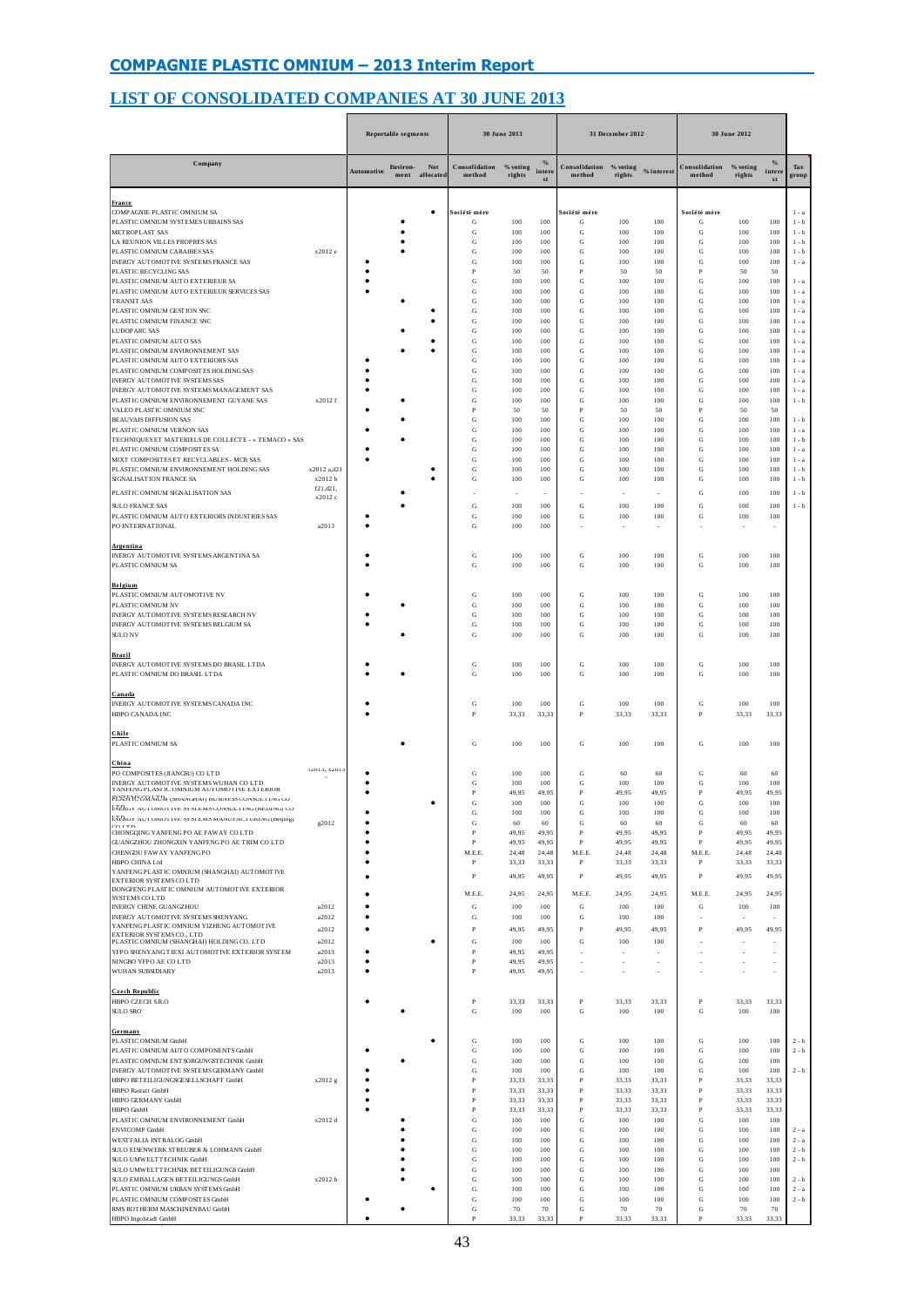|                                                                                                                                                                                                                                                                                                                                                                                                                      |                |            | <b>Reportable segments</b> |                              | 30 June 2013                                                                              |                                                                              |                                                                                  |                                                                                                           | 31 December 2012                                                             |                                                                              | 30 June 2012                                                                                                                           |                                                                              |                                                                              |                                                           |
|----------------------------------------------------------------------------------------------------------------------------------------------------------------------------------------------------------------------------------------------------------------------------------------------------------------------------------------------------------------------------------------------------------------------|----------------|------------|----------------------------|------------------------------|-------------------------------------------------------------------------------------------|------------------------------------------------------------------------------|----------------------------------------------------------------------------------|-----------------------------------------------------------------------------------------------------------|------------------------------------------------------------------------------|------------------------------------------------------------------------------|----------------------------------------------------------------------------------------------------------------------------------------|------------------------------------------------------------------------------|------------------------------------------------------------------------------|-----------------------------------------------------------|
| Company                                                                                                                                                                                                                                                                                                                                                                                                              |                | Automotive | Environ-                   | <b>Not</b><br>ment allocated | Consolidation<br>method                                                                   | $\%$ voting<br>rights                                                        | $\frac{0}{a}$<br>intere<br>$^{\rm st}$                                           | Consolidation % voting % interest<br>method                                                               | rights                                                                       |                                                                              | Consolidation<br>method                                                                                                                | $\%$ voting<br>rights                                                        | $\frac{0}{6}$<br>intere<br>st                                                | Tax<br>group                                              |
| Hungary<br>HBPO MANUFACTURING HUNGARY Kft<br>HBPO AUTOMOTIVE HUNGARIA Kft                                                                                                                                                                                                                                                                                                                                            | a2012          | ė          |                            |                              | $\mathbf{P}$<br>$\, {\bf P}$                                                              | 33,33<br>33,33                                                               | 33,33<br>33,33                                                                   | $\, {\bf p}$<br>$\, {\bf P}$                                                                              | 33,33<br>33,33                                                               | 33,33<br>33,33                                                               | P                                                                                                                                      | 33,33                                                                        | 33,33                                                                        |                                                           |
| India<br>INERGY AUTOMOTIVE SYSTEMS INDIA<br>INENUE AU FUNU FEVE 51 51 EMS MANUTAU FUNNU INDIA<br>חיד דידות                                                                                                                                                                                                                                                                                                           |                |            |                            |                              | G<br>G                                                                                    | 100<br>55                                                                    | 100<br>55                                                                        | ${\rm G}$<br>G                                                                                            | 100<br>55                                                                    | 100<br>55                                                                    | G<br>G                                                                                                                                 | 100<br>55                                                                    | 100<br>55                                                                    |                                                           |
| <b>Ireland</b><br>INERGY AUTOMOTIVE SYSTEMS REINSURANCE LTD                                                                                                                                                                                                                                                                                                                                                          |                |            |                            |                              | G                                                                                         | 100                                                                          | 100                                                                              | G                                                                                                         | 100                                                                          | 100                                                                          | G                                                                                                                                      | 100                                                                          | 100                                                                          |                                                           |
| Japan<br>INERGY AUTOMOTIVE SYSTEMS KK                                                                                                                                                                                                                                                                                                                                                                                |                |            |                            |                              | G                                                                                         | 100                                                                          | 100                                                                              | G                                                                                                         | 100                                                                          | 100                                                                          | G                                                                                                                                      | 100                                                                          | 100                                                                          |                                                           |
| Malaysia<br>HICOM HBPO SDN. BHD.                                                                                                                                                                                                                                                                                                                                                                                     | a2013          |            |                            |                              | MEE                                                                                       | 13,33                                                                        | 13,33                                                                            |                                                                                                           |                                                                              | í,                                                                           |                                                                                                                                        |                                                                              |                                                                              |                                                           |
| Mexico<br>PLASTIC OMNIUM AUTOMOVIL SA DE CV<br>PLASTIC OMNIUM AUTO EXTERIORES SA DE CV<br>PLASTIC OMNIUM INDUSTRIAL AUTO EXTERIORES RAMOS<br>ARIZPE SA DE CV<br>PLASTIC OMNIUM DEL BAJIO SA DE CV<br>INERGY AUTOMOTIVE SYSTEMS MEXICO SA DE CV<br>INERGY AUTOMOTIVE SYSTEMS INDUSTRIAL MEXICO SA DE<br>CV                                                                                                            |                |            |                            |                              | G<br>G<br>G<br>G<br>G<br>G                                                                | 100<br>100<br>100<br>100<br>100<br>100                                       | 100<br>100<br>100<br>100<br>100<br>100                                           | G<br>G<br>G<br>G<br>G<br>G                                                                                | 100<br>100<br>100<br>100<br>100<br>100                                       | 100<br>100<br>100<br>100<br>100<br>100                                       | G<br>G<br>G<br>G<br>G<br>G                                                                                                             | 100<br>100<br>100<br>100<br>100<br>100                                       | 100<br>100<br>100<br>100<br>100<br>100                                       |                                                           |
| INOPLAST COMPOSITES SA DE CV<br>INOPLASTIC OMNIUM INDUSTRIAL SA DE CV<br>PLASTIC OMNIUM SISTEMAS URBANOS SA DE CV<br>HBPO MEXICO SA DE CV<br>PLASTIC OMNIUM MEDIO AMBIENTE SA DE CV<br>PLASTIC OMNIUM TOLUCA SA DE CV<br>CREATEC DE MEXICO SRL DE CV<br>PULIDOS DE JUAREZ SA DE CV                                                                                                                                   | a2012<br>a2012 |            |                            |                              | G<br>G<br>G<br>P<br>G<br>G<br>G<br>G                                                      | 100<br>100<br>100<br>33,33<br>100<br>100<br>100<br>100                       | 100<br>100<br>100<br>33.33<br>100<br>100<br>100<br>100                           | ${\rm G}$<br>G<br>${\bf G}$<br>$\mathbf{P}$<br>G<br>G<br>${\rm G}$<br>G                                   | 100<br>100<br>100<br>33.33<br>100<br>100<br>100<br>100                       | 100<br>100<br>100<br>33,33<br>100<br>100<br>100<br>100                       | ${\rm G}$<br>G<br>G<br>$\overline{P}$<br>G<br>G                                                                                        | 100<br>100<br>100<br>33,33<br>100<br>100                                     | 100<br>100<br>100<br>33.33<br>100<br>100                                     |                                                           |
| <b>Middle East</b><br><b>INERGY VLA PLASTIRAN</b>                                                                                                                                                                                                                                                                                                                                                                    |                |            |                            |                              | G                                                                                         | 51                                                                           | 51                                                                               | G                                                                                                         | 51                                                                           | 51                                                                           | G                                                                                                                                      | 51                                                                           | 51                                                                           |                                                           |
| Morocco<br>INERGY AUTOMOTIVE SYSTEMS MOROCCO                                                                                                                                                                                                                                                                                                                                                                         |                |            |                            |                              | G                                                                                         | 100                                                                          | 100                                                                              | G                                                                                                         | 100                                                                          | 100                                                                          | G                                                                                                                                      | 100                                                                          | 100                                                                          |                                                           |
| <b>Netherlands</b><br>PLASTIC OMNIUM BV<br>PLASTIC OMNIUM INTERNATIONAL BV<br><b>SULO BV</b><br><b>DSK PLASTIC OMNIUM BV</b>                                                                                                                                                                                                                                                                                         | a2012          |            |                            | ٠                            | G<br>${\rm G}$<br>G<br>G                                                                  | 100<br>100<br>100<br>51                                                      | 100<br>100<br>100<br>51                                                          | ${\bf G}$<br>${\rm G}$<br>G<br>G                                                                          | 100<br>100<br>100<br>51                                                      | 100<br>100<br>100<br>51                                                      | G<br>${\rm G}$<br>${\rm G}$<br>${\rm G}$                                                                                               | 100<br>100<br>100<br>51                                                      | 100<br>100<br>100<br>51                                                      | 5<br>5<br>5                                               |
| Poland<br>INERGY AUTOMOTIVE SYSTEMS POLAND Sp. Z.O.O<br>PLASTIC OMNIUM AUTO EXTERIORS Sp Z.O.O<br>SULO Sp. Z.O.O<br>PLASTIC OMNIUM AUTO Sp Z.O.O                                                                                                                                                                                                                                                                     |                |            |                            |                              | G<br>G<br>G<br>G                                                                          | 100<br>100<br>100<br>100                                                     | 100<br>100<br>100<br>100                                                         | G<br>G<br>G<br>G                                                                                          | 100<br>100<br>100<br>100                                                     | 100<br>100<br>100<br>100                                                     | G<br>G<br>G<br>G                                                                                                                       | 100<br>100<br>100<br>100                                                     | 100<br>100<br>100<br>100                                                     |                                                           |
| Romania<br>INERGY AUTOMOTIVE SYSTEMS ROMANIA                                                                                                                                                                                                                                                                                                                                                                         |                |            |                            |                              | G                                                                                         | 100                                                                          | 100                                                                              | ${\bf G}$                                                                                                 | 100                                                                          | 100                                                                          | G                                                                                                                                      | 100                                                                          | 100                                                                          |                                                           |
| <u>Russia</u><br>000 STAVROVO AUTOMOTIVE SYSTEMS<br>DSK PLASTIC OMNIUM INERGY                                                                                                                                                                                                                                                                                                                                        | a2012          |            |                            |                              | G<br>G                                                                                    | 100<br>51                                                                    | 100<br>51                                                                        | G<br>G                                                                                                    | 100<br>51                                                                    | 100<br>51                                                                    | G<br>G                                                                                                                                 | 100<br>51                                                                    | 100<br>51                                                                    |                                                           |
| <b>Singapore</b><br>SULO ENVIRONMENT AL SYSTEMS PTE Ltd                                                                                                                                                                                                                                                                                                                                                              |                |            |                            |                              | G                                                                                         | 100                                                                          | 100                                                                              | ${\rm G}$                                                                                                 | 100                                                                          | 100                                                                          | G                                                                                                                                      | 100                                                                          | 100                                                                          |                                                           |
| Slovakia<br>PLASTIC OMNIUM AUTO EXTERIORS S.R.O.<br>INERGY AUTOMOTIVE SYSTEMS SLOVAKIA S.R.O.<br>HBPO SLOVAKIA S.R.O                                                                                                                                                                                                                                                                                                 |                |            |                            |                              | G<br>${\rm G}$<br>$\, {\bf P}$                                                            | 100<br>100<br>33,33                                                          | 100<br>100<br>33,33                                                              | ${\bf G}$<br>${\rm G}$<br>$\, {\bf P}$                                                                    | 100<br>100<br>33,33                                                          | 100<br>100<br>33,33                                                          | G<br>${\rm G}$<br>$\, {\bf P}$                                                                                                         | 100<br>100<br>33,33                                                          | 100<br>100<br>33,33                                                          |                                                           |
| South Africa<br>INERGY AUTOMOTIVE SYSTEMS SOUTH AFRICA LTD                                                                                                                                                                                                                                                                                                                                                           |                |            |                            |                              | G                                                                                         | 100                                                                          | 100                                                                              | G                                                                                                         | 100                                                                          | 100                                                                          | G                                                                                                                                      | 100                                                                          | 100                                                                          |                                                           |
| <b>South Korea</b><br>SHB AUTOMOTIVE MODULES<br>HBPO KOREA Ltd<br>INERGY AUTOMOTIVE SYSTEMS CO LTD                                                                                                                                                                                                                                                                                                                   |                |            |                            |                              | $\, {\bf P}$<br>P<br>G                                                                    | 16.67<br>33,33<br>100                                                        | 16.67<br>33,33<br>100                                                            | $\, {\bf P}$<br>$\, {\bf P}$<br>G                                                                         | 16.67<br>33,33<br>100                                                        | 16.67<br>33,33<br>100                                                        | $\, {\bf P}$<br>$_{\rm P}$<br>G                                                                                                        | 16.67<br>33,33<br>100                                                        | 16.67<br>33,33<br>100                                                        |                                                           |
| Spain<br>COMPANIA PLASTIC OMNIUM SA<br>PLASTIC OMNIUM EQUIPAMIENTOS EXTERIORES SA<br>PLASTIC OMNIUM SISTEMAS URBANOS SA<br>INERGY AUTOMOTIVE SYSTEMS VALLADOLID SL<br>INERGY AUTOMOTIVE SYSTEMS SPAIN SA (Arevalo/Vigo)<br>VALEO PLASTIC OMNIUM SL<br>PLASTIC OMNIUM COMPOSITES ESPANA<br><b>HBPO IBERIA SL</b><br>SIGNATURE SENALIZACION SA<br>HBPO AUTOMOTIVE SPAIN SL<br>PLASTIC OMNIUM COMPONENTES EXTERIORES SL | f21            |            |                            | ٠                            | G<br>G<br>${\rm G}$<br>G<br>G<br>P<br>G<br>$\, {\bf p}$<br>G<br>$\, {\bf P}$<br>${\rm G}$ | 100<br>100<br>100<br>100<br>100<br>50<br>100<br>33,33<br>100<br>33.33<br>100 | 100<br>100<br>$100\,$<br>100<br>100<br>50<br>100<br>33.33<br>100<br>33,33<br>100 | G<br>G<br>G<br>${\bf G}$<br>${\rm G}$<br>P<br>${\rm G}$<br>$\, {\bf p}$<br>G<br>$\, {\bf P}$<br>${\rm G}$ | 100<br>100<br>100<br>100<br>100<br>50<br>100<br>33,33<br>100<br>33,33<br>100 | 100<br>100<br>100<br>100<br>100<br>50<br>100<br>33,33<br>100<br>33,33<br>100 | G<br>${\rm G}$<br>${\rm G}$<br>${\rm G}$<br>${\rm G}$<br>$\overline{P}$<br>${\bf G}$<br>$\, {\bf P}$<br>G<br>$\, {\bf P}$<br>${\rm G}$ | 100<br>100<br>100<br>100<br>100<br>50<br>100<br>33,33<br>100<br>33,33<br>100 | 100<br>100<br>100<br>100<br>100<br>50<br>100<br>33,33<br>100<br>33.33<br>100 | 3<br>$\sqrt{3}$<br>$\sqrt{3}$<br>$\sqrt{3}$<br>$\sqrt{3}$ |
| Sweden<br>PLASTIC OMNIUM AB                                                                                                                                                                                                                                                                                                                                                                                          |                |            |                            |                              | G                                                                                         | 100                                                                          | 100                                                                              | G                                                                                                         | 100                                                                          | 100                                                                          | G                                                                                                                                      | 100                                                                          | 100                                                                          |                                                           |
| Switzerland<br>PLASTIC OMNIUM AG<br>PLASTIC OMNIUM RE AG<br><b>SIGNAL AG</b>                                                                                                                                                                                                                                                                                                                                         | f21            |            |                            | ٠                            | G<br>${\rm G}$<br>G                                                                       | 100<br>100<br>50                                                             | 100<br>100<br>50                                                                 | G<br>${\bf G}$<br>${\rm G}$                                                                               | 100<br>100<br>50                                                             | 100<br>100<br>50                                                             | G<br>${\rm G}$<br>${\rm G}$                                                                                                            | 100<br>100<br>50                                                             | 100<br>100<br>50                                                             |                                                           |
| Thailand<br>INERGY AUTOMOTIVE SYSTEMS (THAILAND) LTD                                                                                                                                                                                                                                                                                                                                                                 |                |            |                            |                              | G                                                                                         | 100                                                                          | 100                                                                              | ${\bf G}$                                                                                                 | 100                                                                          | 100                                                                          | ${\rm G}$                                                                                                                              | 100                                                                          | 100                                                                          |                                                           |
| Turkey<br>B.P.O. AS                                                                                                                                                                                                                                                                                                                                                                                                  |                |            |                            |                              | G                                                                                         | 49,98                                                                        | 49,98                                                                            | ${\rm G}$                                                                                                 | 49,98                                                                        | 49.98                                                                        | ${\rm G}$                                                                                                                              | 49.98                                                                        | 49,98                                                                        |                                                           |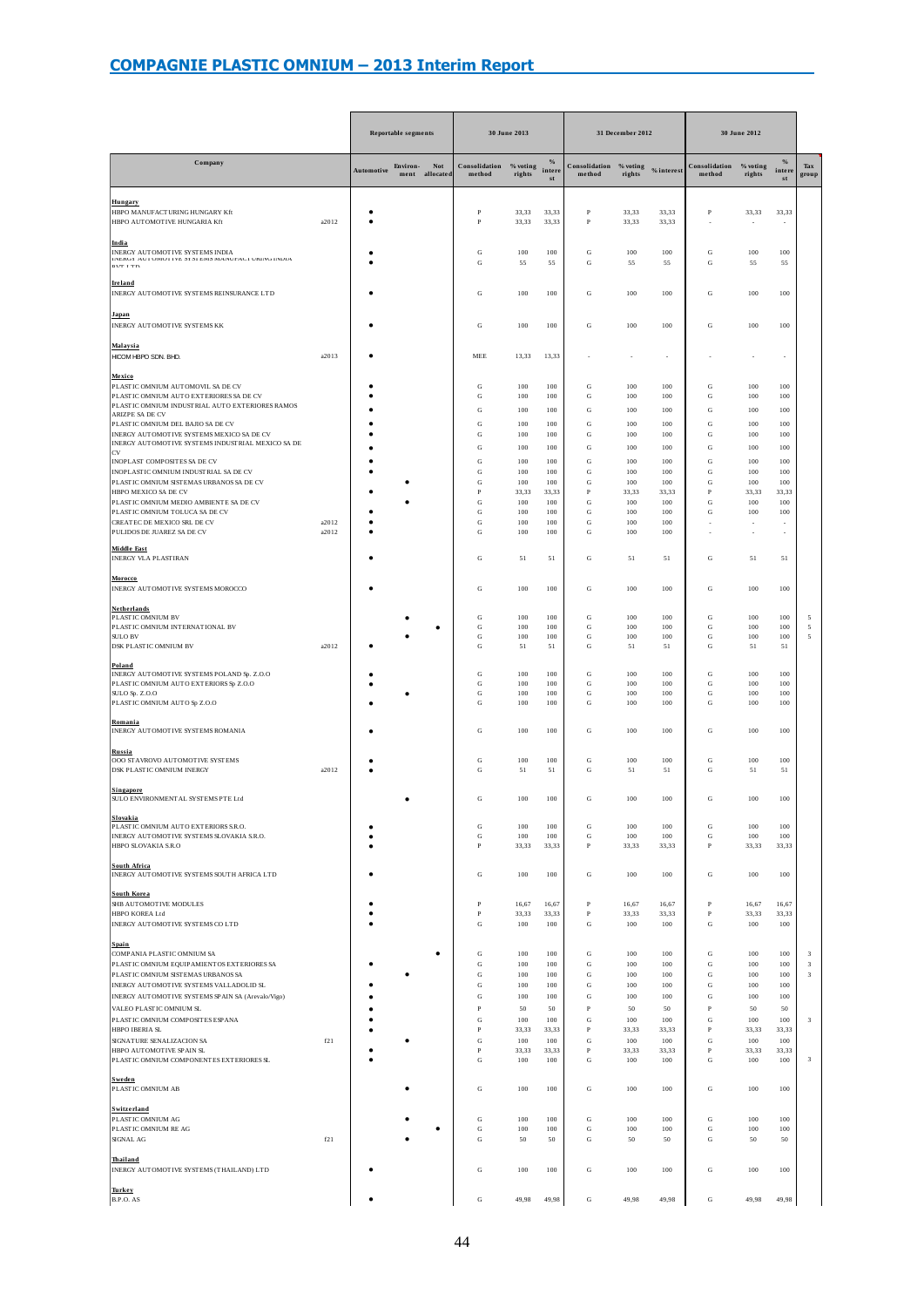|                                          |       | <b>Reportable segments</b> |                  |                         | 30 June 2013            |                    |                               |                         | 31 December 2012   |            | 30 June 2012            |                      |                               |                |
|------------------------------------------|-------|----------------------------|------------------|-------------------------|-------------------------|--------------------|-------------------------------|-------------------------|--------------------|------------|-------------------------|----------------------|-------------------------------|----------------|
| Company                                  |       | Automotive                 | Environ-<br>ment | <b>Not</b><br>allocated | Consolidation<br>method | % voting<br>rights | $\frac{9}{6}$<br>intere<br>st | Consolidation<br>method | % voting<br>rights | % interest | Consolidation<br>method | $%$ voting<br>rights | $\frac{9}{6}$<br>intere<br>st | Tax<br>group   |
| <b>United Kingdom</b>                    |       |                            |                  |                         |                         |                    |                               |                         |                    |            |                         |                      |                               |                |
| PLASTIC OMNIUM AUTOMOTIVE LTD            |       |                            |                  |                         | G                       | 100                | 100                           | G                       | 100                | 100        | G                       | 100                  | 100                           | 6              |
| PLASTIC OMNIUM LTD                       |       |                            |                  |                         | G                       | 100                | 100                           | G                       | 100                | 100        | G                       | 100                  | 100                           | 6              |
| PLASTIC OMNIUM URBAN SYSTEMS LTD         |       |                            |                  |                         | G                       | 100                | 100                           | G                       | 100                | 100        | G                       | 100                  | 100                           | 6              |
| <b>SIGNATURE LTD</b>                     | f21   |                            |                  |                         | G                       | 100                | 100                           | G                       | 100                | 100        | G                       | 100                  | 100                           |                |
| <b>SULO MGB LTD</b>                      |       |                            |                  |                         | G                       | 100                | 100                           | G                       | 100                | 100        | G                       | 100                  | 100                           |                |
| <b>HBPO UK LTD</b>                       |       |                            |                  |                         | P                       | 33.33              | 33.33                         | P                       | 33.33              | 33.33      | P                       | 33.33                | 33.33                         |                |
| POST & COLUMN COMPANY LTD                | f21   |                            |                  |                         | G                       | 100                | 100                           | G                       | 100                | 100        | G                       | 100                  | 100                           |                |
| <b>United States</b>                     |       |                            |                  |                         |                         |                    |                               |                         |                    |            |                         |                      |                               |                |
| PLASTIC OMNIUM AUTO EXTERIORS LLC        |       |                            |                  |                         | G                       | 100                | 100                           | G                       | 100                | 100        | G                       | 100                  | 100                           |                |
| PERFORMANCE PLASTICS PRODUCTS - 3 P INC. | e2012 |                            |                  |                         | G                       | 100                | 100                           | G                       | 100                | 100        | G                       | 100                  | 100                           | $\overline{A}$ |
| PLASTIC OMNIUM INC.                      |       |                            |                  |                         | G                       | 100                | 100                           | G                       | 100                | 100        | G                       | 100                  | 100                           | $\overline{A}$ |
| PLASTIC OMNIUM INDUSTRIES INC.           |       |                            |                  |                         | G                       | 100                | 100                           | G                       | 100                | 100        | G                       | 100                  | 100                           |                |
| INERGY AUTOMOTIVE SYSTEMS (USA) LLC      |       |                            |                  |                         | G                       | 100                | 100                           | G                       | 100                | 100        | G                       | 100                  | 100                           |                |
| PLASTIC OMNIUM AUTOMOTIVE SERVICES INC.  |       |                            |                  |                         | G                       | 100                | 100                           | G                       | 100                | 100        | G                       | 100                  | 100                           | $\overline{4}$ |
| HBPO NORTH AMERICA INC.                  |       |                            |                  |                         | Þ                       | 33.33              | 33.33                         | P                       | 33.33              | 33.33      | P                       | 33,33                | 33.33                         |                |
| INERGY AUTOMOTIVE SYSTEMS HOLDING INC.   |       |                            |                  |                         | G                       | 100                | 100                           | G                       | 100                | 100        | G                       | 100                  | 100                           |                |

#### **Consolidation method and notes:**

FC: Full consolidation

P: Proportionate consolidation EM: : Equity method

#### **Movements during the period:**

#### **New companies:**

a2012 Companies newly-formed and/or in start-up phase in 2012 a2013 Companies newly-formed and/or in start-up phase in 2013

#### **Acquired companies:**

b2012 Companies acquired in 2012 b2013 Companies acquired in 2013

#### **Divested companies:**

c2012 Companies divested in 2012 c2013 Companies divested in 2013 c21 Companies sold as part of the unwinding of the partnership with Eurovia in 2012 (with effect from 1 January 2012).

#### **Merged companies:**

d2012 Companies merged in 2012 d2013 Companies merged in 2013 d21 Merger of Plastic Omnium Signalisation SAS into Plastic Omnium Environnement Holding SAS in 2012

#### **Liquidated companies:**

e2012 Companies liquidated in 2012 e2013 Companies liquidated in 2013

#### **Bought-out non-controlling interests:**

f2012 Non-controlling interests bought out in 2012 f2013 Non-controlling interests bought out in 2013 f21 Non-controlling interests acquired as part of the unwinding of the partnership with Eurovia in 2012 (with effect from 1 January 2012)

#### **Sold non-controlling interests:**

g2012 Non-controlling interests sold in 2012 g2013 Non-controlling interests sold in 2013

#### **Acquired businesses:**

h2012 Businesses acquired in 2012 h2013 Businesses acquired in 2013

#### **Sold businesses:**

i2012 Businesses sold in 2012 i2013 Businesses sold in 2013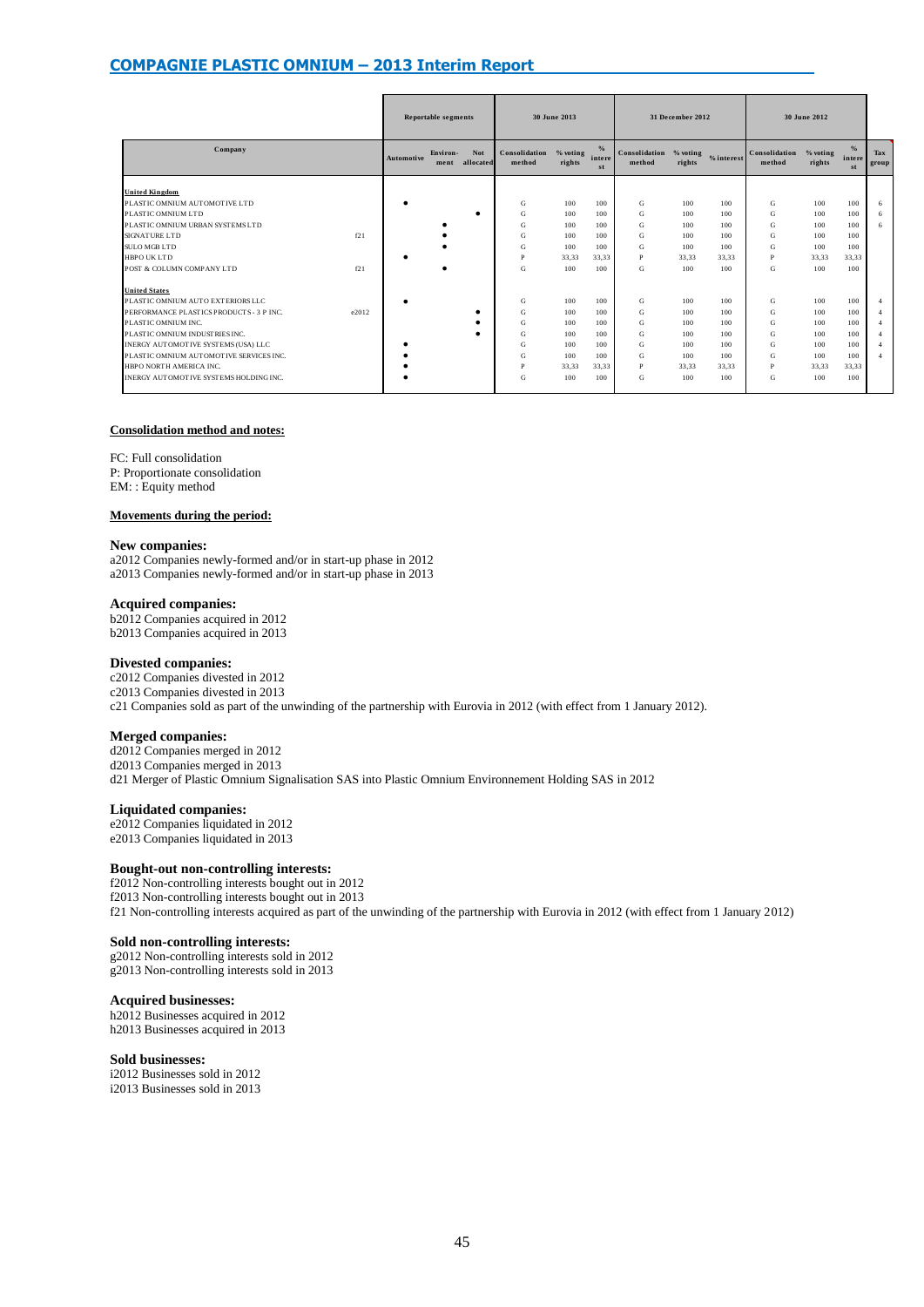#### **Renamed companies:**

#### **x2013 Companies whose name was changed in 2013**

x2013 a Jiangsu Xieno Automotive Components Co Lit was renamed PO Composites (Jiangsu) Co. Ltd on 18 April 2013

#### **x2012 Companies whose name was changed in 2012**

- x2012 a Plastic Omnium Environnement Holding SAS is the new name of Compagnie Signature SAS
- x2012 b Signalisation France SA is the new name of Signature SA

x2012 c Plastic Omnium Signalisation SAS is the new name of Signature Vertical Holding SAS

- x2012 d Plastic Omnium Environnement GmbH is the new name of SULO Verwaltung und Technik GmbH
- x2012 e Plastic Omnium Caraïbes SAS is the new name of Plastic Omnium Caraïbe SASU
- x2012 f Plastic Omnium Environnement Guyane SAS is the new name of Plastic Omnium Environnement Guyane SASU
- x2012 g HBPO Beteiligungsgesellschaft GmbH is the new name of HBPO Beteiligungsgesellschaft mbH
- x2012 h SULO Emballagen Beteiligungs GmbH is the new name of SULO Emballagen GmbH
- x2012 hi Plastic Omnium Auto Exteriors (India) Pvt Ltd is the new name of Plastic Omnium Varroc Private Ltd

#### **Tax groups:**

- 1 a Plastic Omnium France
- 1 b Signature Vertical Holding
- 2 a SD Germany
- 2 a Plastic Omnium GmbH (Germany)
- 
- 3 Spain United States
- 5 Netherlands
- 6 United Kingdom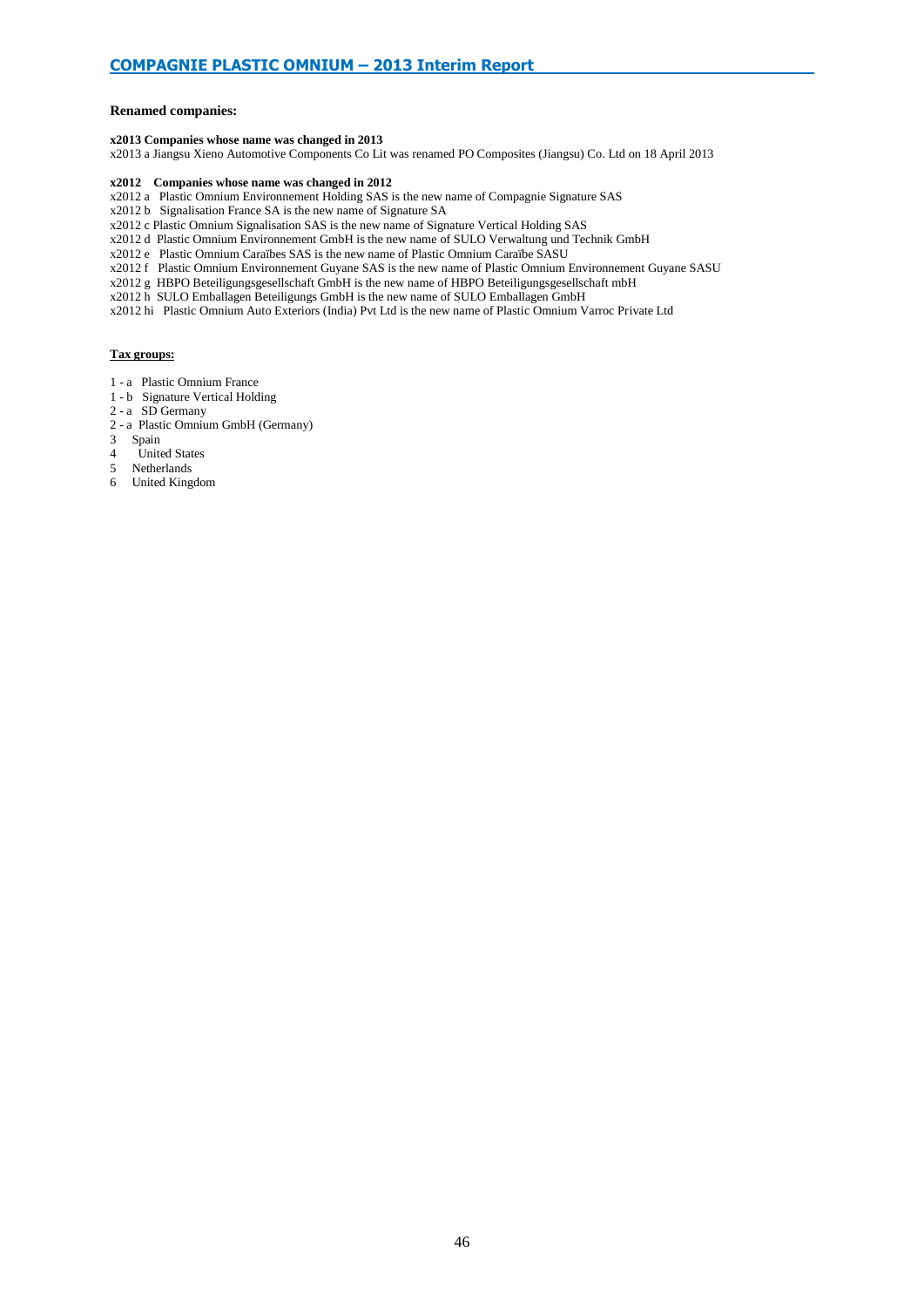#### **MAZARS**

61, rue Henri Regnault 92075 Paris-La-Défense Société Anonyme d'Expertise Comptable et de Commissariat aux Comptes au capital de € 8.320.000 Nanterre B 784 824 153

> Commissaire aux Comptes Membre de la compagnie régionale de Versailles

#### **ERNST & YOUNG ET AUTRES**

1, place des Saisons 92037 Paris-La-Défense S.A.S. à capital variable

Commissaire aux Comptes Membre de la compagnie régionale de Versailles

# **Compagnie Plastic Omnium** Period from January 1, 2013 to June 30, 2013

### **Statutory auditors' review report on the first half-yearly financial information**

To the Shareholders,

In compliance with the assignment entrusted to us by your Annual Shareholders' meeting and in accordance with the requirements of article L. 445-1-2 III of the French monetary and financial code (*Code monétaire et financier*), we hereby report to you on:

- the review of the accompanying condensed half-yearly consolidated financial statements of Compagnie Plastic Omnium, for the period from January 1, 2013 to June 30, 2013, and
- the verification of the information contained in the interim management report.

These condensed half-yearly consolidated financial statements are the responsibility of the Board of Directors. Our role is to express a conclusion on these financial statements based on our review.

## **I. Opinion on the financial statements**

We conducted our review in accordance with professional standards applicable in France. A review of interim financial information consists of making inquiries, primarily of persons responsible for financial and accounting matters, and applying analytical and other review procedures. A review is substantially less in scope than an audit conducted in accordance with professional standards applicable in France and consequently does not enable us to obtain assurance that we would become aware of all significant matters that might be identified in an audit. Accordingly, we do not express an audit opinion.

Based on our review, nothing has come to our attention that causes us to believe that the condensed half-yearly consolidated financial statements are not prepared in all material respects in accordance with IAS 34 – standard of the IFRSs as adopted by the European Union applicable to interim financial information.